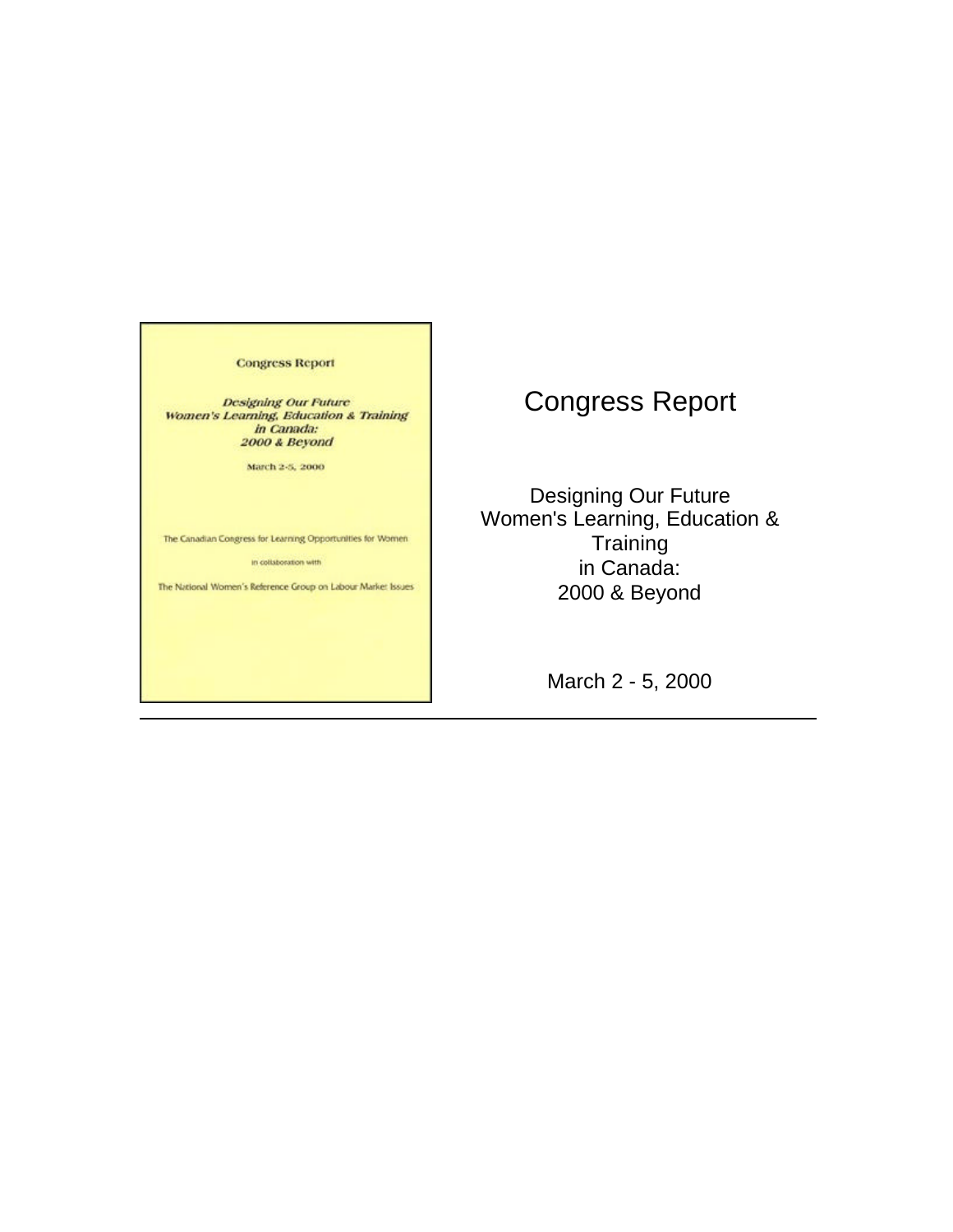# Table of Contents

### **[Acknowledgements](#page-2-0)**

**[Executive Summary](#page-3-0)**

#### **[Sommaire](#page-6-0)**

#### **[Introduction](#page-10-0)**

#### **[Designated Themes](#page-12-0)**

[Learning, Work and Gender Equity](#page-12-0) [Technology and Women's Learning](#page-18-0) [Women's Literacy Education](#page-18-0) [Learning and Trauma](#page-20-0)  [Older Women and Learning](#page-22-0) [Supporting Women's Learning](#page-23-0)  [Recommendations from Workshops](#page-25-0) 

#### **[Outcomes of Open Space Technology](#page-26-0)**

[Saturday Discussions](#page-26-0)  [List of Topics](#page-26-0) [Topic Discussions and Recommendations](#page-27-0) [Sunday Discussions](#page-32-0) 

#### **[Congress Results](#page-33-0)**

#### **[Evaluation](#page-35-0)**

#### **[Conclusion](#page-37-0)**

#### **Appendix A**

[Preliminary Project Proposals resulting from Congress](#page-39-0)  [Gender Based Analysis](#page-40-0) [Pro Active Labour Market Policy](#page-41-0) [Women, Learning and Disabilities](#page-45-0)  [The Role of Emotional/Spiritual Growth](#page-46-0) [Overarching Roles for CCLOW](#page-49-0) [Family Learning and Literacy](#page-51-0)  [Women, Literacy and Employment](#page-53-0)  [Women, Literacy and Health](#page-56-0)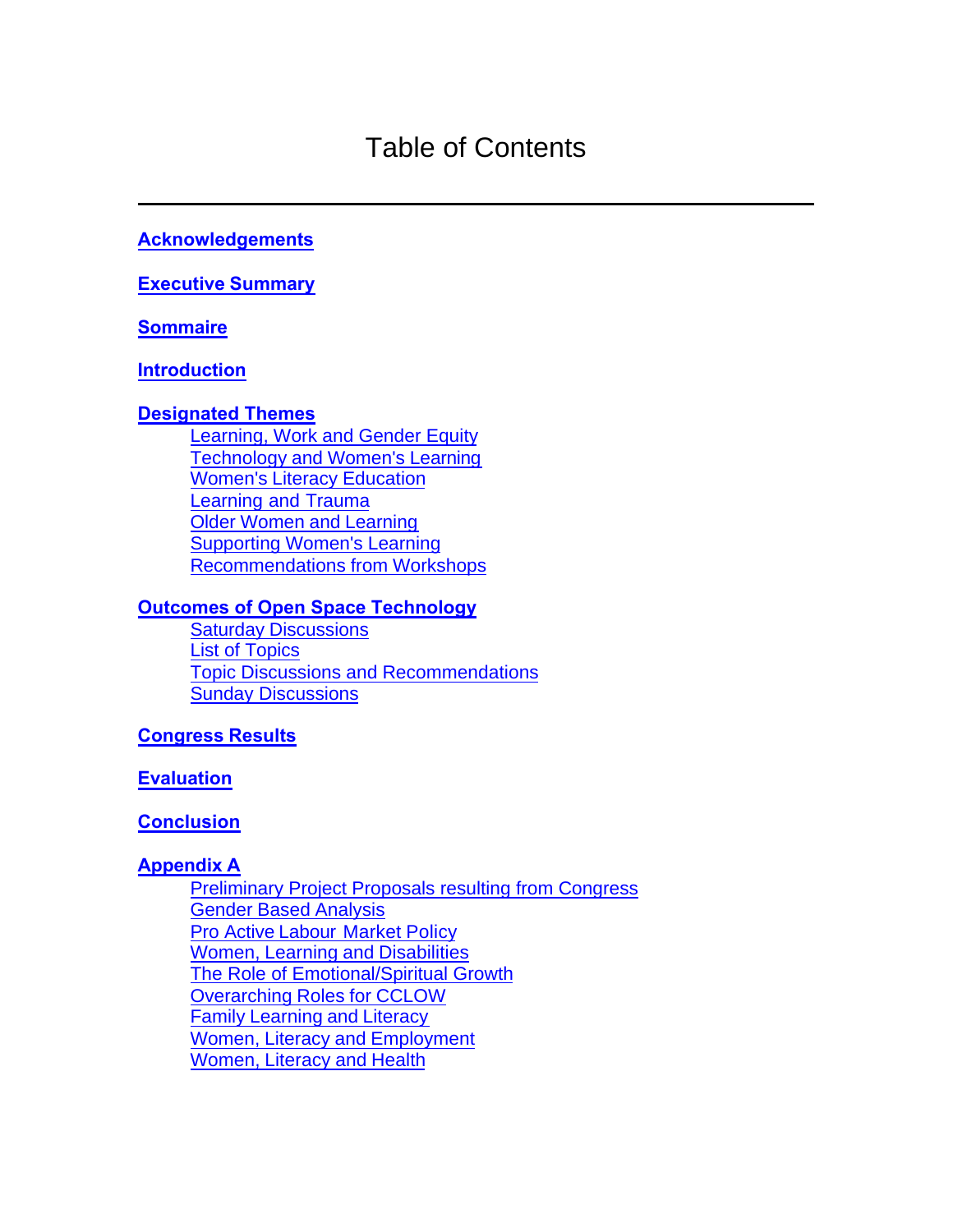# **Acknowledgements**

<span id="page-2-0"></span>CCLOW gratefully acknowledges funding from Status of Women Canada; the Ontario Ministry of Training, Colleges and Universities; the New Ontario Trillium Foundation; and the National Literacy Secretariat, Human Resources Development Canada.

We would also like to thank the Ministry of Training, Colleges and Universities for assistance with meeting space and equipment, which greatly enhanced the congress proceedings.

Many people contributed to the success of the congress, most of them volunteers. Even those who received some remune ration for their work contributed a great deal of time without payment. A special thank you to the animators of the on-line discussions prior to the congress; to the theme coordinators at the congress, who later pulled together the preliminary project proposals resulting from the discussions; to all the resource people who did presentations or animated sessions at the congress; to the recorders who prepared notes on workshops they attended; to the volunteers who worked on packaging kits and doing registration; to all the participants who contributed their ideas and leadership during the congress proceedings; to the author of this report; and to the CCLOW administrator and congress coordinators.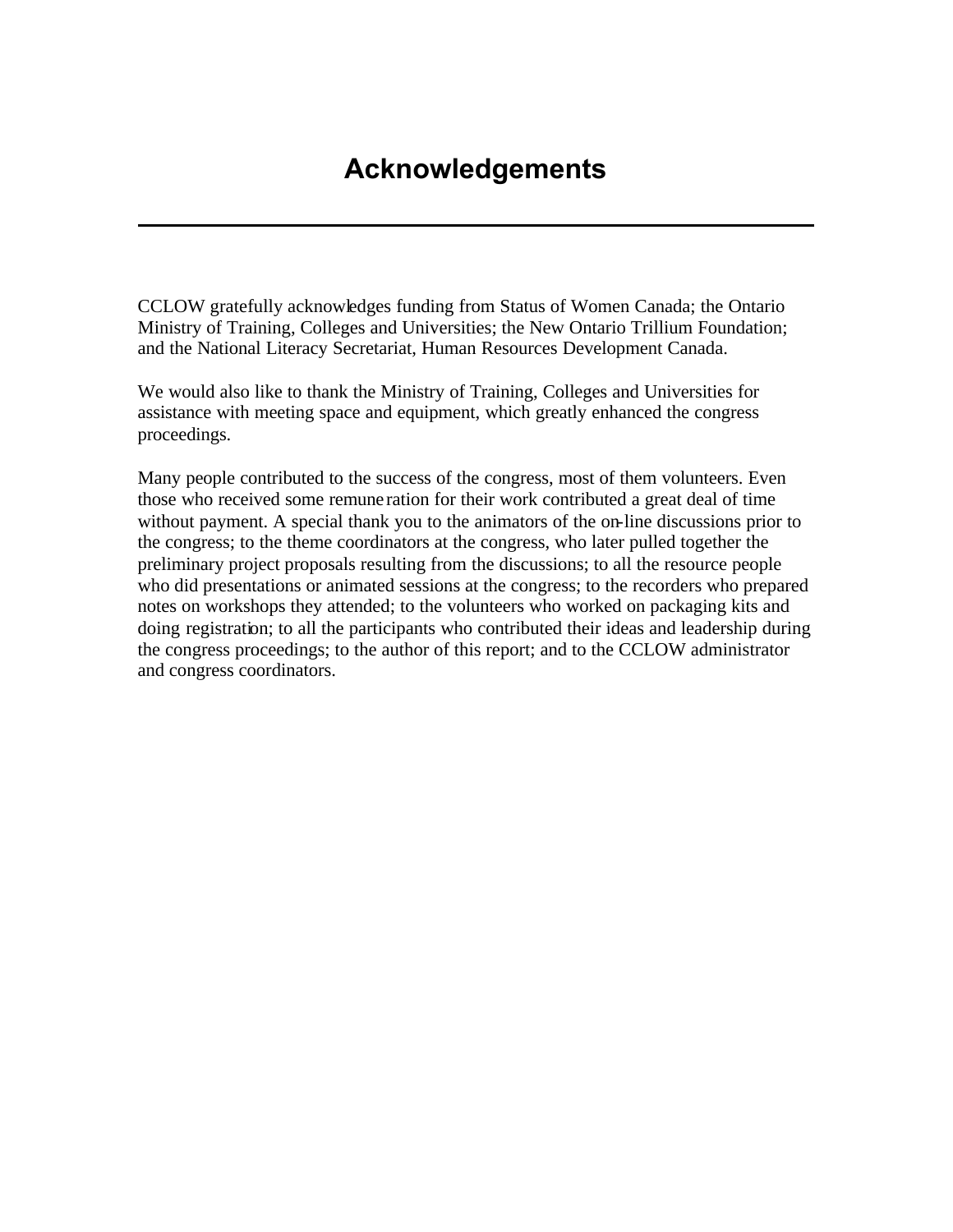# <span id="page-3-0"></span>**Introduction**

From March 2 to 5, 2000, the Canadian Congress for Learning Opportunities for Women (CCLOW) hosted a conference on women's learning, education and training in Canada, in collaboration with the National Women's Reference Group on Labour Market Issues (NWRG). The conference brought together a diversity of women from across Ontario and the rest of Canada to discuss the status of women's learning, education and training in this country and to strategize for the future.

The aim of the conference was to examine the current status of women's learning, education and training in Canada, and the continued role of a national organization addressing these issues. Six overarching theme areas were identified by CCLOW's Board of Directors, with input from the membership, and from the summer of 1999 on, open online discussions refined the focus of these areas and elicited sub-themes and important issues. Conference workshops were designed based on the outcomes of these discussions.

An auxiliary aim of the conference was to investigate a potential merging between CCLOW and the National Women's Reference Group (NWRG) on Labour Market Issues. The advantages and disadvantages of such a merger were weighed by members of both CCLOW and NWRG and, after much discussion, it was decided that such a merger would not take place at this time.

# **Themes**

### *Learning, Work and Gender Equity*

This discussion concerned itself with past and pending changes to Employment Insurance policies and eligibility, and with the loss of the "equity principle" in devolution of training responsibility from the federal to provincial governments. Workshops under this theme were: Gender-Based Analysis, Practical Approaches to Increasing Women's Participation in Technical and Non-traditional Occupations and Increasing Women's Participation in Trades and Technology Occupations and Blue Collar Work.

### *Technology and Women's Learning*

As new information technologies affect all aspects of life in our culture, it is important for women to have access to these technologies. There exists a "digital divide": the haves and have-nots of access to and use of new technology. Also important is how learning and education are affected by new technologies and how this impacts on women. Workshops under this theme were: Women's Access to New Information Technologies, New Information and Communication Technologies and Women-Centred Learning, and Access to Learning Through Technology (The Community Learning Networks).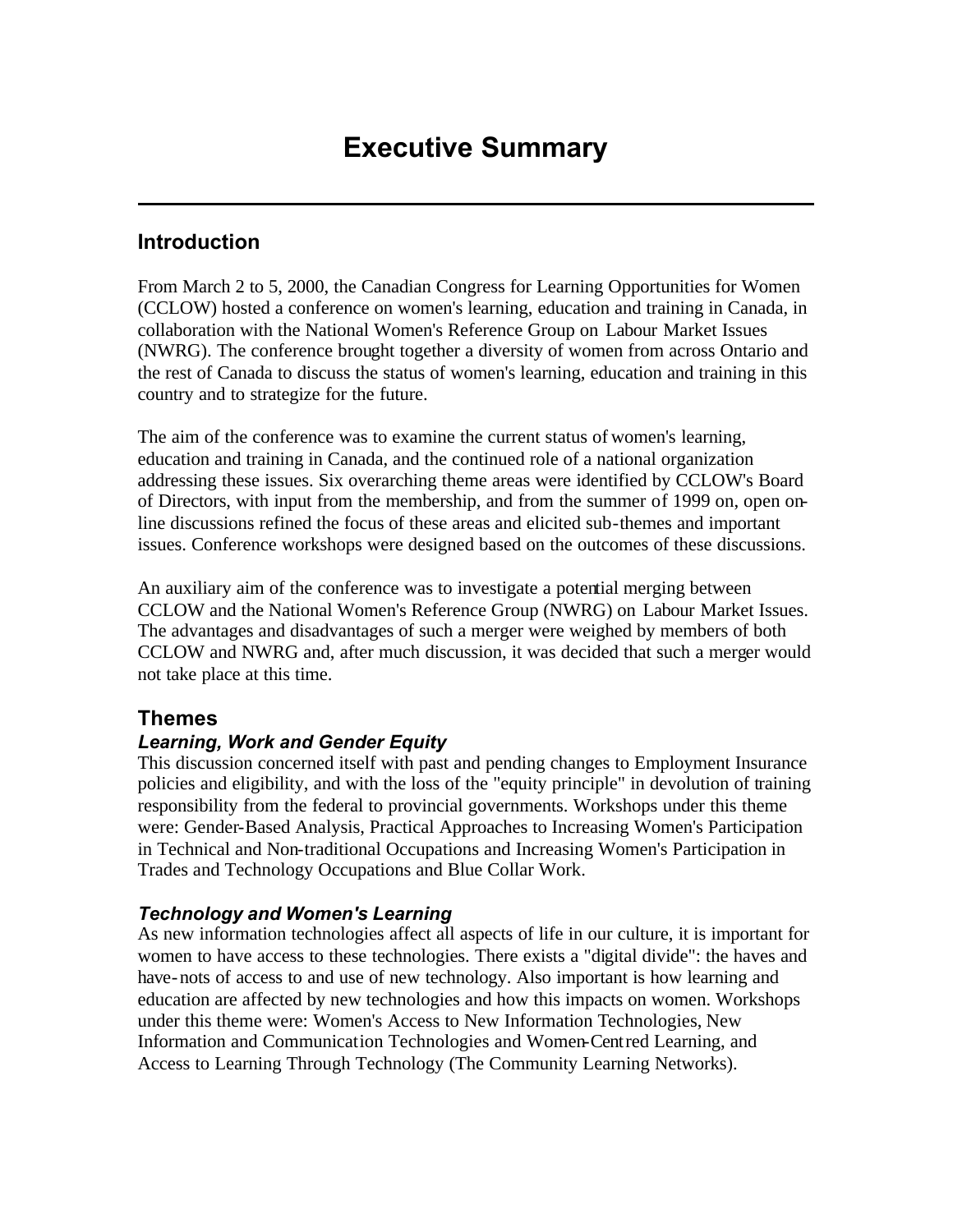### *Women's Literacy Education*

It is important to counter the trend to link literacy exclusive ly to employment and instead promote its use as a tool towards independence and empowerment. It is also important to defend learner-centred, goal-oriented curriculum, rather than a standardized approach for every program and every learner. Workshops under this theme presented examples of good programming that incorporates learner - centred curriculum. They were: Women, Literacy and Health, Basic Education for Women at Work, and Worker-Centred Learning Programs for Women and Their Families.

### *Learning and Trauma*

Educators never just work with the minds of their students, but with their hearts and spirits too. While safe and holistic learning environments must be created for survivors of trauma, it is also important to provide support and resources for instructors. Issues of disability were also raised under this theme, in that counselling, resources and safe learning opportunities for those with disabilities are scarce. Workshops under this theme were: Too Scared to Learn, Supporting Practitioners, and Progr am Models.

## *Older Women and Learning*

With changing demographics, the needs of older women learners are becoming more pronounced. Research indicates that older people thrive better with a continued sense of control over their lives. For some women, the later years are the first opportunity to seek more education, to change or start careers or pursue interests outside the family. One workshop was presented under this theme: The Four P's: Personal, Public, Professional and Political.

# *Supporting Women's Learning*

Support mechanisms necessary to enable women to participate fully in education and learning opportunities include: childcare, financial support, transportation, flexible scheduling, counselling, prior learning assessment and recognition (PLAR), etc. Of particular concern are the supports necessary for women with disabilities. Two workshops under this theme were Models for Integrated Family Programming and the Impact on Women Learners of Employment Insurance and Related Changes.

Sixteen concrete recommendations were culled from the workshop discussions and will be used by CCLOW to form the basis of further work and project proposals.

# **Open Space Technology**

Using Open Space Technology during Saturday and Sunday discussions, conference facilitators elicited from participants a list of nineteen "burning" topics. Discussion groups were formed for fifteen of these topics and on Sunday, through democracy, six topics were identified as priorities, with the remaining subsumed under these six:

- 1. CCLOW and NWRG: Where Do We Go From Here?
- 2. Connecting to Corporate and other Community Economic Development Resources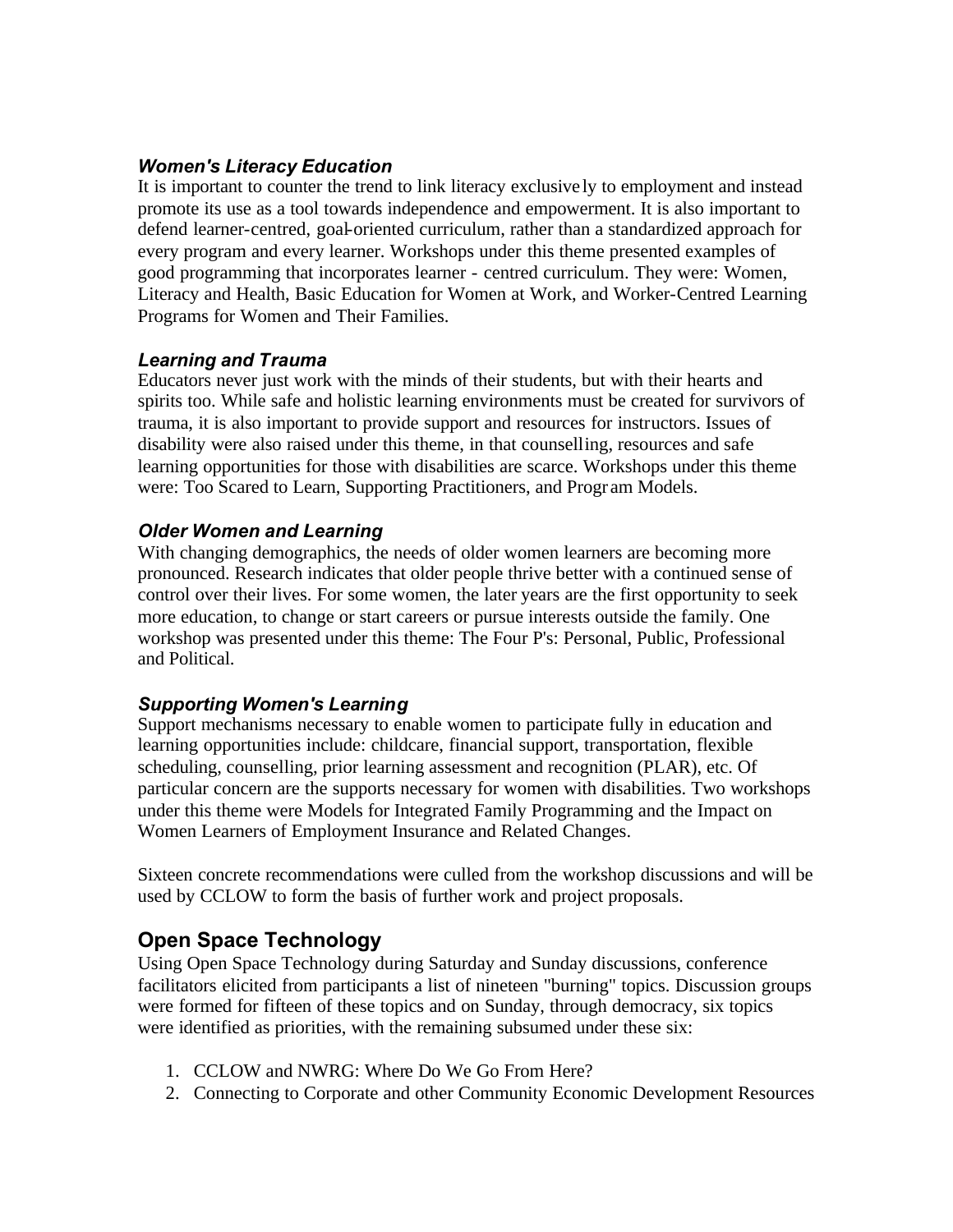- 3. The Role of Emotional and Spiritual Growth in Learning, Education and Training
- 4. Diversity in Education
- 5. Focus on Individual Needs: People with Disabilities
- 6. Pro-Active Labour Market Policy

Draft proposals for projects in these areas are appended to the report.

# **Results**

A majority of conference goals were met, and more than sufficient ideas and information were produced to generate ongoing results. Firstly, the attendance and participation of a diversity of women from across Canada was achieved. Secondly, the six conference theme areas were thoroughly discussed among women with particular knowledge and experience in the fields. Thirdly, a number of possible partnerships were identified for productive work in these and other areas. Fourthly, the effectiveness of information technology as a way of working was explored and evaluated. Fifthly, a number of exciting and innovative project areas were identified, and the raw material for a new mandate and plan of action for CCLOW was gathered. Finally, CCLOW emerged from the conference with the energy and enthusiasm of a new Board of Directors which more closely reflects the diversity of the organization's constituency.

# **Evaluation**

The conference was a success for the goals it achieved and the benefit it accrued to the women who attended. Comments on evaluations forms were consistently in the nature of "Very informative," "Very good," and "I learned lots." An area that was inadequately covered was the education and learning needs of women with disabilities. Due to lack of registration, a planned workshop on this area was cancelled, though support for the resource persons was provided and a discussion group was convened on Saturday. However, it cannot be left to women with disabilities alone to identify needs, act on issues, raise awareness and lobby for public recognition, support, accessibility and inclusion.

The exploration of technology revealed that though it is an effective tool to broaden, diversify and facilitate participation, it cannot replace face-to-face meetings. A clear conclusion was that traditional (face-to-face) and newer (technology-based) ways of working need to be combined for the best results.

It also became evident that for an effective organization, a one-time conference is no replacement for a stable operating base, permanent staff and regular meetings of a cohesive governing body. Organizers were obviously keen to make the most of time spent in the company of such experienced, innovative, active and thoughtful women; however, this meant that conference activity was affected by a significant time pressure, with an enormous agenda to be accomplished in three days. At the same time, many far reaching and less tangible objectives were achieved through the networking, information exchange, support and inspiration generated by such a gathering of participants.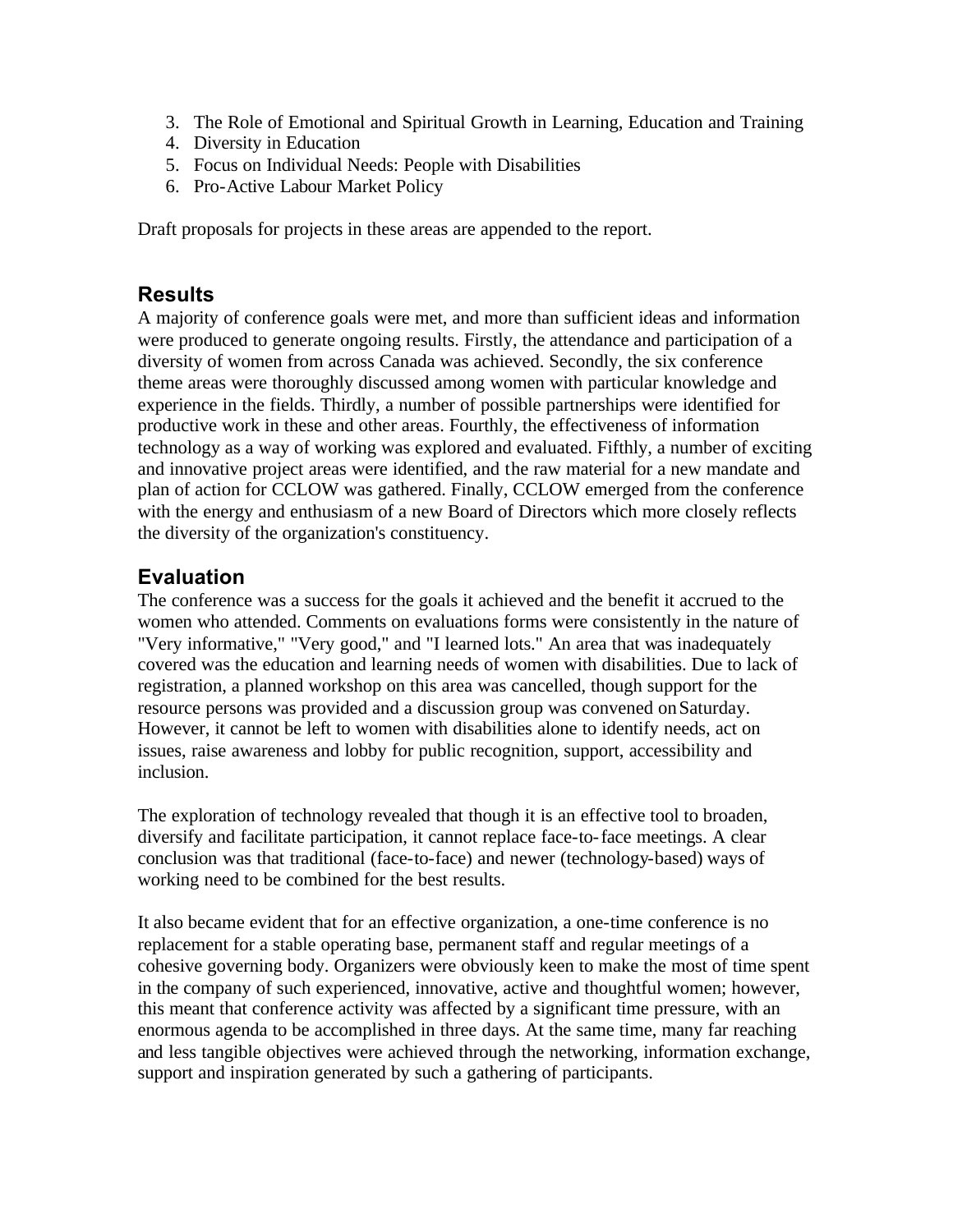# <span id="page-6-0"></span>**Conclusion**

Designing Our Future created an important moment in Canadian women's history. It facilitated the networking, collaboration, support, learning, growth and inspiration of some of Canada's most active, experienced, knowledgeable and thoughtful women, and, through this work identified numerous critical issues in women's learning, education and training. At minimum, these issues and the recommendations they generated indicate the significant amount of work still to be undertaken to achieve equality for women in learning and education. An important point to highlight is the inadequacy of having educational and training systems tied principally to labour market participation. Education and learning are fundamental to fulfilled and active existence in all aspects of society, beyond employment, and this is especially relevant for women whose participation in the labour market may be limited, such as older women, women with dependents and women with disabilities.

The motivation and scheme for this congress were drawn in part from CCLOW's founding congress in Banff, 1979. Twenty years later, much has been achieved but much remains to be done. It is imperative that a co-ordinated, national body continue to advocate for equitable learning and education for women. Those who gathered in Toronto in March, 2000, were diverse, dedicated, concerned and committed to the advancement of women's equality in all its manifestations. Their work and participation have indeed begun to design the future for women's learning, education and training in this country.

# **Sommaire**

# **Introduction**

Du 2 au 5 mars 2000, le Congrès canadien pour la promotion des études chez les femmes (CCPEF) à tenu, en collaboration avec le Groupe de référence national des femmes sur la problématique du marché du travail (GRNFPMT, NWRG en anglais), un colloque sur les questions touchant l'apprentissage, de l'éducation et la formation des femmes au Canada. Ce colloque à réuni des femmes provenant de l'Ontario et de partout au Canada, afin de discuter de la situation de l'apprentissage, de éducation et de la formation des femmes au pays et d'élaborer des stratégies pour l'avenir.

Ce colloque visait à examiner la situation actuelle en ce qui à trait à l'apprentissage, à éducation et à la formation des femmes au Canada et le mandat d'un éventuel organisme national qui aborderait cette problématique Le Conseil d'administration du CCPEF avait ciblé, avec la participation de ses membres, six secteurs thématiques principaux; depuis l'été 1999, des discussions ouvertes en ligne ont contribué à faire le point sur ces thèmes et ales préciser, de même qu'a soulever des thèmes secondaires et des questions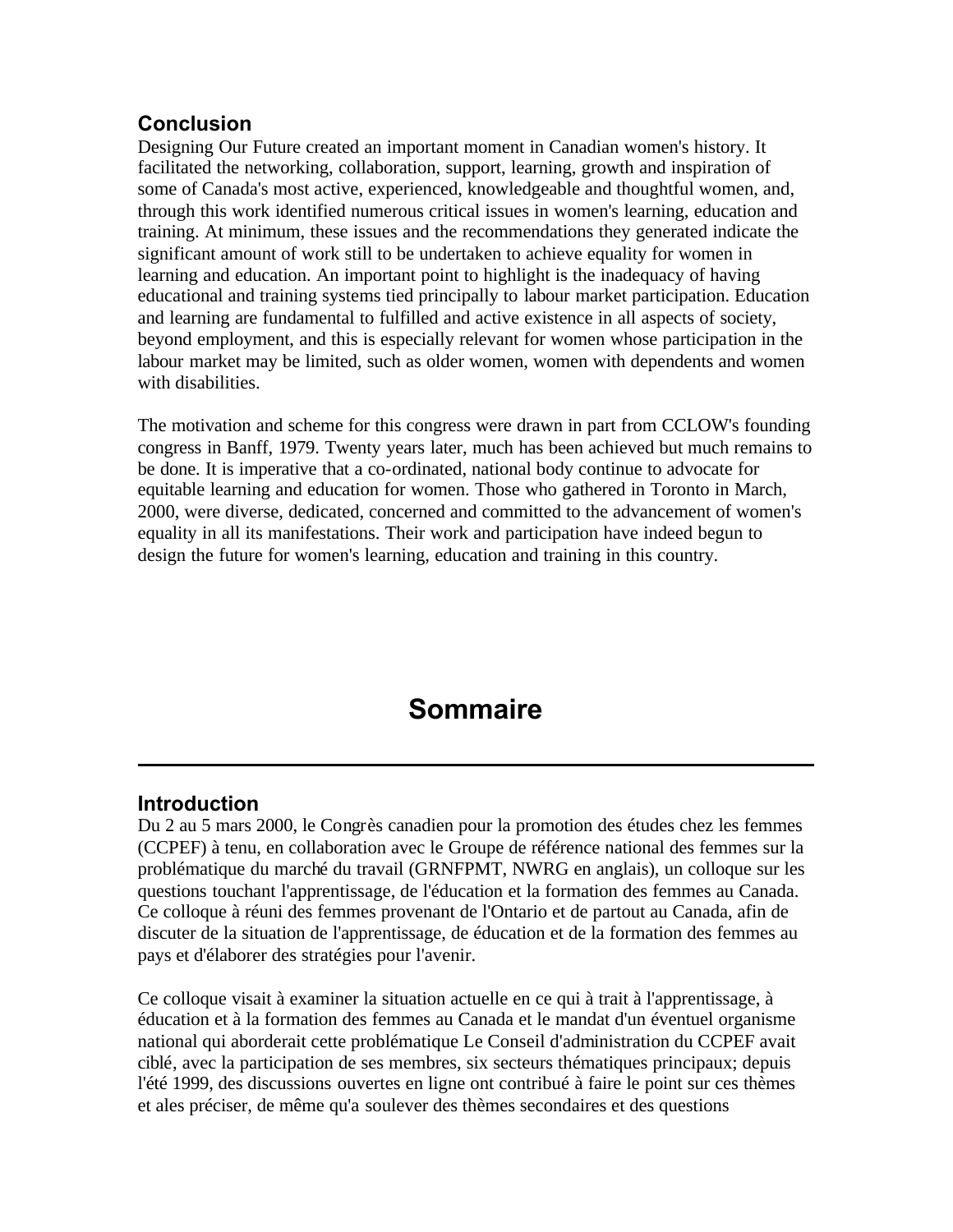importantes. Les ateliers du colloque ont été identifiés à partir des résultats de ces discussions.

Le colloque visait également à évaluer une possible fusion entre le CCPEF et le GRNFPMT. Les membres de ces deux organismes ont pésé les avantages et les désavantagés d'une telle fusion, et suite à des longues discussions, il à été décidé qu'elle n'aurait pas lieu dans l'immédiat.

# **Thèmes**

# *Équité en emploi et en apprentissage (analyse basée sur le genre)*

Cette discussion était centrée sur l'inquiétude que soulèvent les changements déjà apportes et en cours aux politiques de l'Assurance Emploi et à l'éligibilité à ce même service, de même que la perte du « principe d'équité » découlant du transfert de la responsabilité de la formation du gouvernement fédéral aux gouvernements provinciaux. Sous ce thème, on retrouvait les ateliers suivants: Analyse basée sur le genre, Approches pratiques pour accroître la participation des femmes aux techniques et aux métiers non traditionnels et Accroître la participation des femmes au commerce et à la technologie et au travail des cols bleus.

## *Technologies et femmes en apprentissage*

Puisque les nouvelles technologies de l'information affectent tous les aspects de la vie dans notre culture, il est important que les femmes aient accès a ces technologies. Mais il y à cependant une « barrière numérique »: d'une part, les personnes qui ont accès a cette nouvelle technologie et l'utilisent, et d'autre part relies qui en sont privées ou ne savent pas l'utiliser. Il est aussi important de noter à quel point l'apprentissage et l'éducation sont touches par les nouvelles technologies et l'impact que cette situation à sur les femmes. Des ateliers touchaient ce thème: Accès des femmes aux nouvelles technologies de l'information, Nouvelles technologies d'information et de communication et formation axée sur les femmes de même que Accès aux études par la technologie (réseaux locaux de formation).

### *Femmes et alphabétisation*

Il importe d'aller à l'encontre de la tendance à établir un lien exclusif entre l'employabilité et alphabétisation; il faut plutôt promouvoir celle-ci en tant qu'outil qui aide à accéder à l'indépendance et à l'émancipation. Il est également important de privilégier un curriculum axé sur l'apprenante et orienté vers un but précis plutôt qu'une approche standardisée pour tous les programmes et toutes les apprenantes. Dans les ateliers où l'on à discuté sur ce thème, des exemples de bonnes programmations qui incorporent un curriculum axé sur l'apprenante ont été présentés. Il s'agissait de Femmes, alphabétisation et santé, Education de base pour les femmes au travail et Programmes d'études axés sur les personnes au travail et destinés aux femmes et à leur famille.

### *Apprentissage et traumatismes*

L'enseignant ne s'adresse pas seulement a l'intellect, a la « tête » de ses étudiants, mais aussi à leur coeur et a leurs sentiments. Non seulement doit-on créer un environnement d'apprentissage sécuritaire et holistique pour les personnes victimes de traumatismes, mais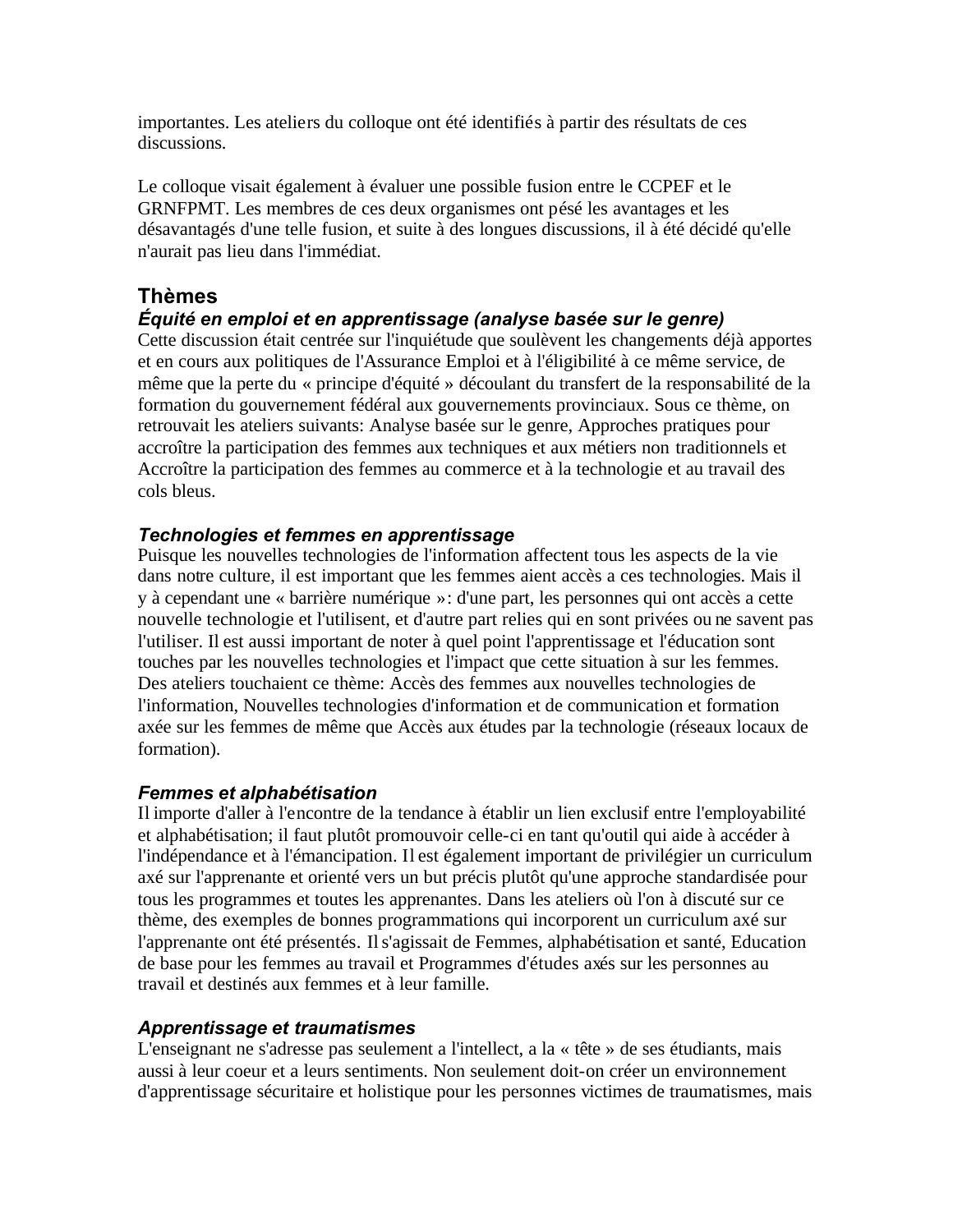il faut aussi fournir du soutien et des ressources aux éducateurs. Les questions touchant les personnes handicapées ont également été sou levées pendant cette discussion, puisque les services d'orientation, les ressources et les opportunités d'apprentissage sécuritaire destines aux personnes souffrant d'un handicap sont peu nombreuses. Les ateliers Trop panique pour apprendre, Professionnels aidant et Programmes modèles traitaient de ces questions.

### *Apprentissage chez les femmes plus âgées*

Suivant les changements démographiques, les besoins en formation des femmes plus âgées deviennent plus prononcés. La recherche indique que les personnes plus âgées réussissent mieux quand elles sentent qu'elles exercent un contrôle sur leur vie. Pour certaines femmes, l'âge offre une première opportunité de retourner aux études, d'initier ou de réorienter une carrière, ou de s'adonner a des intérêts hors de la famille. Un atelier se concentrait sur ce thème: Les quatre P: vie personnelle, publique, professionnelle et politique.

### *Soutien aux femmes en apprentissage*

Les mécanismes de soutien nécessaires pour permettre aux femmes de participer pleinement aux possibilités d'éducation et de formation comprennent les services de garde, le soutien financier, le transport, les horaires flexibles, les services d'orientation, l'évaluation et la reconnaissance des acquis, etc. Le soutien nécessaire aux femmes souffrant d'un handicap soulève un problème particulier. Les ateliers Modèles pour une programmation intégrant la famille et Impact de l'Assurance Emploi et des changements qui s'y rapportent sur les femmes en formation.

Les discussions de l'atelier ont donné lieu à seize recommandations concrètes qui formeront la base du travail a venir et des propositions de projet du CCPEF.

# **Espace Technologique Ouvert**

Utilisant un espace technologique ouvert pendant les discussions du samedi et du dimanche, les animatrices du colloque ont obtenu des participantes une liste de dix-neuf sujets « chauds ». Quinze parmi ces thèmes ont fait l'objet de discussions de groupe et le dimanche on a identifié par vote les six thèmes suivants comme prioritaires et englobant le reste des sujets discutes :

- 1. CCPEF et GRNFPMT: que fait-on maintenant?
- 2. Rejoindre l'entreprise et d'autres ressources de développement économique communautaire
- 3. Rôle du développement émotionnel et spirituel dans l'apprentissage, l'éducation et la formation
- 4. Diversité dans éducation
- 5. Se centrer sur les besoins individuels: personnes souffrant de handicaps
- 6. Politique pro-active du marché du travail

Des ébauches de propositions de projets touchant ces secteurs ont été annexées au rapport.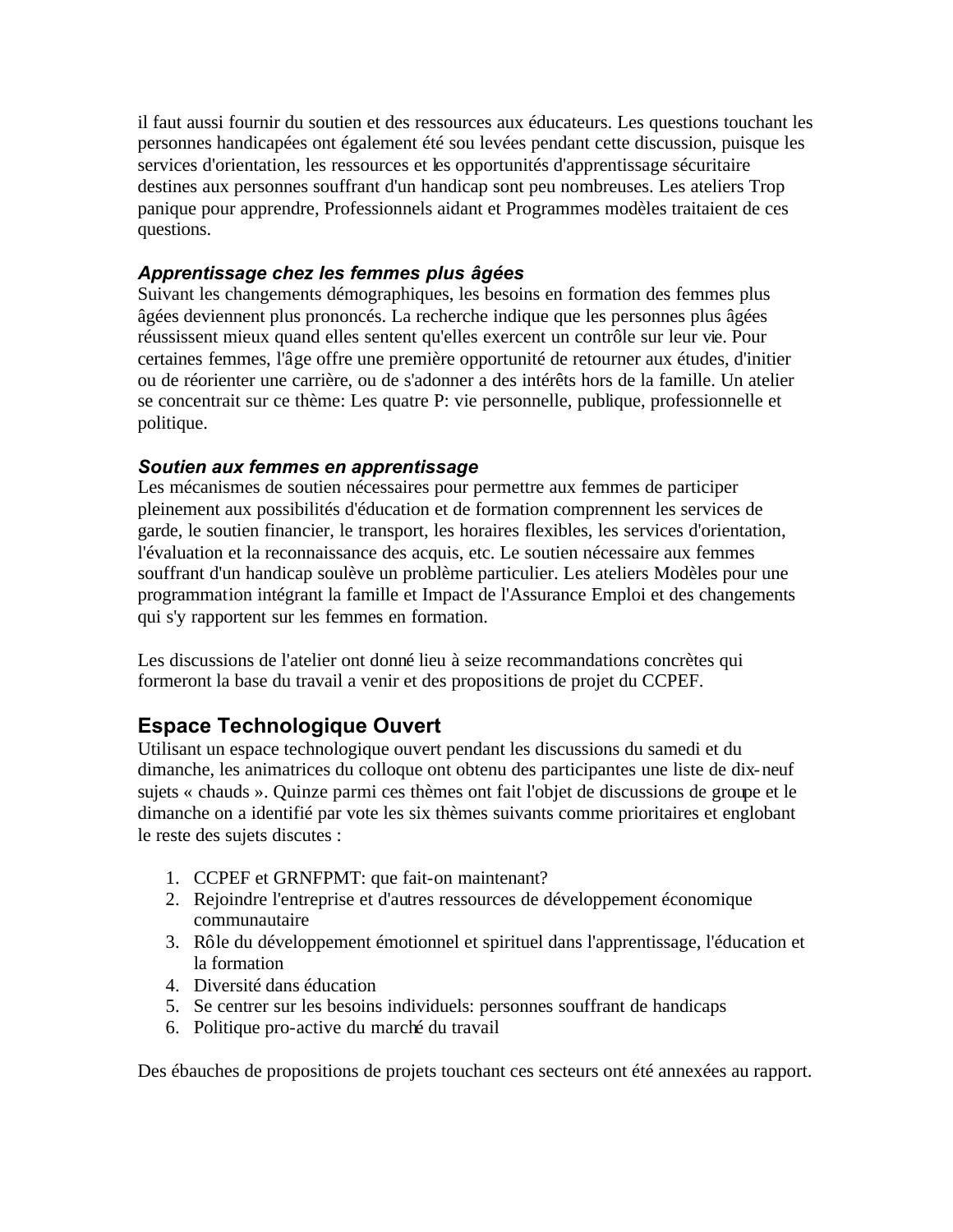# **Résultats**

La majorité des objectifs du colloque ont été atteints; des idées et de l'information ont été apportées plus qu'il n'en fallait pour en arriver aux résultats actuels. Premièrement, la présence et la participation d'une diversité de femmes de partout au Canada a été un succès. Deuxièmement, les six secteurs thématiques du colloque ont été discutés à fond avec des femmes ayant des connaissances particulières et une expérience sur le terrain. Troisièmement, des partenariats éventuels ont été identifiés en vue de réaliser un travail productif dans ces secteurs ou autres domaines connexes. Quatrièmement, l'efficacité de la technologie de l'information comme mode de fonctionnement a été explorée et évaluée. Cinquièmement, plusieurs projets stimulants et innovateurs ont été ciblés et du matériel de base a été recueilli pour définir un nouveau mandat et un plan d'action du CCPEF. Finalement, le colloque a apporté au CCPEF l'énergie et l'enthousiasme d'un nouveau conseil d'administration qui reflète plus fidèlement la diversité des membres de l'organisme.

# **Évaluation**

Le colloque a été un succès: les buts ont été atteints et les femmes qui y ont participé en ont tiré beaucoup de profit. Les commentaires inscrits sur les questionnaires d'évaluation se résumaient fondamentalement a « très instructif », « très bon » et « j'ai beaucoup appris». On note un sujet qui n'a pas été suffisamment traité : il s'agit des besoins en matière d'éducation et d'apprentissage des femmes souffrant d'un handicap. Un atelier sur ce sujet avait été prévu mais a été annulé, étant donné le peu d'inscriptions, et ce malgré le soutien offert aux personnes ressources et la planification d'un groupe de discussion pour le samedi. Il n'incombe toutefois pas seulement aux femmes souffrant de handicap de cerner les besoins, de faire face aux problèmes, de conscientiser et de faire pression pour obtenir la reconnaissance et le soutien du public, l'accessibilité aux services et l'inclusion sociale.

L'exploration de la technologie a révélé que même s'il s'agit d'un outil efficace pour élargir, diversifier et faciliter la participation, cela ne peut remplacer les rencontres en personne. Une conclusion s'impose: les façons de travailler traditionnelles ( en personne) et nouvelles (basées sur la technologie) ont besoin d'être combinées pour obtenir de meilleurs résultats.

Il s'avère également évident que pour qu'une organisation soit efficace, un simple colloque ne peut pas remplacer une base stable de travail, du personnel permanent et des rencontres régulières d'un groupe cohérent de direction. De toute évidence, les organisatrices tenaient a tirer le maximun du temps passé en compagnie de femmes aussi expérimentées, créatives, actives et réfléchies. Les activités du colloque étaient cependant soumises à de fortes contraintes de temps, étant donné l'horaire très chargé de ces trois journées. Par le fait même, plusieurs objectifs moins tangibles et à plus large portee ont été atteints par le biais de travail en réseaux, d'échanges d'information, de soutien et d'inspiration suscitée par un tel rassemblement de participantes.

# **Conclusion**

Le colloque « Créons notre avenir » s'est révélé un moment important dans l'histoire des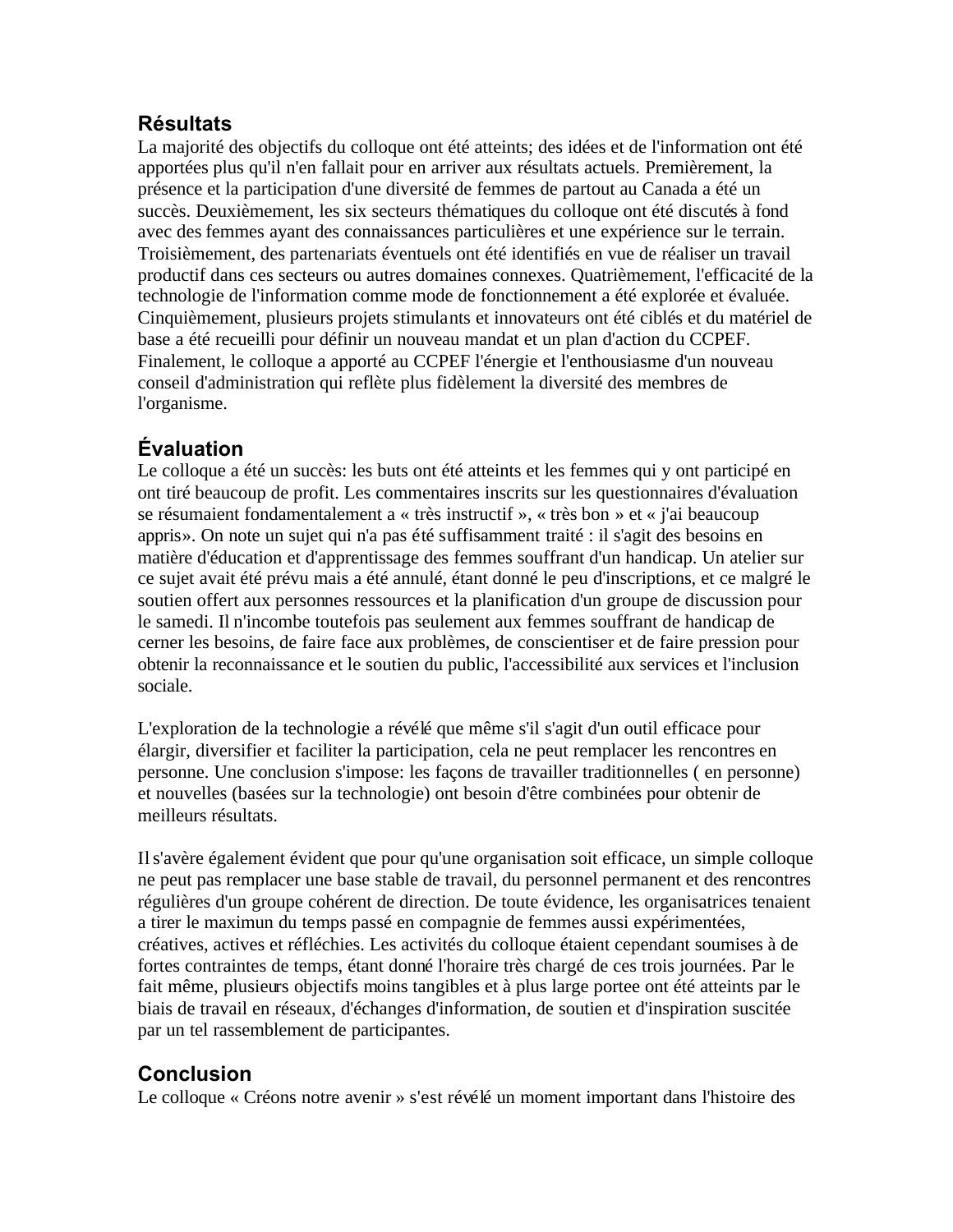<span id="page-10-0"></span>femmes canadiennes. Ce colloque a rendu plus facile le travail en réseau, la collaboration, le soutien, l'apprentissage, le développement et a été source d'inspiration pour des femmes canadiennes des plus actives, expérimentées, cultivées et réfléchies ; le travail accompli a aussi permis d'identifier plusieurs questions essentielles en matière d'apprentissage, d'éducation et de formation des femmes. À tout le moins, ces problèmes et les recommandations qui en découlent laissent voir l'immense travail qu'il reste à entreprendre pour obtenir l'égalité des femmes en matière d'apprentissage et éducation. Un point important est à souligner: l'inadéquation des systèmes d'éducation et de formation, liés principalement à la participation au marché du travail. L'éducation et l'apprentissage sont des éléments fondamentaux pour mener une vie active et remplie, dans toutes les sphères de la société, et ce au-delà du travail; ceci concerne particulièrement les femmes dont la participation au marche du travail peut être limitée, comme c'est le cas des femmes plus âgées, des femmes qui ont des personnes à charge et de celles souffrant d'un handicap.

La motivation et le projet de ce colloque ont été ébauchés en partie lors du colloque de fondation du CCPEF à Banff en 1979. Vingt ans plus tard, beaucoup de choses on été réalisées, mais il reste encore beaucoup à faire. Il est essentiel qu'un groupe bien coordonné à l'échelle nationale continue à plaider en faveur d'un système éducation et d'apprentissage équitable pour les femmes. Celles qui se sont réunies à Toronto en mars 2000 provenaient de divers horizons, étaient dévouées, préoccupées et engagées en faveur de l'avancement de égalité des femmes dans toutes ses manifestations. Avec leur travail et leur participation elles ont sans aucun doute commencé à créer l'avenir en ce qui concerne l'apprentissage, éducation et la formation des femmes au pays.

# **Introduction**

From March 2 to 5, 2000, the Canadian Congress for Learning Opportunities for Women (CCLOW) hosted a conference on women's learning, education and training in Canada, in collaboration with the National Women's Reference Group on Labour Market Issues (NWRG). The conference brought together a diversity of women from across Ontario and the rest of Canada to discuss the status of women's learning, education and training in this country and to strategize for the future.

CCLOW has a twenty year history of addressing women's learning and educational needs in Canada. Prior to its establishment in 1979 by a committed group of feminist educators, no other organization in the country, perhaps in North America, exclusively addressed issues of learning and education as they affect women. Since that time, a guiding principle of the organization has been that, as the educational system and opportunities to learn are fundamental components of Canadian society, it is imperative that women's access to this system and these opportunities, is equitable. The work and research of CCLOW has focused on identifying and alleviating barriers to women's learning and it is true to say that the lives of many hundreds of women across Canada have been touched directly by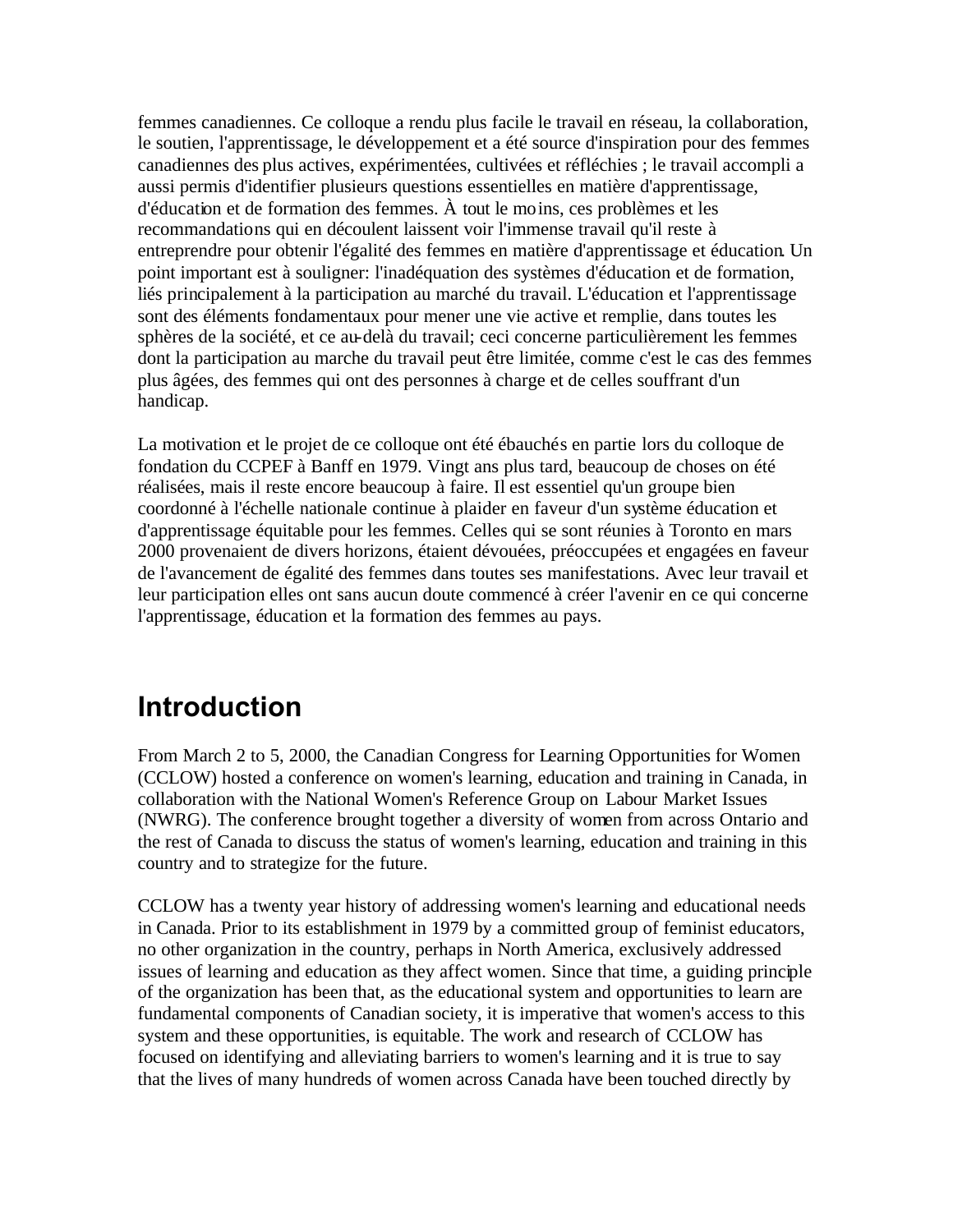this work.

By the late 1990s, in an atmosphere of threatened survival (through the reduction of public funding) and the transfer of political responsibility for training and education from the federal to the provincial governments, the need to examine the continued role of a national organization addressing learning and education became apparent. In the spirit of CCLOW's founding congress twenty years earlier, organizers planned a weekend conference to identify and examine pressing issues and to map out a possible future for the organization. As preparation for this congress, six overarching theme areas were identified by CCLOW's Board of Directors, with input from the organization's membership, and, from the summer of 1999 on, open on-line discussions were held to refine the focus of these areas and to elicit sub-themes and important issues. Workshops for the conference were designed based on the outcomes of these discussions. Information from both the on-line discussions and the workshops is summarized in this report, and a list of recommendations culled from the workshop discussions is provided at the end of this section. In addition, Appendix A includes the potential projects developed through input from participants in each theme area.

An auxiliary aim of the conference was to investigate a potential merging with NWRG as a strategy for the future. CCLOW has been severely affected by cuts to its operational funding. Ten years ago, it was a vibrant, national organization with active networks in every province and territory, a strong national voice, the respect of policy-makers across the country, a national office in Toronto and a staff of five who, with the participation of dedicated volunteers, consistently executed ground-breaking projects and produced unique resources. Today, the spirit of the organization survives in a virtual connection of women across Canada, with no physical office space or centralized locus of operation, a significantly reduced membership and survival dependent on the liberal commitment of concerned volunteers. Those volunteers, the membership of CCLOW and many other women across Canada feel it is extremely important for such an organization to continue to exist. Still no other body in this country focuses exclusively on issues related to women's education and learning and, in CCLOW's twenty year history, some of those issues (such as violence, literacy, technology, training and labour market issues, and women's ways of learning) have only begun to be addressed.

The National Women's Reference Group on Labour Market Issues addresses women's training issues directly related to the labour market and to employment. NWRG was born out of CCLOW's advocacy to establish equitable representation on the Canadian Labour Force Development Board. With the devolution of training responsibility to the provinces and the subsequent dissolution of the CLFDB, the time seemed right to propose that the two organizations unite to collectively address women's learning, education and training issues. The Board of NWRG agreed to consider the possibility and to participate in CCLOW's planned congress. Prior to the congress, discussions by the boards of the two organizations took place on-line and by teleconference. At the congress itself, the advantages and disadvantages of a merger were weighed by members of the two organizations, and other interested parties, primarily during Saturday's discussion period.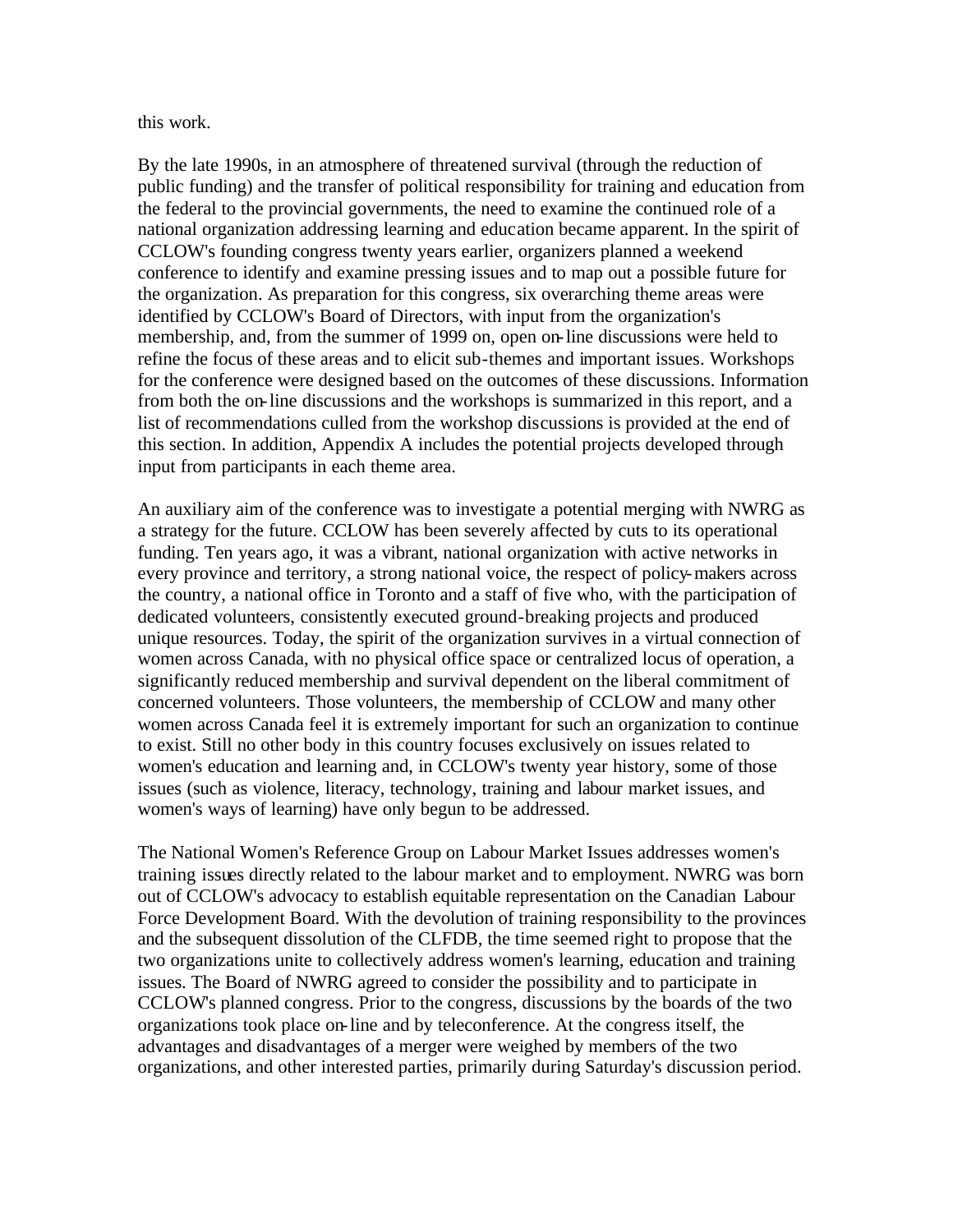<span id="page-12-0"></span>A summary of this discussion (at the congress) and its result is included in this report.

In addition to a workshop format for the congress, the CCLOW Board decided to make use of "Open Space Technology." This process allows for the free flow of ideas and concerns from congress participants as a way to ensure that all possible issues are identified. As well, through self-selection, Open Space Technology offers a means to gauge the level of energy, interest and commitment to particular issues. A complete list of issues identified through Open Space Technology is included in this report, as well as recommendations culled from the resulting discussions.

# **Designated Themes**

CCLOW's Board of Directors, with input from the organization's membership, identified six theme areas as key issues for women's learning, education and training in Canada. Through on-line discussions, hosted through AlphaCom's web capabilities at AlphaPlus, topics for workshop sessions were identified. Following is a summary, under each theme, of discussions from both the on-line dialogues and the congress workshops, organized by workshop topic. However, there are many intersecting subjects and issues throughout all the themes.

## **Learning, Work and Gender Equity**

This stream of discussion concerned itself largely with past and pending changes to Employment Insurance (EI) policies and eligibility, and with the loss of the "equity principle" in devolution of training responsibility from the federal to provincial governments. Results documented in Voices from the Field, produced by the NWRG, indicate that, a) fewer women are availing themselves of training opportunities; b) provincial and federal policies are undercutting services to women as there is no longer any requirement for women's equal access to training; and c) providers of training directed specifically to women are disappearing from the field. Despite years of rhetoric about women's equal access to higher paying, more stable jobs, a huge percentage of women apprentices are still concentrated in "pink ghettos" and marketing efforts for jobs in the new field of Information Technology (IT) are unlikely to attract women. Topics identified for conference workshops were: Gender-Based Analysis; Practical Approaches to Increasing Women's Participation in Technical and Non- Traditional Occupations; and Increasing Women's Participation in Trades and Technology Occupations and Blue Collar Work.

### *Gender-Based Analysis*

In the on-line discussions, gender-based analysis (GBA) was identified as an important policy instrument to strengthen the government's commitment to equity and as a means to assess whether programs meet women's needs. Joan McFarland, professor in the Department of Economics at St. Thomas University and a former President of CCLOW, was invited to present findings from her research on women's access to training in New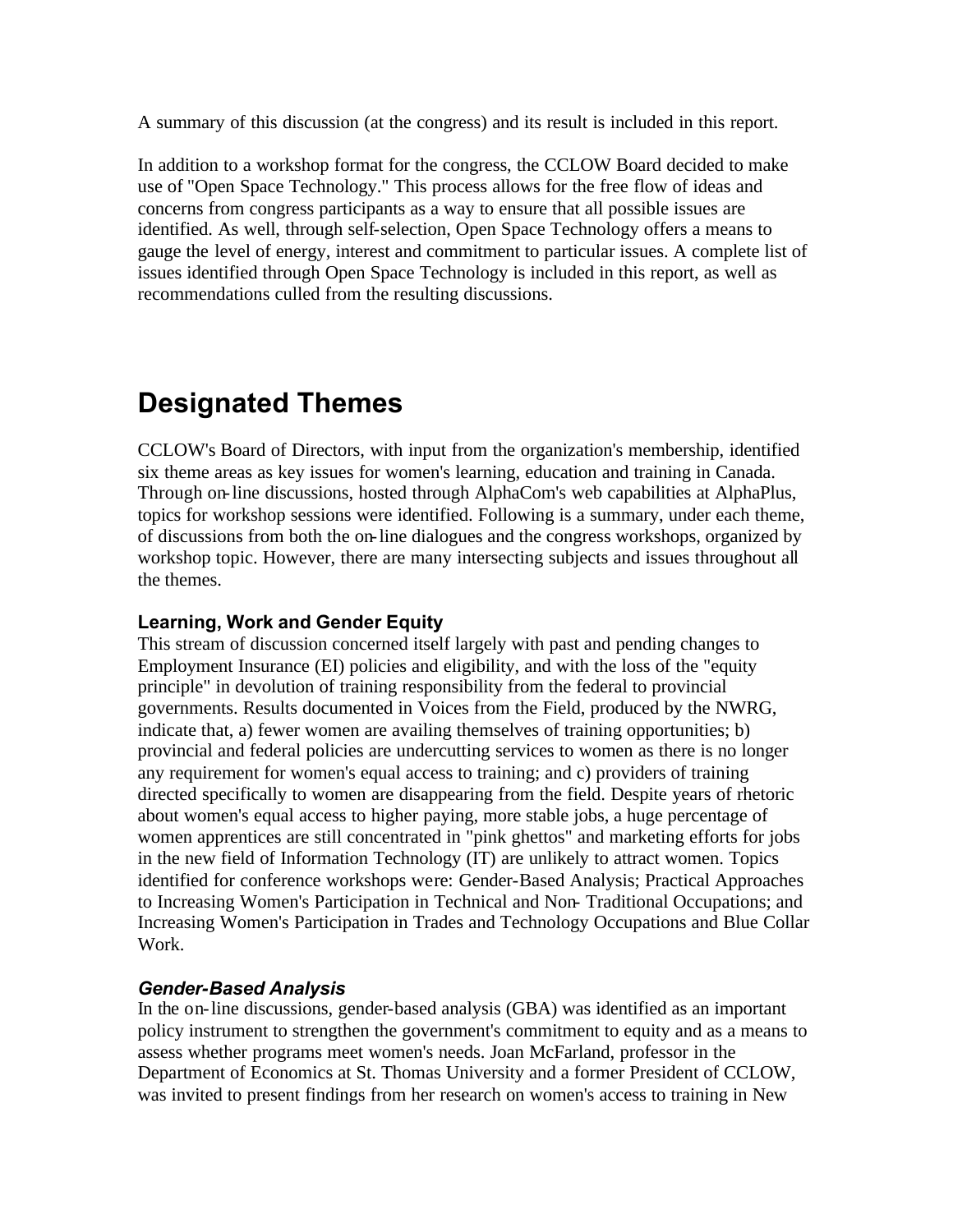Brunswick. Helene Dwyer-Renaud, Director of the Gender-Based Analysis Directorate, Status of Women Canada, was asked to discuss GBA and the role of her directorate in implementing it.

Joan McFarland's research focused on the unavailability of government sponsorship as a barrier to training. Information from the public sector indicates that women's access to training has been driven by government sponsorship and with that sponsorship virtually eliminated by the 1996 EI changes, the impact has been great. Sponsorship was supposed to have been replaced through the Skills Loans and Grants program but the federal government has not yet found a financial institution willing to underwrite the loans portion, resulting in assistance only for those eligible for grants. Gender-specific data shows that, to date, males in New Brunswick have taken greater advantage of these grants. Other assistance programs are becoming targeted to more and more narrow populations, reducing the number of those who are eligible. Very little gender based data is available from the private sector. This is important to note given that there has been a 100% increase in the number of private training agencies in New Brunswick since 1991.

Joan McFarland's research can be found at: www.yorku.ca/research/crws/network (under Publications).

Hélène Dwyer-Renaud described gender-based analysis as a means to understand the different socio-economic effects of policies on women and men, and to question underlying assumptions. The federal government established the Gender-Based Analysis Directorate in 1995. The principles of GBA used by the directorate are that: women and men have different needs; women are not a homogenous group; inequality has a systemic and structural nature; men can be disadvantaged by gender differences; GBA is only part of an approach to equitable policies. The directorate has also developed a pool of "Gender Equality Indicators" and more are in development, though these have not been fully utilized to evaluate programs and policies. It has been challenging to circulate information and research findings widely enough so policy-makers utilize the information. Effective monitoring and evaluation is needed, as is pressure to ensure the directorate plays an active role in all policy development.

The Gender-Based Analysis Directorate can be found on the website for Status of Women Canada: www.swc-cfc.gc.ca.

Or contacted by mail at: Constitution Square, 350 Albert St., Suite 520, Ottawa, Ont. K1A 1C3.

### *Practical Approaches to Increasing Women's Participation in Technical and Non-Traditional Occupations*

Jane Wilson, of the newly established Women's Technical Institute (WTI) in Rexdale, Ontario, and Shirley Muir, Executive Director of the Women's Television Network Foundation (WTN), located in Winnipeg, Manitoba, were asked to present information on routing women into technical and non-traditional occupations. Program participants from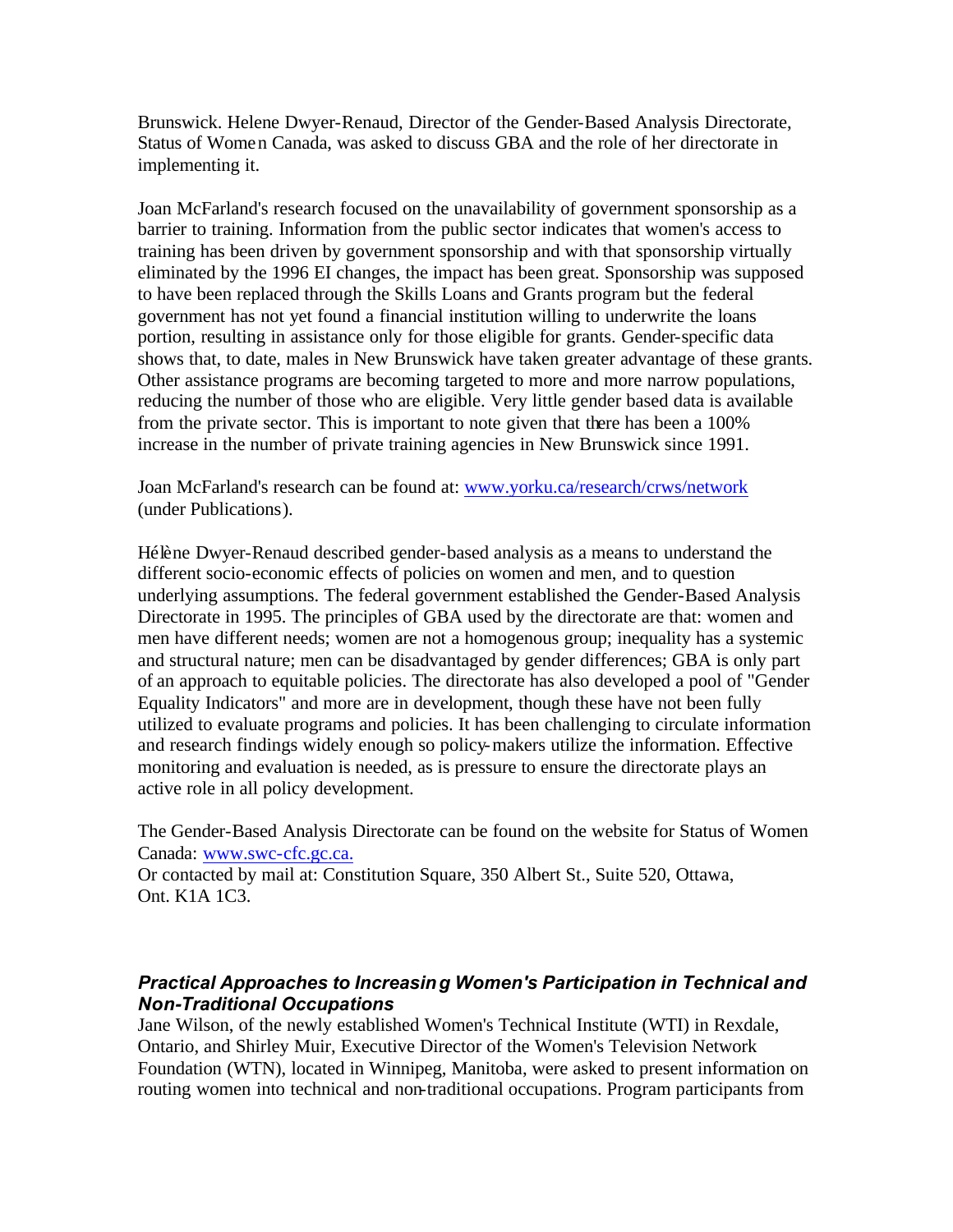WTI also participated in the presentation, sharing their experiences.

The WTN Foundation is a private, non-profit educational institution whose mandate is to advance women in the broadcasting industry. The Foundation currently has four separate programs:

- *Women's Technical Internship*: a six month program to train college graduates as camera operators, sound technicians, etc.
- *Girls TV Camp*: a summer camp for girls aged 12-14 to teach them lighting, audio, camera and editing skills to produce their own videos.
- *The WTN dowment* provides financial assistance to women already in the business to upgrade their skills.
- *Cross Cultural Workshop*: an equity and diversity workshop for girls, women, educators and employers who have received WTN funding in the previous year.

The programs work for women and girls because of the following principles:

- flexibility (in fee payment, scheduling, location)
- outreach (to diverse communities)
- research (staying in touch with issues in the field)
- networking (maintaining connections with participants, developing partnerships with colleges)
- employment connections (supports and conne ctions to finding work after training), and
- personal approach (connecting participants and WTN management, creating a personal environment).

Muir believes in training educators as a way to reach girls when they are young, so their opportunities are not limited to a one-shot summer camp. It's also important to draw attention to the issues; ie. to get attention and recognition (via the media) for the barriers women face and the solutions being created.

The Women's Television Network Foundation can be found at: www.wtn.ca.

WTI is an education service of Rexdale MicroSkills and was opened in September 1999. It offers training for IT (Information Technology) occupations such as network management, web design and database design to women who are unemployed, underemployed, laid off, re-entering the workplace, sole support parents, immigrant, racial minority, older, social assistance recipients or survivors of abuse. WTI addresses both the gender gap in the IT field as well as the shortage of IT professionals.

Factors that make the program work for women are that it

• is women only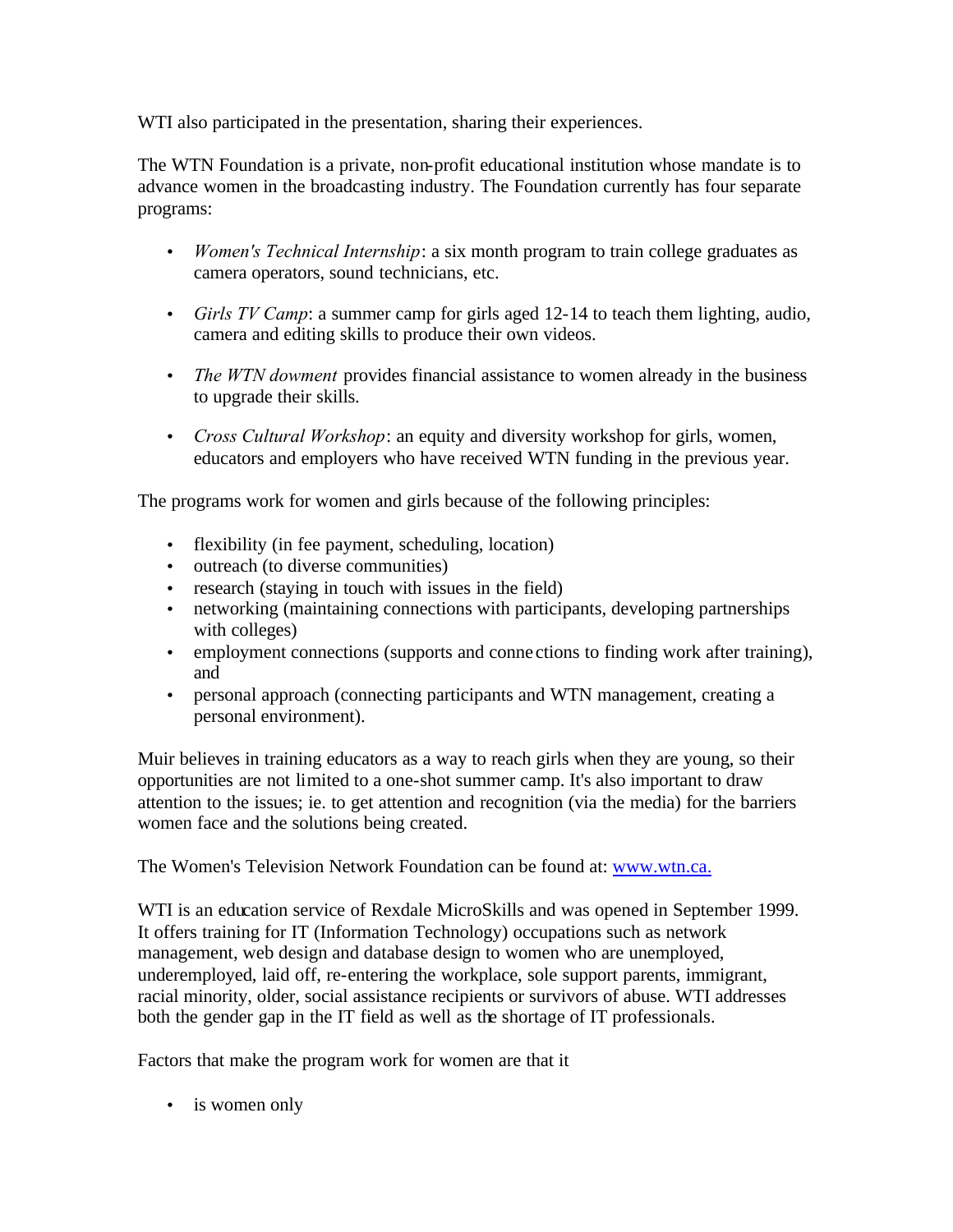- has women instructors
- uses learning designs and course content relevant to women
- is flexible
- provides supports such as financial assistance, childcare, settlement services and counselling, and
- conducts advocacy with all parties who influence women's access to IT training and employment.

WTI can be found at: www.womentechinstitute.org (under construction), or emailed at: jane@womentechinstitute.org.

Discussion after these presentations focused on the many barriers remaining to women's equitable access to technical or non-traditional work. Women need supportive and informed counselling about new careers, financial support, access to information about new careers, access to training programs, commitment to gender equity from both the private and public sectors, and strong reinforcement, through media or public service campaigns, about women's abilities and opportunities to succeed.

### *Increasing Women IS Participation in Trades and Technology Occupations and Blue Collar Work*

Trades, technology occupations and blue collar work (TTO/BCW) were identified in the on line discussions as an area where women are far from reaching their full access and potential. Less than 10% of technicians and technologists in Canada are women. Tamara Knox, President of Women Into Trades and Technology National Network (WITT -NN), and Eleanor Ross, Consultant with WITT's Construction Technology for Women Project, came to co-present information on facilitating women's entry into TTO/BCW.

WITT was created in the 1970s to increase the number of women employed in TTO/BCW. It provides training and consulting services to employers, industries, unions, government and educators, including gender analysis of marketing materials and publications, employment referrals for trained women to employers, entrepreneurial training for women, and employment equity training. WITT -NN also develops innovative projects and resources, including curriculum resources, training manuals and a set of national standards and guidelines for entry level training and exploratory courses.

WITT-NN can be found at: www.wittnn.com.

# **Technology and Women's Learning**

New information technologies are affecting all aspects of life in our culture. It is important for women to have access to the new technology in order not to be "left behind" in the information revolution. A concept raised in the on-line discussion is the "digital divide": the have and have-nots of access to and use of new technology. It is' also important to consider how learning and education are affected by use of new technologies and how this impacts on women. The three workshops presented under this theme were: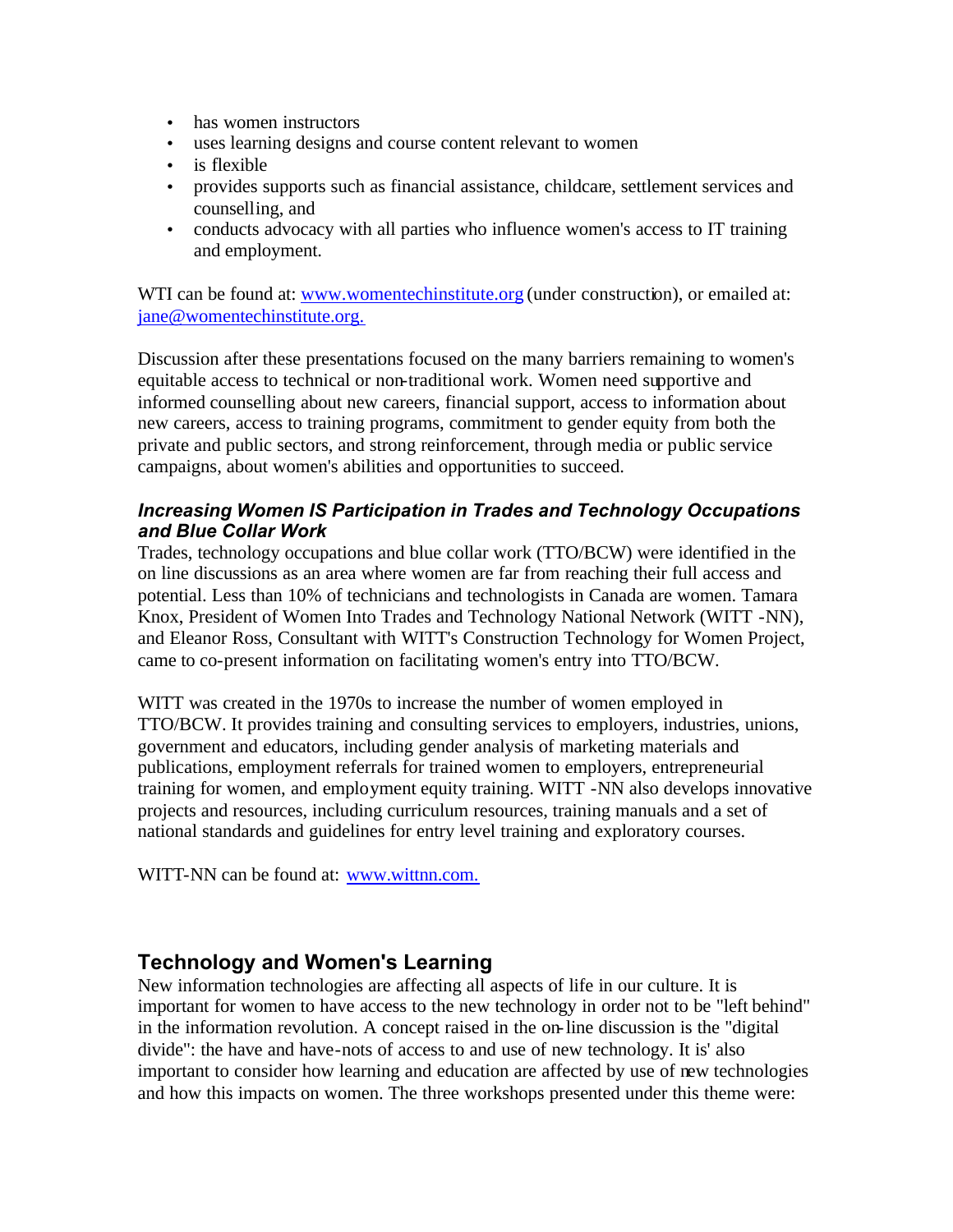Women's Access to New Information Technologies; New Information and Communication Technologies and Women-Centred Learning;' and Access to Learning Through Technology: The Community Learning Networks.

#### *Women's Access to New Information Technologies*

Jo Sutton of Women 'Space, a quarterly magazine about issues of access to technology, and Fiona MacCool, Internet Project Developer with Advocates for Community-Based Training and Education for Women (ACTEW), were invited to present perspectives on women's access to information technologies.

Women 'Space and the Women's Internet Campaign were founded out of a concern to raise women's participation in and access to internet technology. There has to date been no in-depth gender-based analysis of internet activity and consequently there is very little understanding of women's internet use and expectations. Ellen Balka conducted an informal study of public access internet sites in Vancouver, and concluded that two-thirds of the users were male. The internet is a powerful tool, but it need not be top down like a corporation selling something or government giving information. We can use its potential for multi-way communication. As well, once there was a left wing tradition of reading and learning in preparation for a weekly meeting and for activism. The internet offers the opportunity to do that again in innovative ways, the motivation for which is partly provided by content, partly by working together.

Women' Space can be found at: www.womenspace.ca.

Fiona MacCool introduced ACTEW's new website. ACTEW is an umbrella organization whose members are community-based education and training organizations across Ontario. The aim of ACTEW's website is to be an interactive source of news, information and resources on issues of women's education and training in Ontario. Other organizations can post news, events and materials, and advocacy work can be accomplished through sharing information on-line. The site also has the capacity for on-line conferences and private discussions. Fiona also shared information about VolNet, a federal government initiative administered by Industry Canada to improve the voluntary sector's access to information technology and related skills and tools. VolNet's goal is to offer Internet connectivity, including computer equipment and Internet skills development and support, to 10,000 voluntary organizations by March 31, 2001. More information can be found at www.volnet.org.

ACTEW can be found at: www.actew.web.ca.

## *New Information and Communication Technologies and Women-Centred Learning*

The purpose of this workshop was to look at the new technologies and their relation to women's learning-how women can learn about new technology and how new technology affects women's learning and employment. Ruth Mitchell presented information on an innovative program of the Manitoba Women's Directorate, called "Power Up," and Heather Menzies, feminist author and critic in the area of new technologies, discussed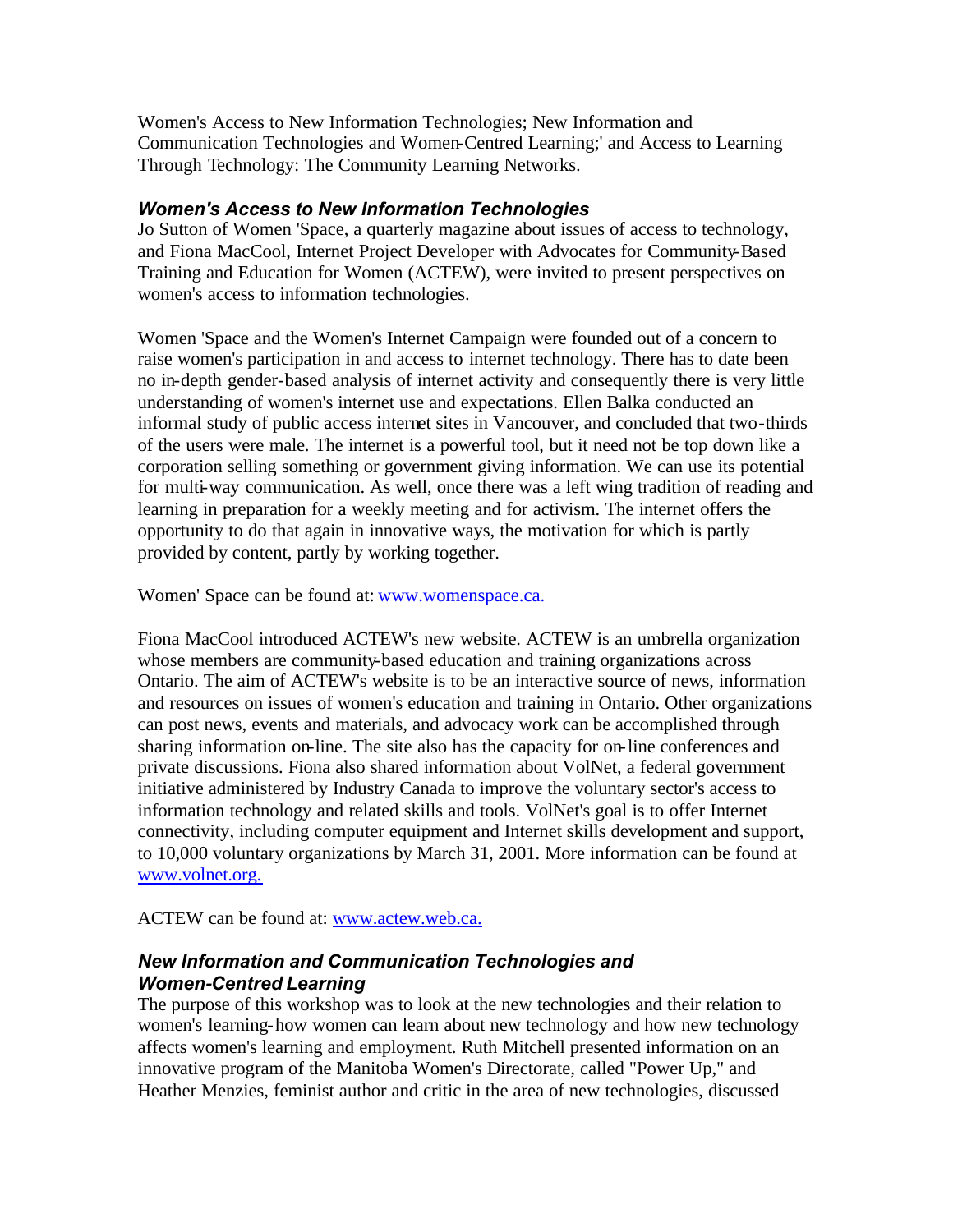some of the affects of new technologies on women's lives.

Power Up was developed by the Manitoba Department of Education and Training and the Manitoba Women's Directorate, in response to the fact that two-thirds of all jobs in the province require basic computer literacy. As the primary occupational categories for women are in sales, teaching, waitressing or service industry, they have far fewer workplace opportunities to develop computer skills. Power Up is a fifteen hour introductory computer course available to all women in Manitoba and provided free of charge in participants' home communities. Initial interest in the course was immediate and widespread and evenly split between urban and rural locations. Each participant receives a comprehensive manual for classroom use and as a take-home resource; the courses and manuals are offered in both French and English.

Power Up can be contacted at: 1-800-263-0234.

Heather Menzies' presentation raised the question of what women are training for when they are learning to use computers. There has been a fundamental shift from a nationbased industrial economy to a fragmented global cyber economy with no commitment to equality. As many as 2/3 of women who are currently working with computers may be on the disempowered side of the digital divide, controlled by the technology rather than controlling it. It is important to resist educational initiatives that train people to "do" rather than "think". Women don't want just access to new technologies, but access as thinking, participating subjects.

Heather Menzies can be contacted at: hmenzies@ccs.carleton.ca.

# *Access to Learning Through Technology: Community Learning Networks*

The purpose of this workshop was to present information on the Community Learning Networks (CLN) Initiative sponsored by the Office of Learning Technologies (OLT) and Human Resources Development Canada. The CLN Initiative provides funding to community organizations for pilot projects that enhance community development and the lives of constituents by supporting and encouraging lifelong learning. These pilot projects may be new models or may build on existing models that other communities can learn from or adapt. A community can be defined geographically or by interest.

OLT is particularly interested in new ways of providing access to learning opportunities through new technologies and in developing creative uses of learning technology in communities. Funding of up to \$100,000 per year for three years is available, on a 50% cost-shared basis (volunteer and in-kind contributions can be included). In some cases, development funding of up to \$25,000 (not cost-shared) for six months may be available to develop a comprehensive proposal and business plan.

More information can be found at: http://olt-bta.hrdc-drhc.gc.ca, Office of Learning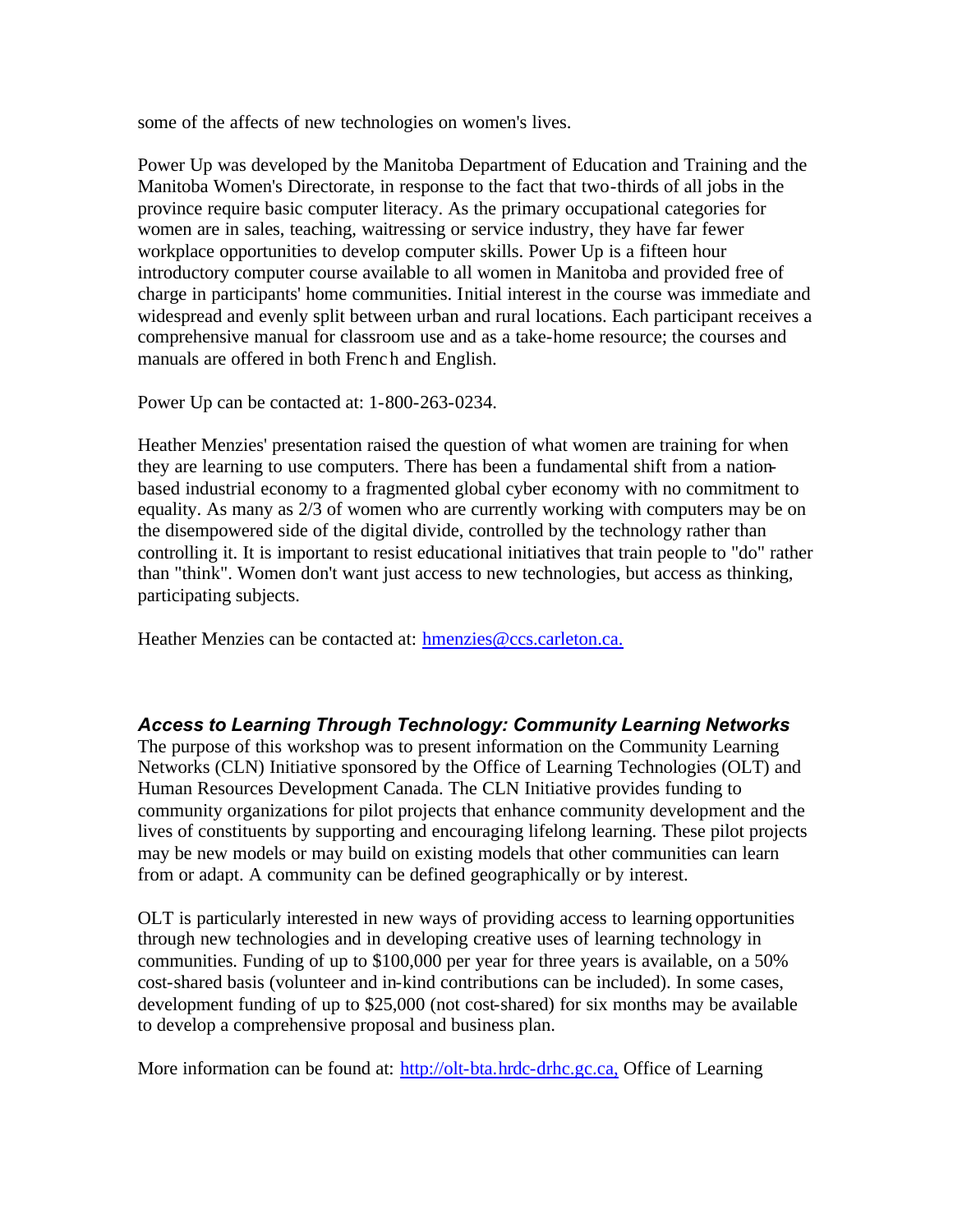<span id="page-18-0"></span>Technologies, 15 Eddy Street, Hull PQ, K1A 0MS, 819.953.0300, olthrdc@ibm.net.

# **Women's Literacy Education**

An important trend that was noted in the literacy on-line discussions is the push to link literacy to employment, rather than as a step towards independence and empowerment. Also identified was the importance of learner-centred, goal-oriented curriculum, not a standardized approach for every program and every learner. Resources available in order to maintain a learner-centred curriculum are much better than twenty years ago, and it was suggested that examples of good programming be presented at the congress. Workshops under this theme, then, were: Women, Literacy and Health; Basic Education for Women at Work; and Worker- centred Learning Programs for Women and Their Families.

### *Women, Literacy and Health*

The Centre for the Study of Adult Literacy at Georgia State University has carried out research and initiated projects that link levels of health with levels of literacy. Daphne Greenberg, Associate Director of the Centre, spoke about the assumptions of medical professionals, what is lost in communication, and how the health of those with low literacy is jeopardized as a result. Sometimes a slight difference in how a question is asked or what information is requested affects a diagnosis. If the directions on a prescription aren't clearly understood, they aren't followed correctly or aren't followed at all. Less access to clear information about various illnesses can lead to greater degrees of fear and misunderstanding, and possible reluctance to seek treatment.

In response to these problems the Centre has developed a number of strategies and resources. In the area of preventative health, they have developed resources that use simple pictures along with clearly worded text to illustrate precautionary measures. They have also made use of video; for example, creating a short video for elderly African American women on the importance of regular mammograms. Resources for literacy instructors, and for health care professionals, are also available, and the Centre has worked with the American Medical Association to have low literacy recognized as a health issue. One possible strategy is to form referral networks between literacy programs and physicians, so that referrals for patients with low literacy skills can be made in the same way as referrals for the treatment of physical conditions.

The Centre for the Study of Adult Literacy can be found at: http://education.gsu.edu/CSAL (under construction) or emailed at alcdgg@langate.gsu.edu.

### *Basic Education for Women at Work*

As women have less opportunity or time to pursue training outside family and work responsibilities, it was considered important to hear about alternative strategies for reaching women. Representatives from the Canadian Labour Congress (CLC) were invited to present information on the ir workplace literacy programs, but were compelled to cancel. Instead, Karen Geraci presented information about the Preparatory Training Program of Toronto and Judith Bond spoke about the Workplace Training and Services of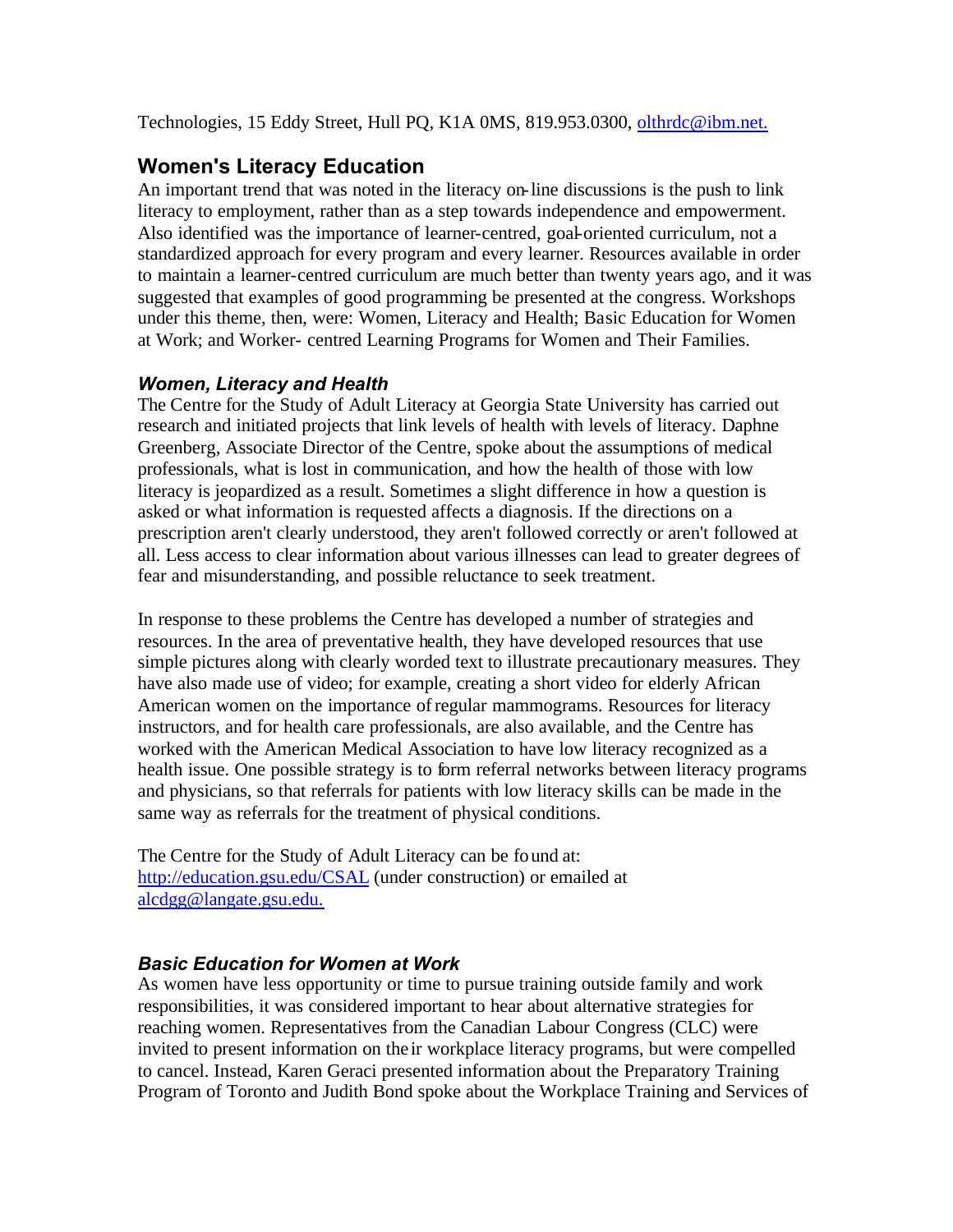the Toronto District School Board.

The Preparatory Training Program (PTP) is the single largest funded literacy program in Ontario. Sixty percent of the clients are social assistance recipients and are routed to PTP through Ontario Works. Most live below the poverty line and most of the women are younger than 34 years of age. The program is narrowly focused to work towards the quickest route to employment and off social assistance. Though this may be limited, it was suggested that where the regular school system allows for thirteen years to learn the basics, adult learners don't have the same luxury of time. As well, instructors have found that learning works best when it begins with the concrete or specific skills and works toward the abstract.

PTP can be found at: www.ptp.ca.

Workplace Training and Services (WTS) is an initiative of the Toronto District School Board which otters a variety of training, including basic skills in language and math, to employers and employees in the workplace. Ontario, which cancelled its extensive workplace program in 1997, is now the only province without a government-sponsored initiative for such training and so WTS must provide its training on a cost-recovery basis. Broadly, the issues covered in WTS training are diversity, clear language and design, basic skills, supervisory approaches, organizational skills, job task analysis, problem solving and change management. Programs are custom designed to meet the needs of a specific workplace and to build on what learners already know. WTS also provides workplace training in areas of human rights and workplace harassment.

WTS can be found at: www.trainingwts.com.

### *Worker-Centred Learning Programs for Women and Their Families*

An innovative way to provide training for women is to incorporate the needs of families. Ann Haney and Florence Marquez of the Union of Needletrades, Industrial and Textile Employees, Local 459 (in Winnipeg), presented information on a Learning Experience Centre (LEC) which offers training in basic skills, including computer literacy and ESL, to union members and their families.

In order to run LEC, the union had to negotiate agreements with several parties: workplace management, federal and provincial governments (as funders) and union members (whose dues partly fund LEC). The LEC mission is "to provide members and their families with a warm and friendly environment, to meet individual needs and to give women opportunities to develop foundation skills." The attempt is to create a "home away from home" so learners feel comfortable and welcome. Organizers found that a secondary benefit to workplace training has been increased connection between workers, who may have worked side by side before and never spoken. As well, students have gone on to other studies, have become more involved in their union and, in some cases, have become leaders at work and in the union.

Future goals of LEG are to become self-sufficient (as funds are always in question), to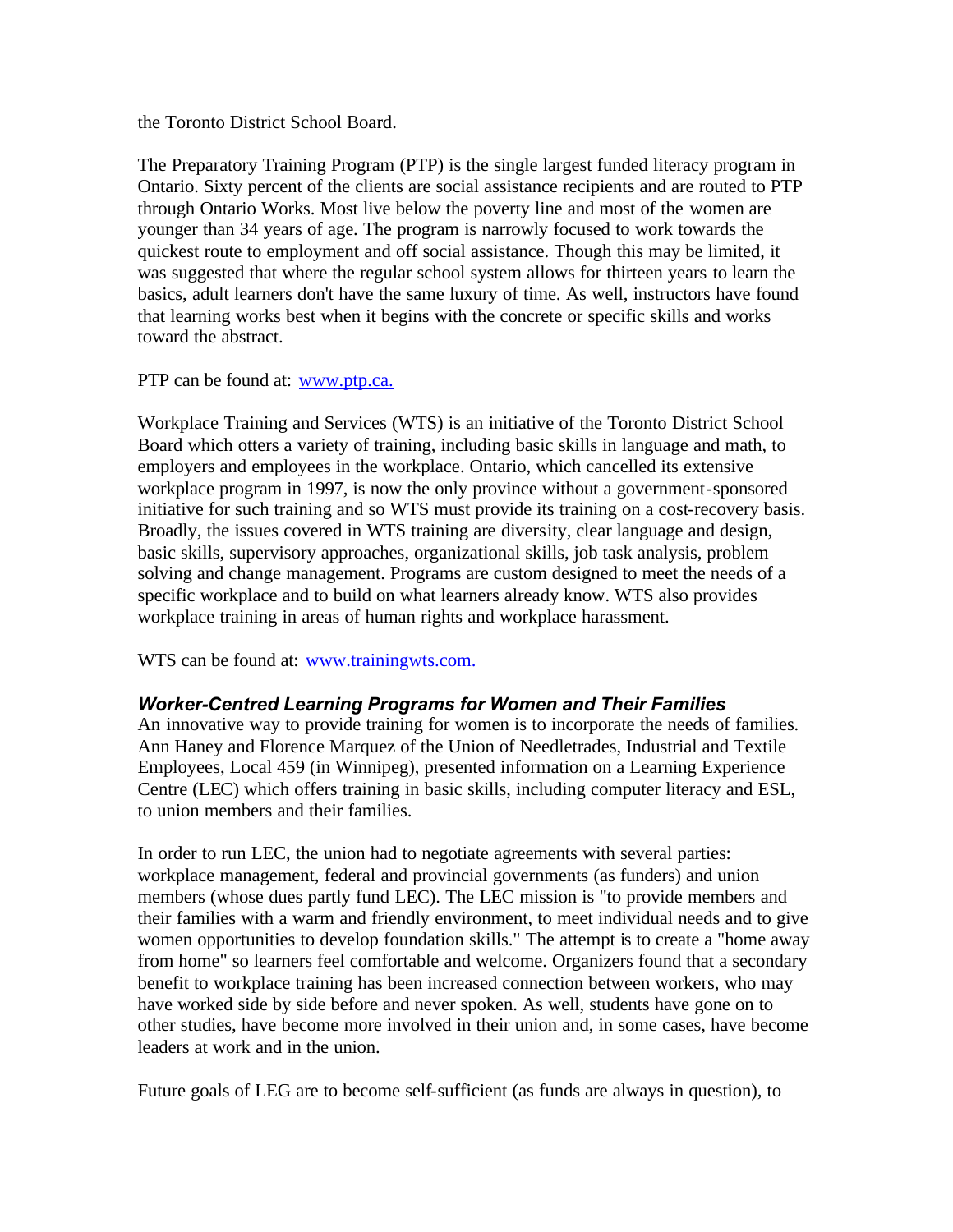<span id="page-20-0"></span>find ways to share the curriculum and the learning from the LEG, and to develop more networks with other unions, training agencies and literacy and family programs.

The LEG of UNITE Local 459 can be contacted at: 204-956-4868 or ahaney@mb.sympatico.ca.

# **Learning and Trauma**

An important point made in the on-line discussion was that educators never just work with the minds of learners, but with their hearts and spirits too. When we recognize that memories and information are carried not just intellectually but physically, even at the cellular level, it becomes evident how trauma, past or present, interferes with the ability to learn. But while safe and holistic learning environments must be created for survivors of trauma, it is important also to provide support and resources for instructors. Issues of disability were also raised, in that counselling, resources and safe learning opportunities for those with disabilities are scarce. The workshops presented under this theme all came under the rubric of Implications of Trauma and Violence for Women's Learning, with the subheadings: Too Scared to Learn; Supporting Practitioners; and Program Models.

## *Too Scared to Learn: Women, Violence and Education*

Jenny Horsman, author of *Too Scared to Learn*, facilitated this workshop on the effects of violence on women's learning. Participants shared their experiences of working with women survivors of violence, especially to validate the large impact that trauma has on learning. Women believe that they cannot learn or accomplish more than the person whom they believe has power over them. Partners and family members (including adult children) are often threatened by a woman's desire to improve her life. Women themselves often fear their own success, having been told so frequently that they can only fail.

These challenges in learners' lives present strains for instructors as well. It's painful when women give up, quit the program. It's frustrating to work in opposition to the influence of another party outside the learning environment, whose pull on a student is greater than her own desire to learn; it's difficult to maintain a clear distinction between the learner's experience of violence and an instructor's own sense of fear and threat, to not be overwhelmed by the disclosures of violence and trauma.

Participants on-line and in the workshop raised the question of how appropriate and possible it is to allow the issue of violence in the classroom. Some learners need to make disclosures before any learning can begin; others want to be safe from hearing or re-living stories of violence and trauma. Some learners are overwhelmed by realizing that the violence they live in is not "normal". Participants shared their strategies for coping, including:

- maintaining hope and sharing it with learners
- exploring the intersections between therapy and education
- keeping the classroom door open to women who may return after an absence
- raising awareness and visibility of the issue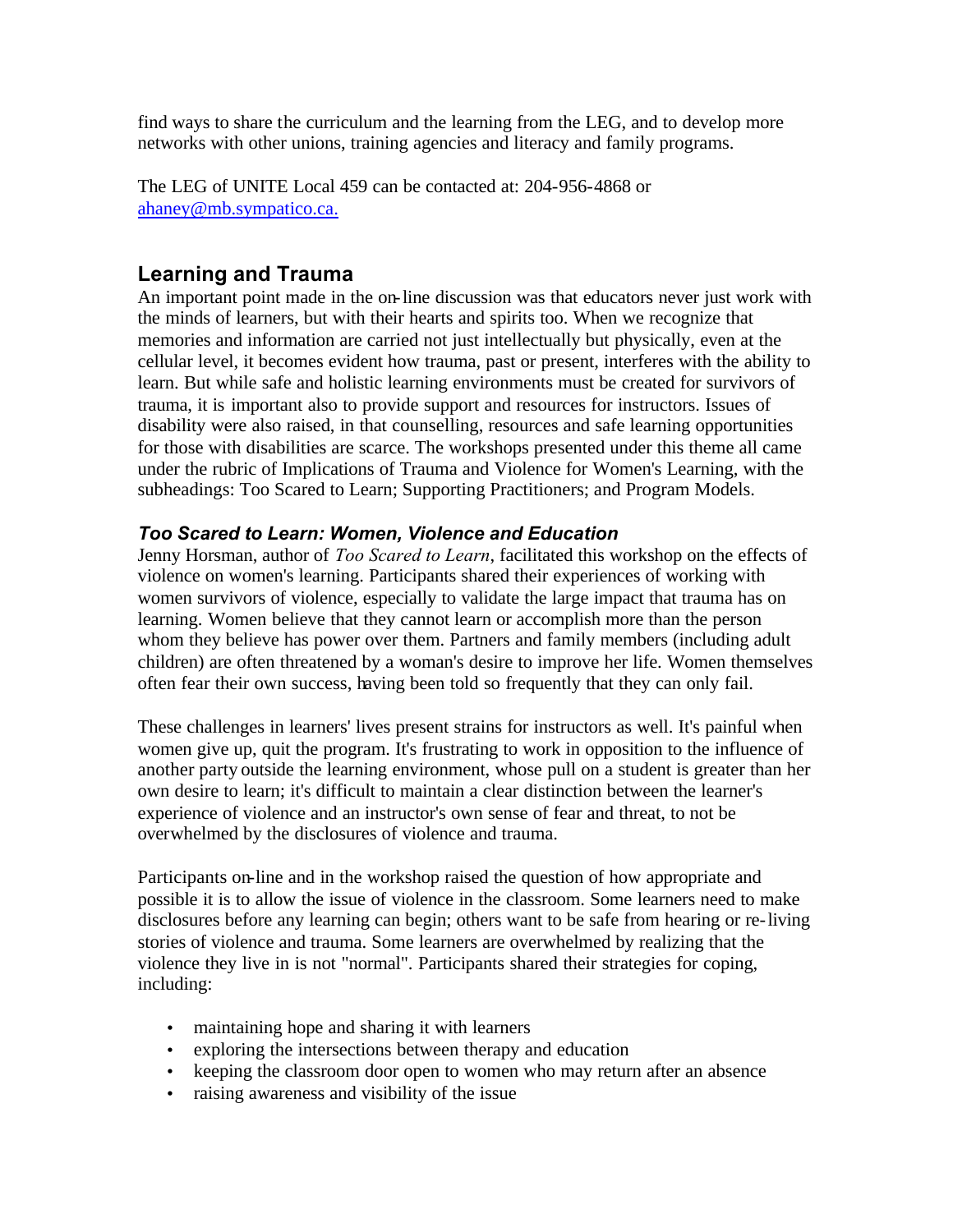• supporting one another.

Resources that would help include:

- financial aid for supportive services to women (childcare, counselling, transportation, living allowance)
- training for staff and instructors to learn how to listen, ask questions and remain clearheaded when dealing with violence in the classroom
- a means to communicate with policy makers to facilitate their acceptance and understanding of the impact of violence on learning.

Jenny Horsman's research can be found at: www.jennyhorsman.com.

## *Supporting Practitioners*

The intention of this workshop was to share ideas for supporting practitioners who work with survivors of violence. However, the workshop itself became an activity of support by becoming a (modified) talking circle in which each member shared a challenge they had faced, how they had dealt with it and the successes that resulted. The circle was led by Priscilla George, an Aboriginal Literacy Consultant from the Chippewas of Saugeen First Nation in southern Ontario. Janet Isserlis, of the National Institute for Literacy Fellowship Project in Rhode Island, agreed that the time for her presentation be given over to the talking circle.

Important points drawn from the stories shared in the circle are:

- it is important to stay in touch with the spiritual and emotional side of one's work
- violence, trauma, abuse cannot be treated as a separate part of learners' lives
- fear needs to be dissipated before learning can begin
- mainstream learning methods don't work for Aboriginal learners
- mainstream teaching practices are a subordinating experience for most women
- communicating hope can facilitate learning
- finding a balance between "sticking to the agenda" and following one's instinct is challenging but important
- safety cannot always be created (it is sometimes necessary to know how to face trauma and violence and move on).

Janet Isserlis's research can be found at: www.jennyhorsman.com (under Links). Priscilla George can be contacted at: priscilla.george@sympatico.ca.

### *Program Models*

Helen McPhaden presented information from an innovative program in Saskatchewan called Stardale Women's Group. Stardale serves Aboriginal women and women in poverty, and was created specifically to facilitate healing. The program is based on a bridging model, to help women with life skills, to provide counselling, and preparation for further training. As creative production can be a powerful healing process, the program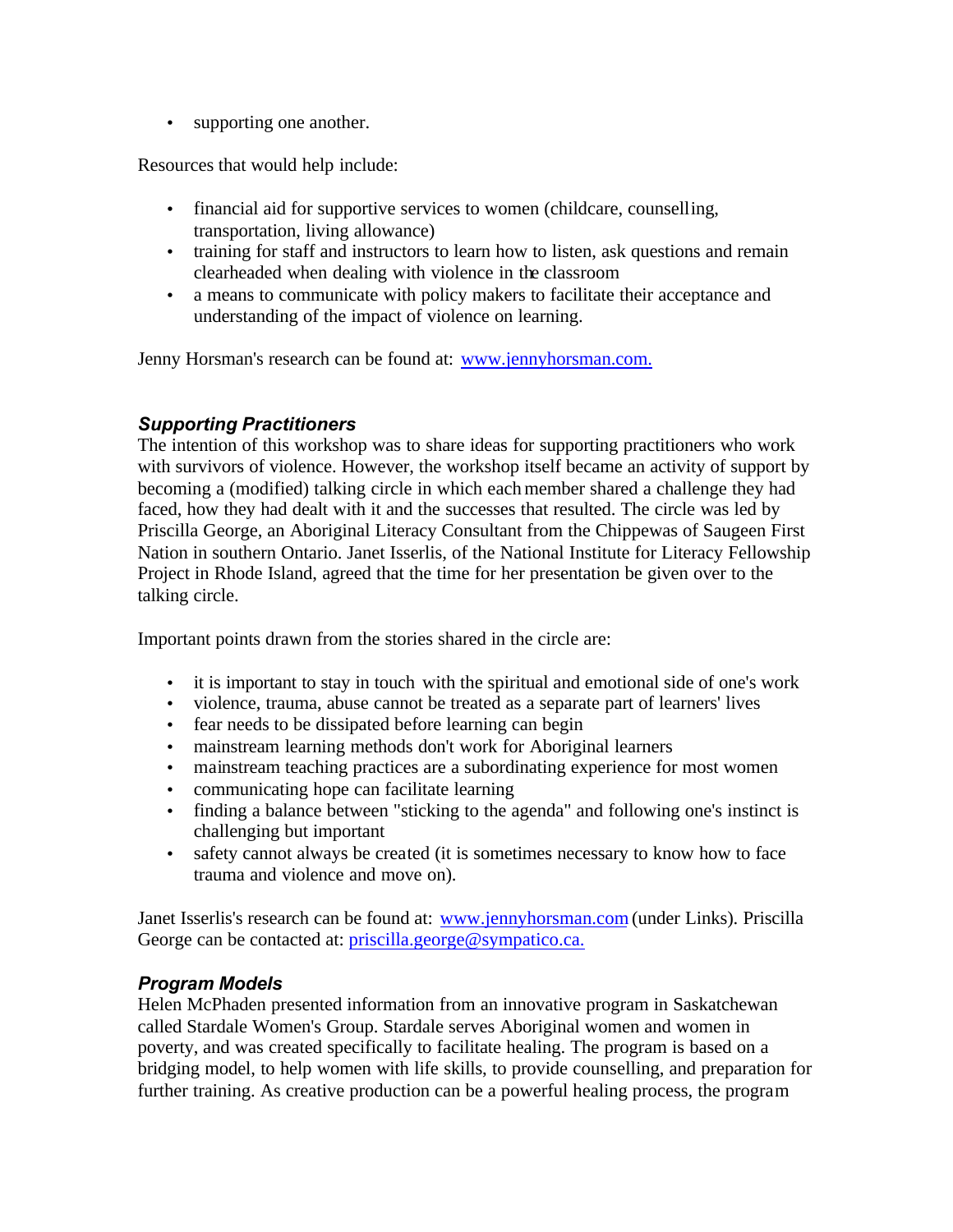<span id="page-22-0"></span>incorporates a high degree of creative activity, such as painting, drawing, clay work, sculpture, wicker work, quilting and dyeing.

Much of the program is carried out in a non-hierarchical way, in circles, with women sharing the decision-making. A lot of celebrations and feasts are organized to mark healing, a passing or to give thanks. Provision of transportation and food is part of the program support; women coming to the program are often hungry. The success rate for completion of the program is very high, with only a 5% drop-out rate. Last year the Group incorporated as a foundation to facilitate fundraising to carry on the project.

Stardale can be contacted at: stardale@sk.sympatico.ca.

# **Older Women and Learning**

With the changing demographics in Canada, the needs of older women learners are becoming more pronounced. Women live longer than men and, contrary to stereotypes of decline and disease with increasing age, many women strive to maintain vital, active and engaging lives well into their later years. Research indicates that older people thrive better with a continued sense of control over their lives. For some women, the later years are their first opportunity to seek more education, to change or start careers, or pursue interests outside the family. At the same time, women in the over-50 age group have the hardest time finding employment. One workshop was presented under this theme.

### *The Four P's: Personal, Public, Professional and Political*

Workshop facilitator Marie Munro, from Red Deer, Alberta, was introduced to the concept of the "crone" while completing her Masters in Education as a mature student. She has carried out research and written on the subject, and avidly encourages older women to reclaim the term as one of strength, power and wisdom. She recommended *The Crone: Woman of Age*, *Wisdom and Power* by Barbara Walker, as well as *Celebrating Ourselves: A Crone Ritual Book*, edited by E.M. Ward.

The demographics of age in North America are changing as the baby boomer generation ages. By July 2001, the projected population of women over 65 will be 8.59%; a lot more women than men survive into years over 85. These statistics mean that the need for services for older people, including adult education, will significantly increase; it also means that with greater numbers older women may have a louder voice and more clout. Older women may need to become more political and become active in organizations such as the Canadian Association of Retired People (CARP).

The four "P's" refer to four contexts of women in education: personal, political, public and professional. These contexts intersect and influence each other. Older women face not only sexism but ageism, yet can take a number of steps to counter the detrimental influences of such oppression:

• stay physically active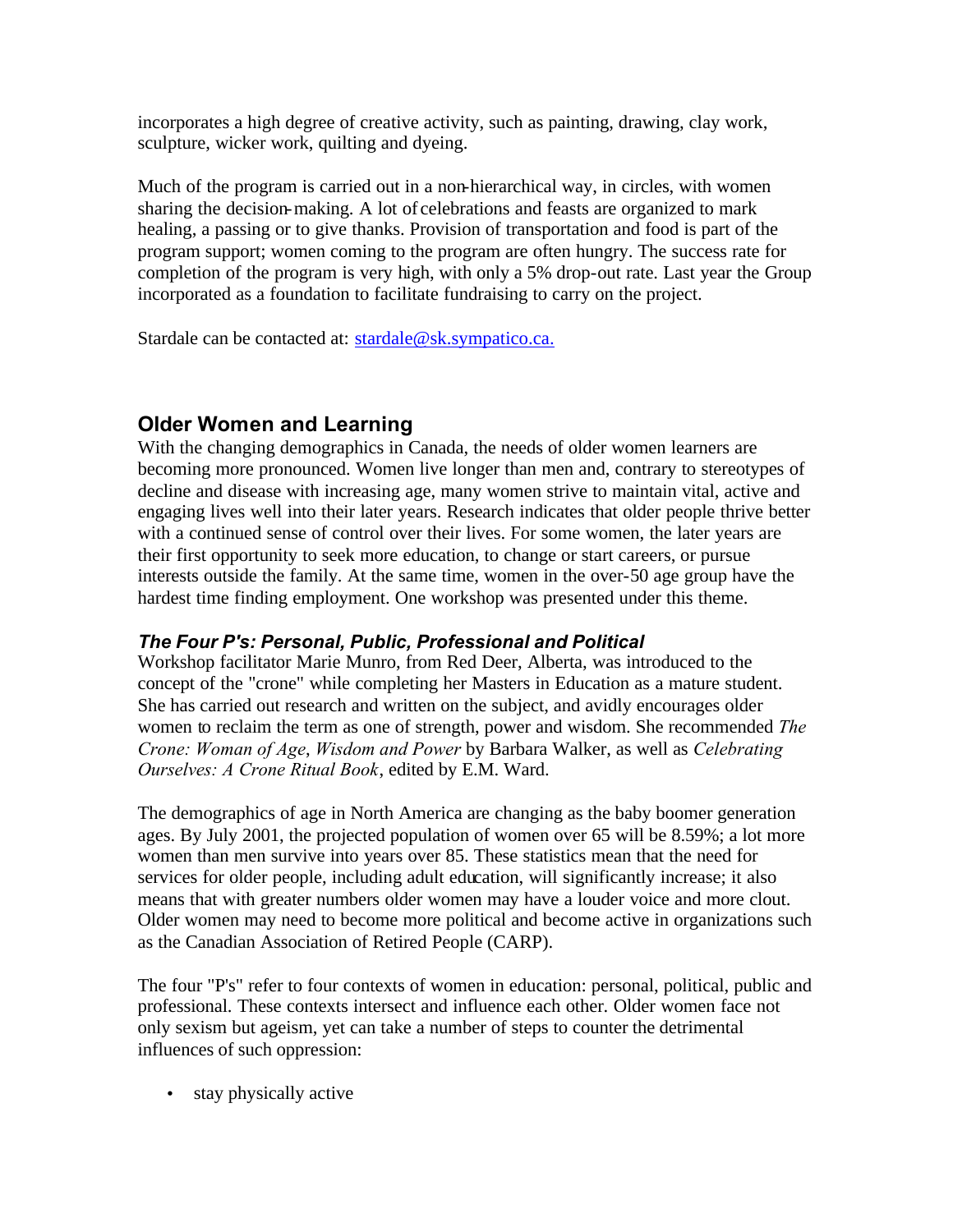- <span id="page-23-0"></span>• maintain mental activity through games, crosswords, talk shows
- maintain a support network of friends and relatives of various ages
- socialize
- join groups
- become politically active
- be outrageous and self confident
- be a role model.

Educators can support older women who are returning to learning by:

- being a true facilitator
- building on the skills and experience older women already have
- providing women-only programs, especially in computers
- being role models as assertive, confident crones.

Marie Munro can be contacted at: rmmunro@telusplanet.net.

# **Supporting Women's Learning**

This theme area is concerned with the support mechanisms necessary to enable women to participate fully in educational and learning opportunities. These may include childcare, financial support, transportation, flexible scheduling, counselling, Prior Learning Assessment and Recognition (PLAR), and so on. Again expressed in this on-line discussion was concern for the disappearance of the "equity principle" in the devolution of training responsibility from the federal to provincial governments. If equity is no longer a principle for training or, education policy, supporting services needed by women will not be provided. Another main concern was for the supports necessary for women with disabilities. A workshop on the needs of women with disabilities was proposed for the conference but did not take place due to lack of registration. However, presenters from this panel were invited to host a discussion in the Saturday Open Space period. The workshops held under Supporting Women's Learning were: Models for Integrated Family Programming, and the Impact on Women Learners of Employment Insurance and Related Changes.

#### *Models for Integrated Family Programming*

Sue McCormack, of the Peel Halton Dufferin Adult Learning Network and the Canadian Association of Family Resource Programs, and Jean Rasmussen, of Family Literacy Development, Literacy B.C., presented this workshop on the philosophy and practice of family support programs and family literacy programs. A key understanding that resulted was the need for collabouration among educational programs and support services for families, in order to maximize funding, resources and expertise while enhancing opportunities for women and their families.

The family support model, or family resource model, and the family literacy model support learning skills for both parent and child. Considerable research indicates a powerful link between the education level of parents, particularly mothers, and the learning success of their children. It is also important to recognize the cyclical nature of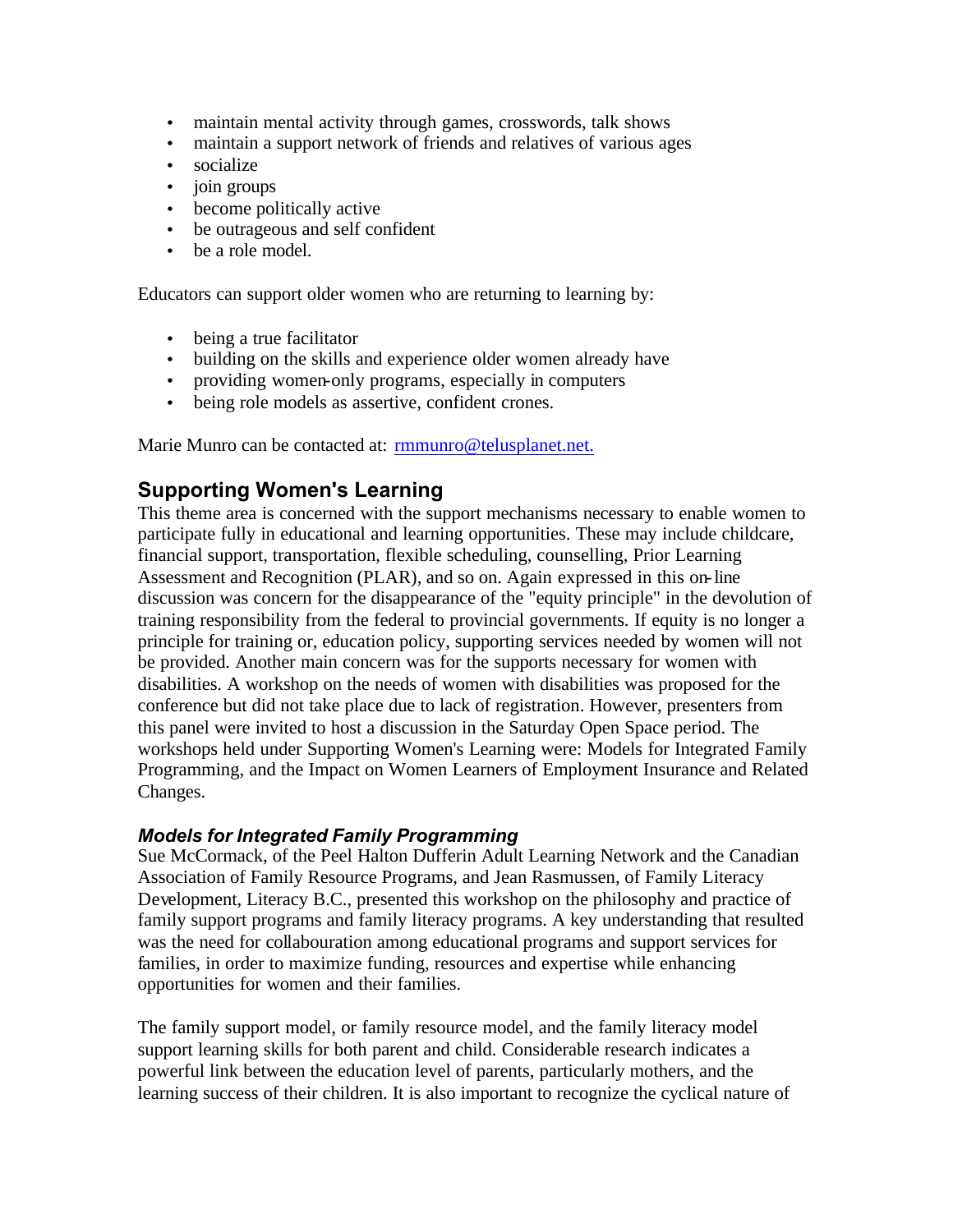social problems such as poverty, low educational levels and poor health, and how providing support to families can help to break the cycle. Successful family services do not target or label participants or identify their priorities; programs are open to all and participants identify their own needs and issues. Literacy B.C. is currently engaged in producing a *Framework for Best Practices in Family Literacy* which should be available after April, 2000.

The need for stable, secure funding is critical. The term "drive-by funding" was used to describe how programs may be in a funder's sights for a short period, then left to survive on their own. A successful program that has overcome this predicament and become selfsustaining is Families in Motion, Chilliwack, British Columbia.

The Peel-Halton-Dufferin Adult Learning Network can be found at: www.phdaln.on.ca. Literacy B.C. can be found at: www.nald.ca/lbc.htm. Canadian Association of Family Resource Programs can be found at: www.frp.ca.

### *Impact on Women Learners of Employment Insurance and Related Changes*

The changes to Unemployment Insurance that took effect in 1996 have had a significant impact on women and have seriously affected women's access to training and upgrading. Ursule Chritoph, who is the National Training Coordinator, Workplace Training Strategy, of the Canadian Labour Congress, presented this workshop on how women learners have been affected by these and related changes in labour market programming.

Ursule reminded participants of the growing global trend in polarization between rich and poor. Within this trend is the development of a larger and larger class of low skilled, low paid people whose job is to work for the small percentage of those who are higher paid. More and more human aspects of society are being disengaged to technology. Politically, these trends can be viewed as an anti-democratic thrust against humans in favor of corporations as the basic and defining component of society.

Despite various in-roads in recent decades, the picture of women's employment is still gloomy:

- women still earn on average only 52% of what men earn
- their work tends to be non-standard and lower paid
- the number of women who hold multiple jobs continues to increase
- more women lose work time due to family responsibilities
- etc.

Though there is still much lip service devoted to gender equity, Ursule reported that most of the 300 recommendations in the federal government's plan for Gender Equality do not contain much substance.

Changes to E.I. have meant that fewer women are eligible. There has been a 20% drop in the number of women whose E.I. claims are successful; consequently fewer women can access training that is E.I. sponsored. In addition to which, all other entry points to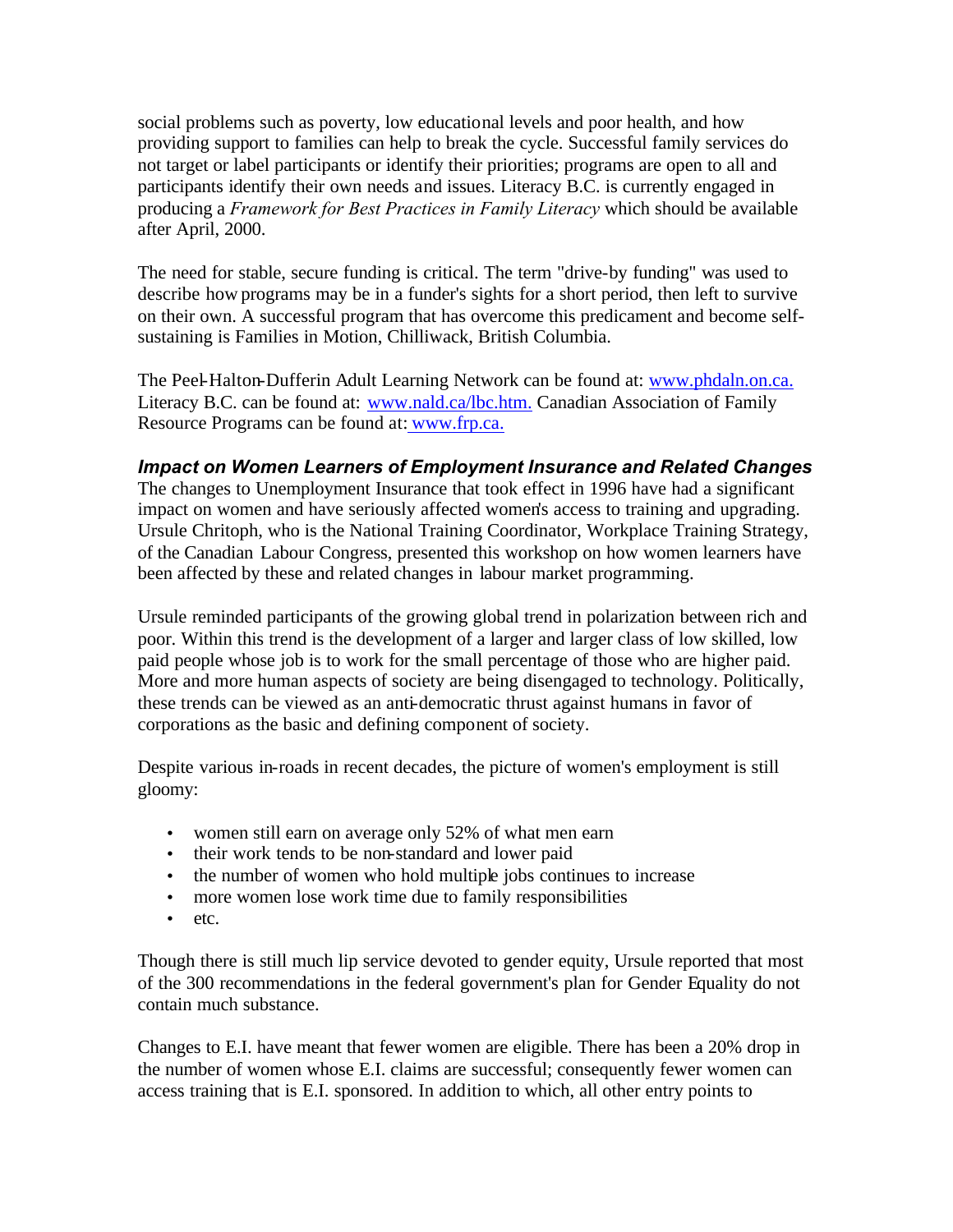<span id="page-25-0"></span>government programs have been removed. Less access to E.I. and to E.I. sponsored training result in pressure for women to take low paying jobs. The bias in the new labour agreements between the federal government and the provinces is towards those who are most employable and against those who face many or multiple barriers to employment.

Ursule Critoph can be contacted at: ucritoph@istar.ca.

# **Recommendations from Workshops**

That information and research from the Gender-Based Analysis Directorate, including the "Gender Equality Indicators," be more widely circulated and utilised to evaluate programs and policies.

That training be provided for educators of young girls in the areas of career choices in technical and non-traditional occupations.

That women be provided with supportive and informed counselling about new careers, financial support, access to information about new careers, access to training programs, commitment to gender equity from both the private and public sectors, and strong media messages about women's abilities and opportunities to succeed.

That a gender-based analysis of internet activity and use be undertaken.

That a national study of women's access to training, such as was carried out by Joan McFarland in New Brunswick, be undertaken.

That women's and other like-minded organizations make use of ACTEW's website, for information sharing, advocacy and networking.

That basic computer training programs, such as Power Up in Manitoba, be provided to women across Canada.

That educational initiatives train people to "think" rather than to "do".

That literacy programs and practitioners work in collaboration with medical associations and professionals to have literacy recognized as a health issue.

That more workplace training opportunities, such as delivered by Preparatory Training Programs and Workplace Training and Services, be provided to women.

That the curriculum and program of the Learning Experience Centre, of UNITE Local 459, be shared and delivered through more unions and training agencies.

That resources to assist in addressing the effects of trauma on learning be provided, such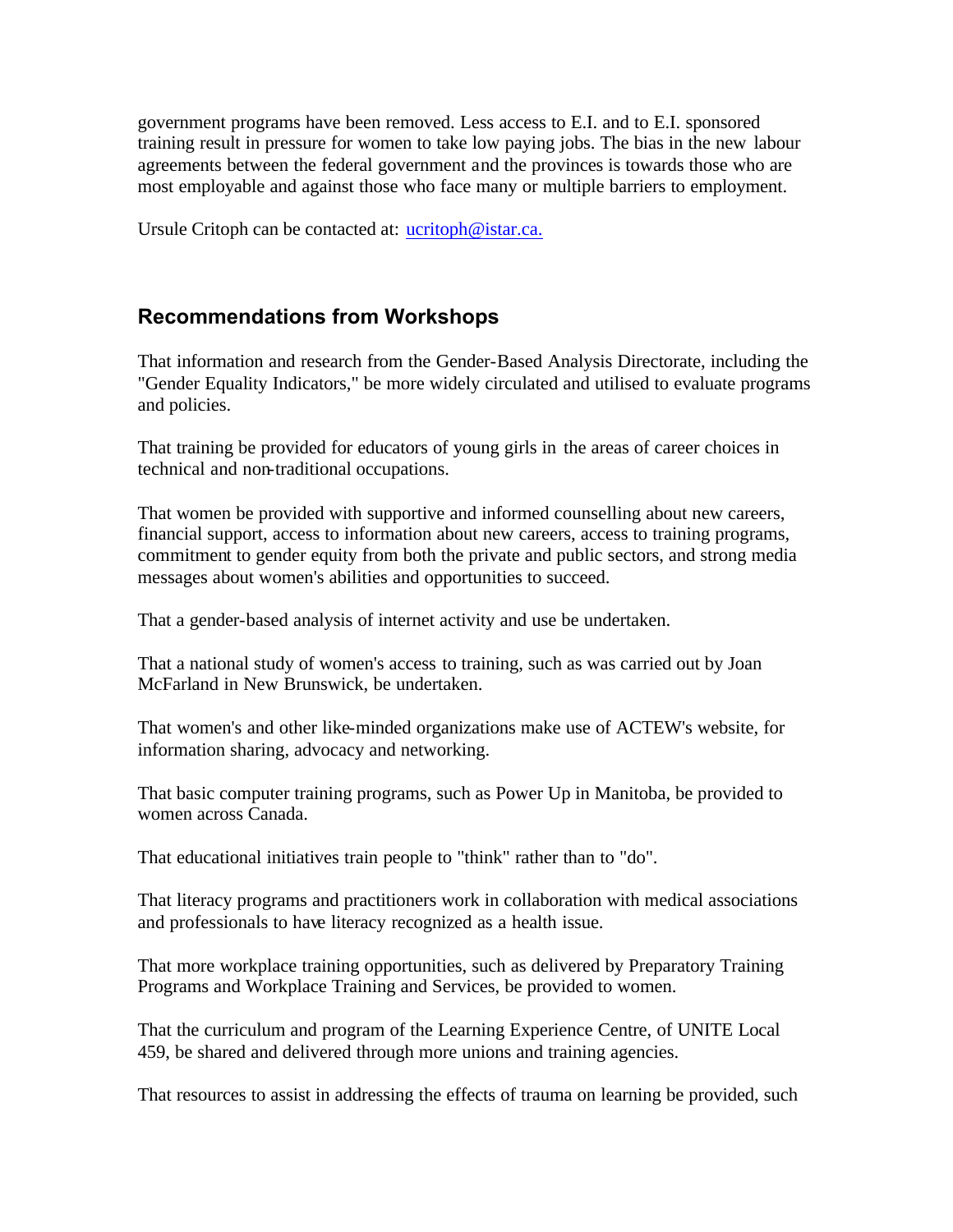<span id="page-26-0"></span>as: financial aid for supporting services to women (childcare, counselling, transportation, living expenses), training for staff and instructors, support for staff and instructors, etc.

That the spiritual and emotional aspects of learning be incorporated into any educational situation.

That programs such as Stardale Women's Group in Saskatchewan be replicated in other parts of the country.

That greater educational opportunities, and the necessary supports, be provided to older women.

That the principle of "equity" be reinstated as a fundamental component in training agreements between the federal and provincial governments.

That family resource programs work with literacy and other training programs to provide training opportunities that incorporate the needs of families.

That federal and provincial governments maintain commitments to gender equity and equality.

# **Outcomes of Open Space Technology**

# **Saturday Discussions**

The procedure used for Saturday and Sunday of the congress was Open Space Technology in which, rather than having pre-set workshops, participants are asked to identify topics for discussion. There is no limit to the number of topics that can be named and once ideas are exhausted, participants break off into discussion groups of their choice. The purpose of using this process was to determine important issues in women's education and training (specifically, to tease out any hitherto overlooked areas) and to determine possible future directions for a national body addressing women's learning and education. What is documented here is the complete list of identified topics and, under those that were discussed, the most salient points and concrete recommendations.

# **List of Topics**

- 1. Recognition and acceptance of "outside of Canada" credentials by educational institutions, provinces and professional bodies.
- 2. How women have been subordinated in the process of their learning and how it can be different.
- 3. Networking, bodily and digitally.
- 4. How do we sustain older women's education well into their 80s?
- 5. CCLOW/NWRG: where do we go from here?
- 6. The role of emotional and spiritual growth in learning, education and training.
- 7. Diversity in education: rethinking and rewriting history and curriculum.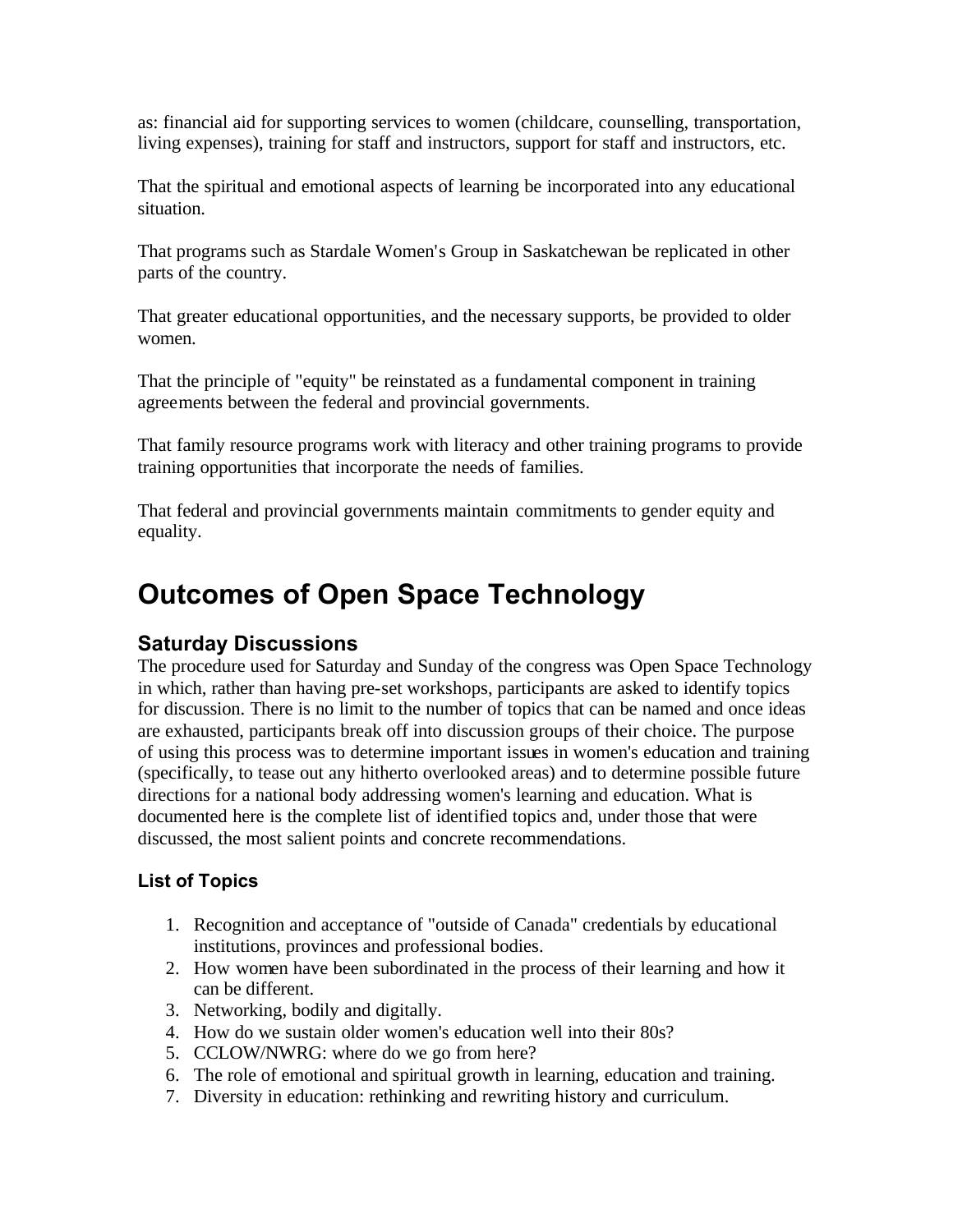- <span id="page-27-0"></span>8. How to incorporate the needs of students and other "grassroots" into the emerging organization; funding, information, choices, action.
- 9. Immigrant women's literacy: holistic learning, job training, a safe place to learn.
- 10. Using existing resources creatively rather than creating a new organization.
- 11. Starting from scratch: where are the resource connections to create women's literacy centres in non-urban communities?
- 12. Basic education (education that is meaningful) for disabled persons.
- 13. Literacy and health: develop and distribute resources, raise awareness of issues, create partnerships.
- 14. Addressing the labour market needs of women.
- 15. Working with issues related to trauma and learning.
- 16. Creating a pro-active strategy for connecting to corporate and other community development resources.
- 17. Delivery of services to rural women.
- 18. How does the family literacy model support women's learning?
- 19. Creating a pro-active labour market policy, rather than analyzing outcomes of the past.

## **Topic Discussions**

Discussion groups were created for fifteen of the above nineteen topics. Following are the most salient points and concrete recommendations from these discussions.

#### *Recognition and acceptance of credentials obtained outside of Canada Recommendation*

Support or collaborate in the work being done by women's groups to achieve this goal, such as INTERCEDE and the Philippino Women's Centre, by sharing CCLOW/NWRG expertise in research, public education and advocacy.

### *Networking, bodily and digitally*

In our current information age, people exist along a continuum of communication, from oral to face to face to telephone to digital networking. The gaps exist along generational lines but also geographically, educationally and economically. Tensions develop across these gaps, including among groups in the current women's movement, between those who have and make use of digital networking and those who do not. Many many women still do not have their own computers, access to facilities such as email, or literacy in the computer medium.

#### *Recommendation*

To bridge the digital divide by forging alliances and digital partnerships with like-minded organizations (such as ACTEW) to work together on projects and policies, develop digital resources bases and to incorporate local projects and face-to-face events on a panorganizational bulletin board.

#### *Meaningful education for people with disabilities*

The needs of people with disabilities are often overlooked, not incorporated into a program, learning situation or community event, or are inadequately provided for. As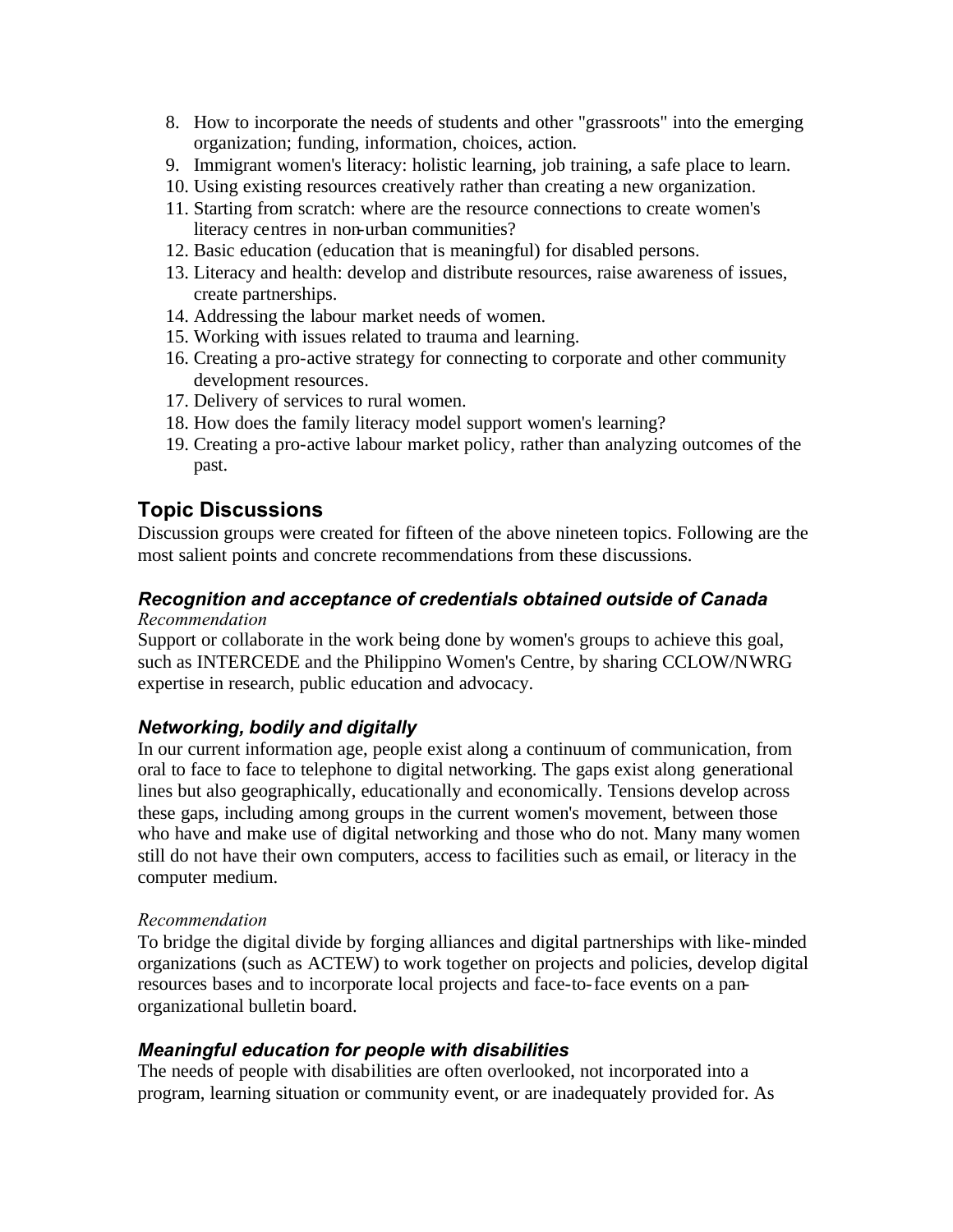well, the diverse and dissimilar needs of people with disabilities are often lumped into one category of "disability". Women with disabilities are often not even seen as women but as a kind of third gender. This conference is an example; the session originally planned on women with disabilities was cancelled for lack of registration.

#### *Recommendation*

That the importance of issues for women with disabilities not be based solely on interest expressed; that organizations with resources, connections and experience utilize these advantages to advance the rights of women with disabilities.

Secure funding to carry out a literature search and review of studies addressing the needs and situations of women with disabilities to use as an educational and advocacy tool.

# *How do we sustain older women's education well into their 80s?*

#### *Recommendations*

Provide educational opportunities to older women where they are, as older women are often less mobile and have less financial resources.

Provide transportation grants for reasons of safety and mobility.

Develop the role of older women as mentors.

Lobby for compensation to older women for eldercare and childcare.

Develop strategies to reduce isolation, ego creation of communes or intentional communities.

#### *The role of emotional and spiritual growth in learning, education and training Recommendations*

Develop strategies, resources, publicity tools which clearly identify the role of the spiritual in learning processes.

Develop a language with which to address funders to have them recognize the importance of spirituality in learning.

Collect data, program examples and research findings that support the importance of a spiritual/emotional/ mental/physical approach to learning.

Develop comprehensive programs which address the multiple aspects of trauma: behaviour modification, anger management, co-dependency, uncovering core beliefs, repressed memories, understanding cultural lenses, dealing with Fetal Alcohol Syndrome, Fetal Alcohol Effects, etc.

Continue the on-line discussion of the effects of trauma on learning and education, to share resources and ideas and to give support.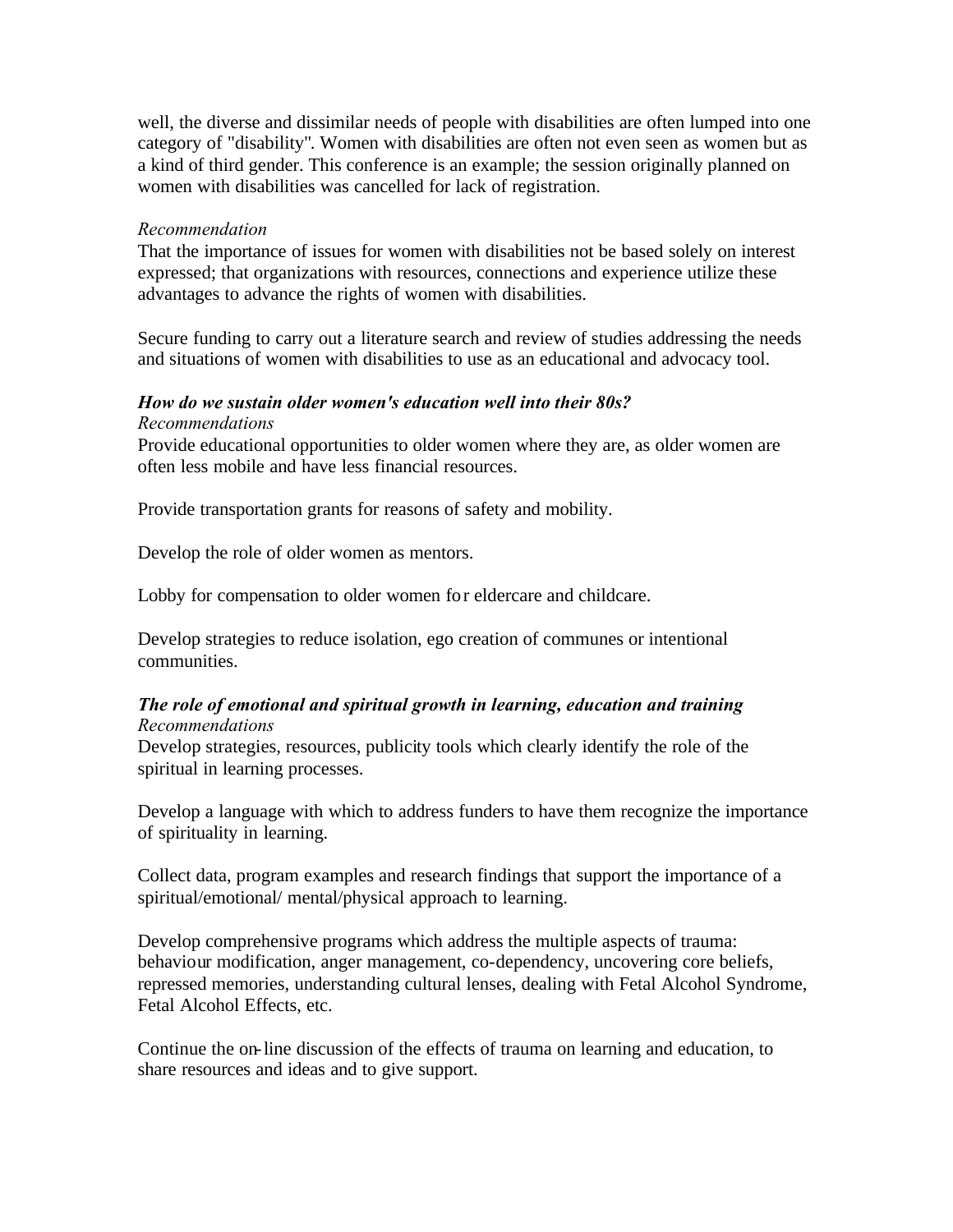#### *Literacy and Health*

#### *Recommendations*

Lobby provincial Ministries of Health to have literacy recognized as a health issue.

Lobby provincial Ministries of Education / Training to have the detrimental impact on health recognized as a consequence of un/underemployment and inadequate training opportunities.

Develop and deliver training for health care professionals on broader health issues such as literacy, poverty, social isolation, violence and trauma, un/underemployment, etc.

Collect and compile resources related to education and health.

### *Creating a pro-active strategy for connecting to corporate and other community development resources*

#### *Recommendations*

Develop a strategic national approach, possibly through partnerships that are topic- or task-focused rather than women-focused.

Communicate and work collaboratively to avoid competing for same funds, to share resources and to expand the breadth of projects.

Design a national body to act as a clearinghouse of information and research.

Develop new models of advocacy work that incorporate national, regional and grassroots levels.

Develop a strategy for national organizations to work cohesively and effectively with grassroots organizations.

Develop a strategy to connect the expertise of women working in various sectors: academic, advocacy, grassroots, corporate, public and voluntary, to build a more powerful, influential, effective network.

Maximize use of technology by organizations, for networking, etc. and to help women gain access.

### *Working with issues related to trauma and learning*

*Recommendations* 

Ensure that the reality of violence is central to any agenda dealing with learning, education and training.

Recognize that there is no "one size fits all" approach to healing.

Allow for the joys and pleasures of learning along with acknowledging the effects of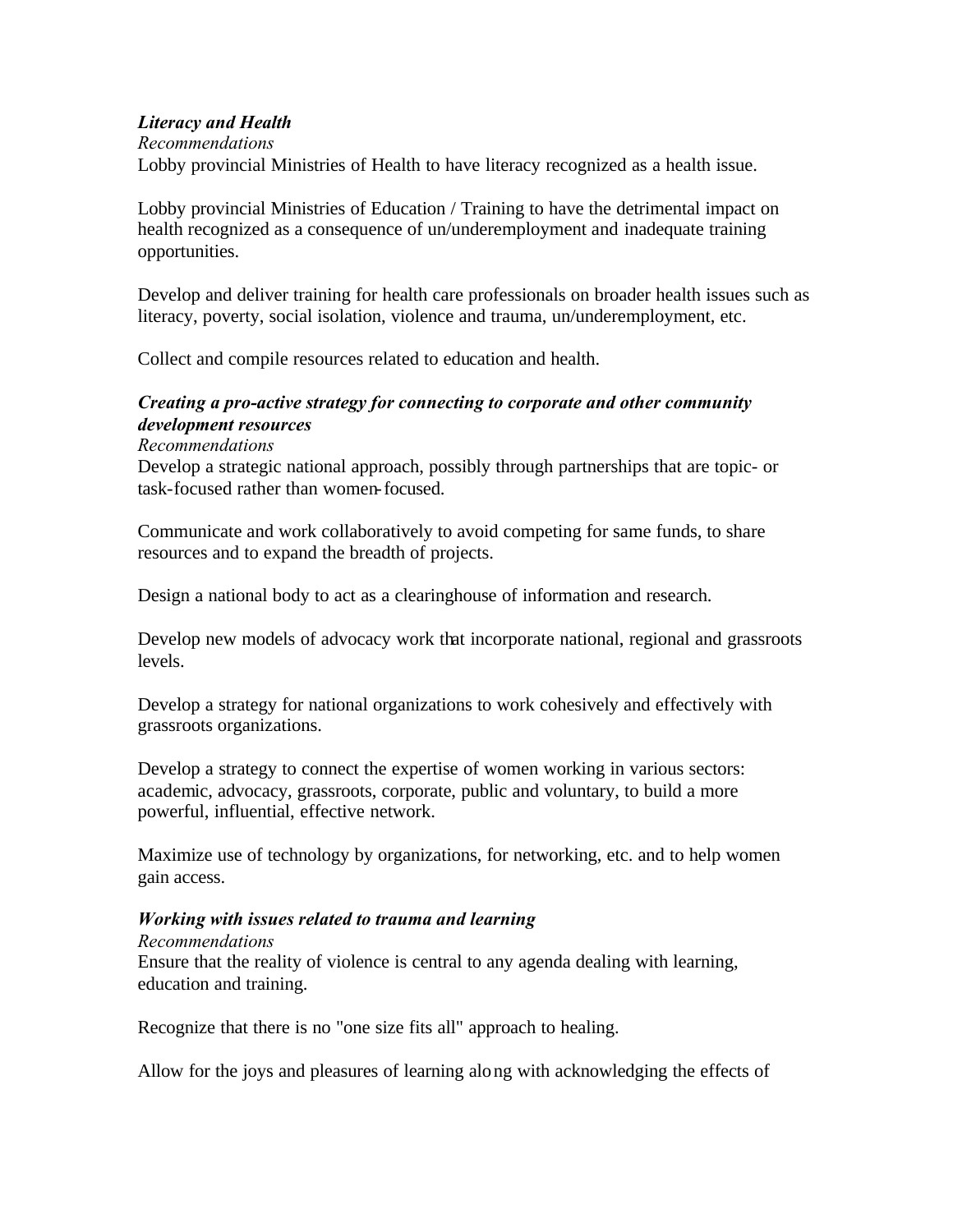trauma.

Develop training and resources for practitioners and educators.

### *How women have been subordinated in the process of their learning and how it can be different*

*Recommendations* 

Research and raise awareness of how women have been subordinated through the formal education system and the continued effects of this in employment and career.

Promote the importance of being able to control one's education.

Promote the importance and value of alternative schools for girls and young women.

# *Diversity in education: rethinking and rewriting history and curriculum*

*Recommendations* 

Acknowledge the value of Indigenous knowledge and methodologies.

Lobby for educational practices that reflect the diversity of society. Insist on a broad and inclusive definition of diversity.

Promote movement away from the Eurocentric model of education.

Promote the inclusion and use of culturally relevant material in literacy programs; ensure that literacy instructors understand what is culturally relevant.

Develop strategies for white educators, practitioners and trainers to understand and counter the effects of white privilege.

*Creating a pro-active labour market policy, rather than analyzing outcomes of the past* Due to a prevailing mindset among decision-makers that women have achieved equality, there is a reluctance to agree to new initiatives or even to fulfill commitments made in the past.

#### *Recommendations*

Compile a "report card" of women's present situation compared to ten or twenty years ago with respect to unpaid work, access to school or training, exposure to fear, harassment or violence, under-estimation of abilities and aptitudes, lack of control over education and learning, etc.

Develop a vision of what women's equality will look like, to be used as a lobbying and rallying tool.

Develop a set of women's equality criteria to be used in labour policy formation.

#### *Delivery of services to rural women*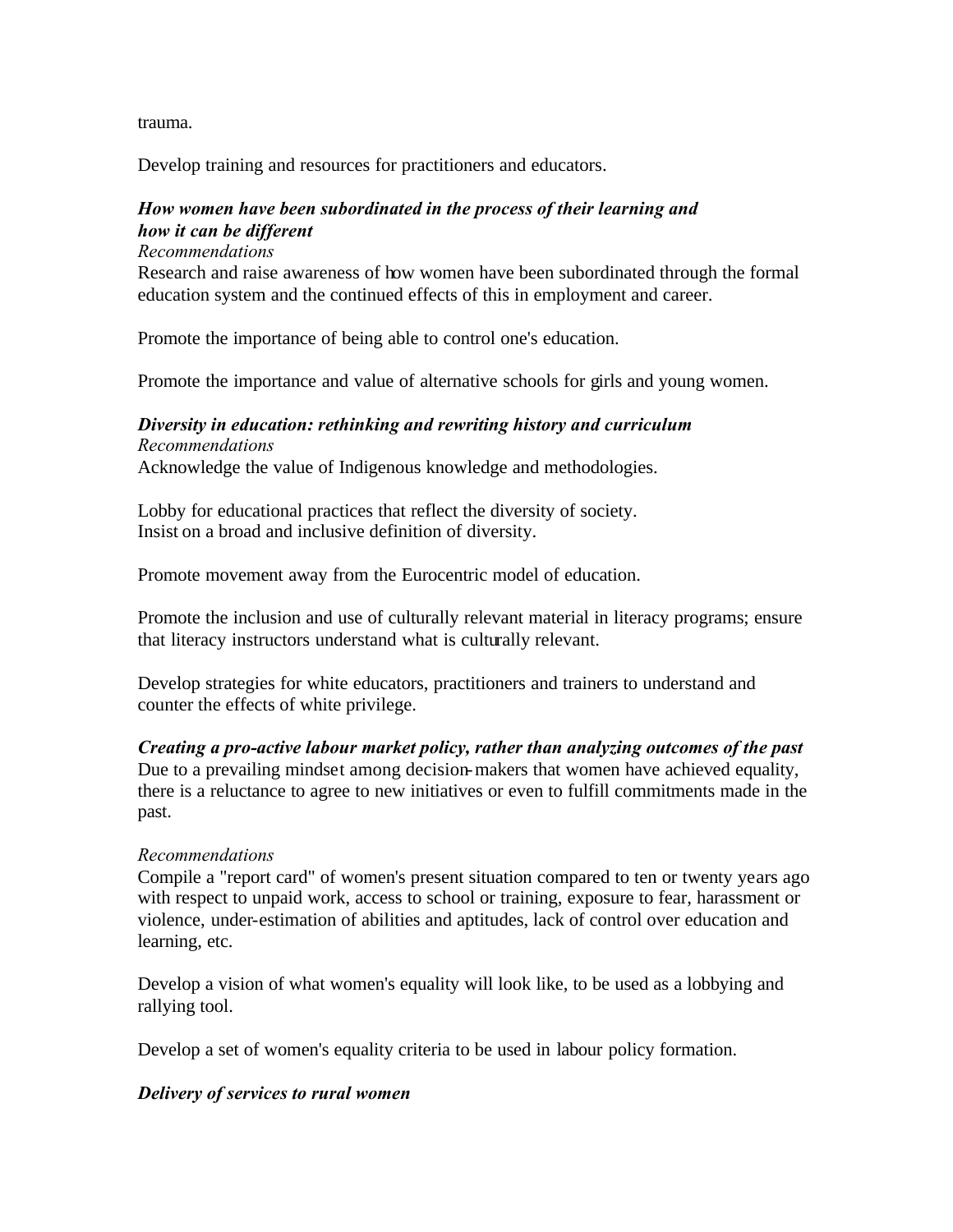A service delivery approach based on numbers does not meet the needs of rural communities. Rural communities also often suffer from a lack of professionalism and necessary qualifications of people in positions of trust (those in community colleges or health professions, for example, not travelling outside the community to upgrade skills; rural communities often lacking medical professionals).

#### *Recommendations*

Promote the recognition that rural communities need better access to educational and professional services of improved quality.

Promote the accessibility and use of technologies to reduce isolation.

Promote the partnership of rural community-based organizations with publicly funded educational institutions.

#### *Immigrant women's literacy: holistic learning, job training, a safe place to learn Recommendations*

Consider whether the broader context of women's issues can incorporate the uniqueness of immigrant women's experiences, or whether it is necessary to create a separate space.

Ensure the creation of a climate where all women are welcome and the wide range of women's realities are reflected.

Lobby for the recognition of credentials gained elsewhere and for less restrictive conditions for immigrant women's employment as domestic workers, etc.

#### **CCLOW/NWRG-where do we go from here?**

Members, Board members and interested parties of CCLOW and NWRG joined to discuss their respective organization's history, mandate, climate and structure. It was acknowledged that the infrastructure of the women's movement in Canada has been seriously eroded; very few national women's groups are still active and very few opportunities remain for women's groups to directly influence policy and decisionmaking. With specific respect to education and training, the sphere of influence has changed with the devolution of responsibility to the provinces; what is the role for a national organization? There was significant discussion of some important differences between the two organizations: that the mandate of each is broad, yet the only overlap between the two is in the area of training (where NWRG addresses training issues related directly to women's labour market participation and CCLOW addresses training as part of women's larger participation in all aspects of society); NWRG membership is based on organizational representation whereas CCLOW's membership is open to individuals and organizations alike.

Based on these and further discussions that the members of each organization held separately, it was concluded that the mandate, organizational structure, constituency and focus of each organization did not at present allow for a smooth or effective merging.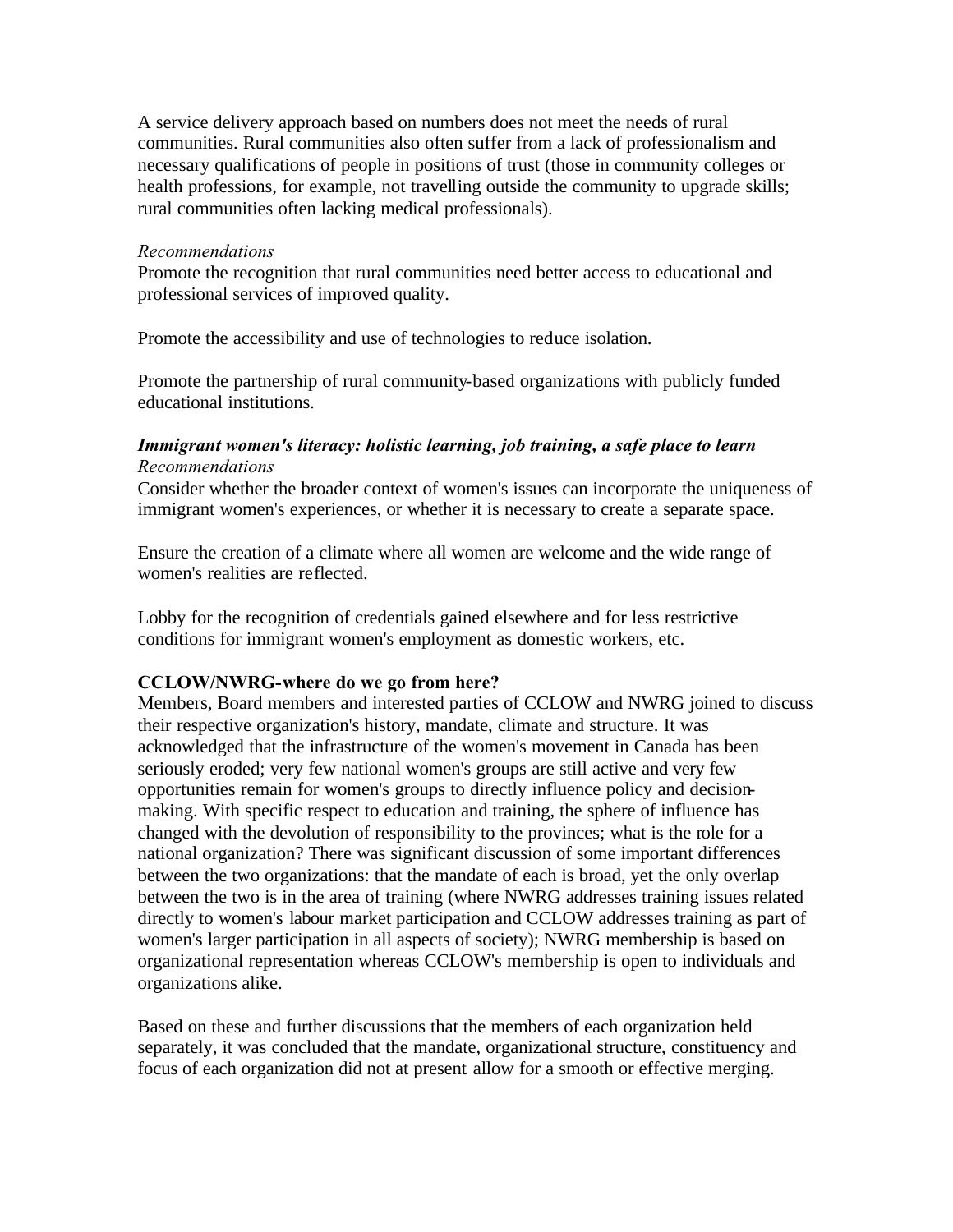#### <span id="page-32-0"></span>*How does the family literacy model support women's learning?*

Many misconceptions exist with respect to family literacy, including that it is based on a "deficit" model of the family; that it resembles a pre-school literacy program; that it does not address the needs of women outside their role as mothers; that the term "family" applies only to a limited configuration of people. Yet research shows increased motivation, longer participation and more sustainable advances in literacy levels in both adults and children among participants in family literacy programs. The role of women in their families-where many women feel their greatest strength-cannot be ignored in any truly effective educational approach.

#### *Recommendations*

Dispel myths and misconceptions about family literacy by promoting information on its woman-positive philosophy, collaborative and multidisciplinary approaches and the success of its programs.

Build support in women's organizations for the role of family literacy in the process of women's life-long learning.



# **Sunday Discussions (see chart)**

On Sunday, all conference participants gathered to review reports from Saturday's discussion groups and to priorize issues using the voting method of "dotmocracy." Six major areas, of the fifteen that were discussed in groups, were identified as priorities (grey boxes); draft project proposals for these areas are included in Appendix A of this report. The remaining nine areas (white boxes) were clustered under these headings, in some cases under more than one heading. The chart on the previous page illustrates their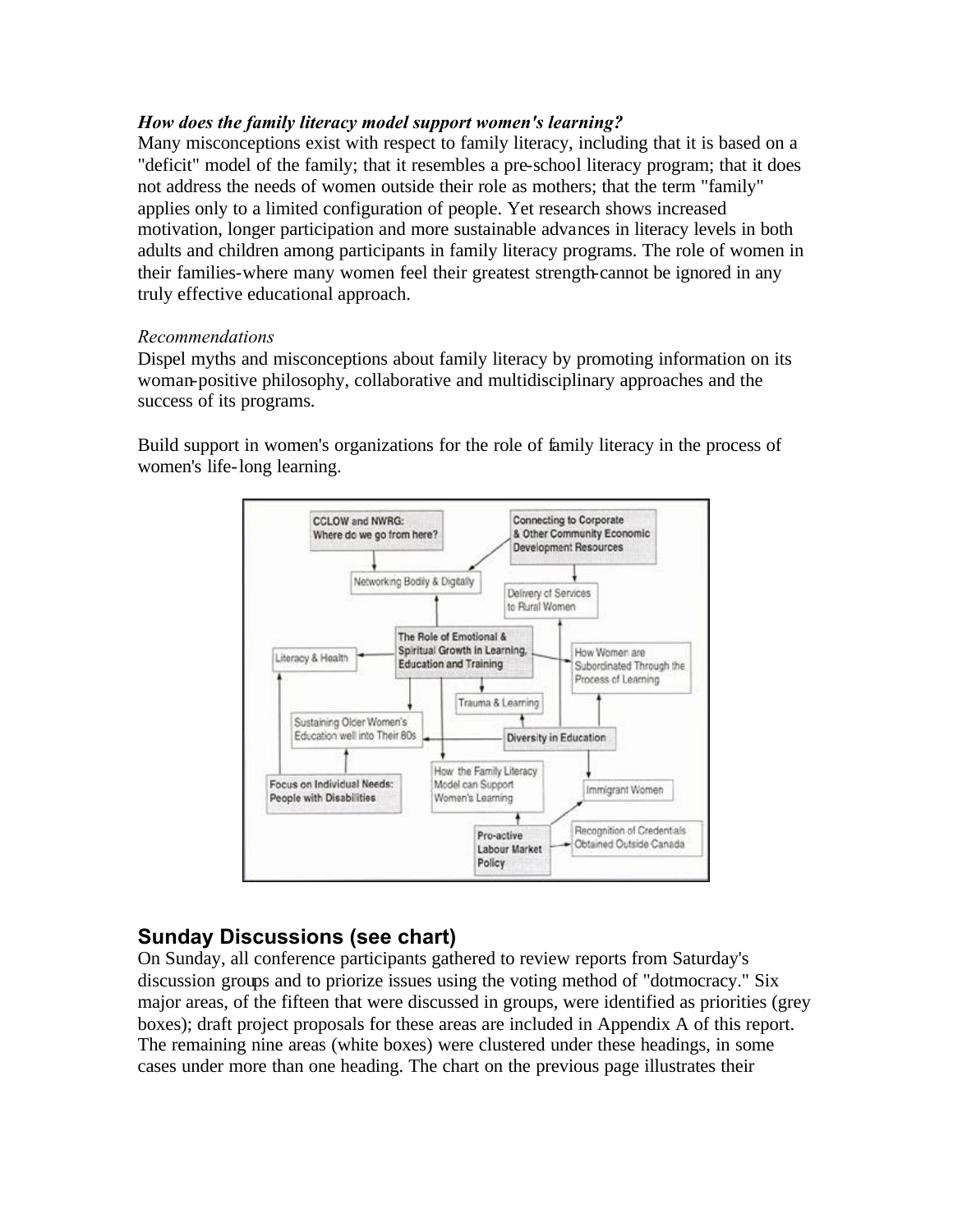<span id="page-33-0"></span>distribution.

# **Congress Results**

Though the fixed time available at the congress did not allow for the full scope of objectives to be achieved over this set period (as is discussed in more detail under "Evaluation"), a majority of goals were met and more than sufficient ideas and information were produced to generate ongoing results.

Firstly, conference organizers managed to attract and facilitate the participation of a diversity of women from across Ontario and Canada. In attendance were First Nations women, older women, women with disabilities, young women, women from geographically diverse locations, women of color and economically disadvantaged women. This diversity is reflected in the recommendations from both the Friday workshops and the Saturday discussion groups.

Secondly, the six theme areas identified by CCLOW's Board of Directors as important for their current and future relevance to women's education and training were thoroughly discussed among women with particular knowledge and experience in the areas, and, through the conference, a wealth of information, connections, ideas and initiatives were shared. The number of recommendations resulting from the conference, as well as the opportunities identified for future work (as outlined in the attached proposals), are an indication of the fruitfulness of these discussions.

Thirdly, a number of possible partnerships were identified for productive work in the area of women's education and learning. One potentially fruitful partnership was identified between ACTEW and CCLOW. These organizations are no strangers to each other but it was evident that they might collaborate more fully, particularly within the arena of new technologies on information sharing, advocacy and the execution of projects. A number of potential partnerships were also identified in the area of women's entrance into nontraditional or technical occupations. CCLOW and WITT -NN already possess a history of collaboration, and conference discussions re-affirmed how these organizations could continue to work together to promote the participation of women in trades, technical and blue collar work. The workshops on the innovative programs "Power Up" and the "Learning Experience Centre" generated a great deal of interest in bringing computer or technical skills to women, and in collaborating in order to have these programs, or similar ones, delivered in other provinces. In the area of violence and its impact on learning, participants were very encouraged by the success of the Stardale Women's Group from Saskatchewan. Those involved in the Saturday discussion group recommended that the Stardale Women's Group act as the hub of an ongoing network on trauma. Other connections were made between family resource programs and literacy programs, recognizing the value of incorporating family needs into an effort to bring literacy skills to women.

Partnerships were also recommended, through participant evaluation forms, between CCLOW and organizations such as Women's Legal Education and Action Fund (with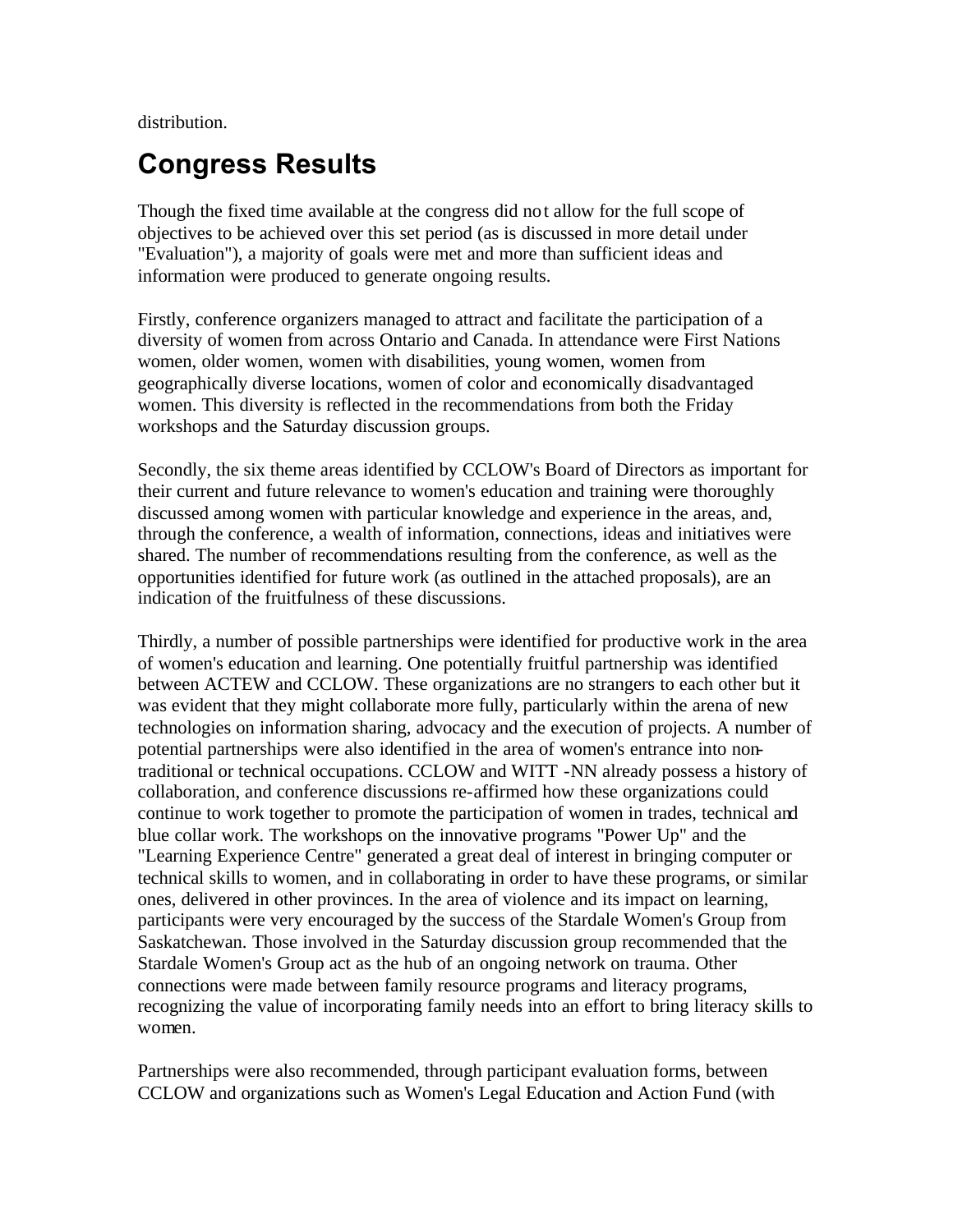respect to women's unequal access to training and EI benefits); Feminists for Just Public Policy (FEMJPP); Web Girls and Wired Women; the Centre for Literacy in Montreal; Status of Women Council of the NWT; the YWCA (with respect to learning programs that incorporate a mind/body/spirit approach); the Canadian Research Institute for the Advancement of Women (CRIAW); and the Canadian Students' Federation.

Fourthly, through the on-line discussions and the use of technology at the conference, the effectiveness of information technology as a way of working was explored. The on-line discussions produced a rich exchange of personal stories, thoughtful consideration of issues, generation of ideas, recommendations for resources, and peer support. These discussions became a working demonstration of the efficacy of new technologies in bridging distance, time, expense and, in some cases, ability. Women who were unavailable to attend the conference still had the opportunity to contribute to discussion and to the definition of priority issues. On the other hand, it should be noted that some women found participation in the on-line discussions difficult or time- consuming, and there are also those who were unable to participate at all due to lack of access to the technology.

Due to the generous funding of the Office of Learning Technologies, the exploration and utilization of technology as a way of working has continued past the end of the congress. CCLOW coordinated an on-line conference, similar to the pre-conference on-line discussions, building on the organization's previous work on women's learning and technology, titled "The Janus Project." This on-line conference explored technology and women's learning with specific reference to access, control, learning tools and quality of learning in our rapidly changing economic, social and technological environment. Also explored were the community learning network model and how it might respond to the particular needs of women.

Fifthly, a number of exciting and innovative project areas were identified, and the raw material for a new mandate and plan of action for CCLOW was gathered. Taking this information, the Board of Directors of CCLOW identified possible areas for further work:

- labour market programs, specifically for immigrant women and women with disabilities
- literacy programs, specifically related to the labour market, to health and to family literacy
- the role of spirituality in women's learning, education and training
- new technology and its relation to women's learning
- providing a clearinghouse function of information on women's learning, education and training.

Draft proposals for projects in these areas are included in Appendix A.

Since the closing of the conference, the CCLOW Board has reviewed and revitalized itself, with some longer term members resigning to make room for new energy and enthusiasm. For the first time, CCLOW's board reflects more closely the diversity of the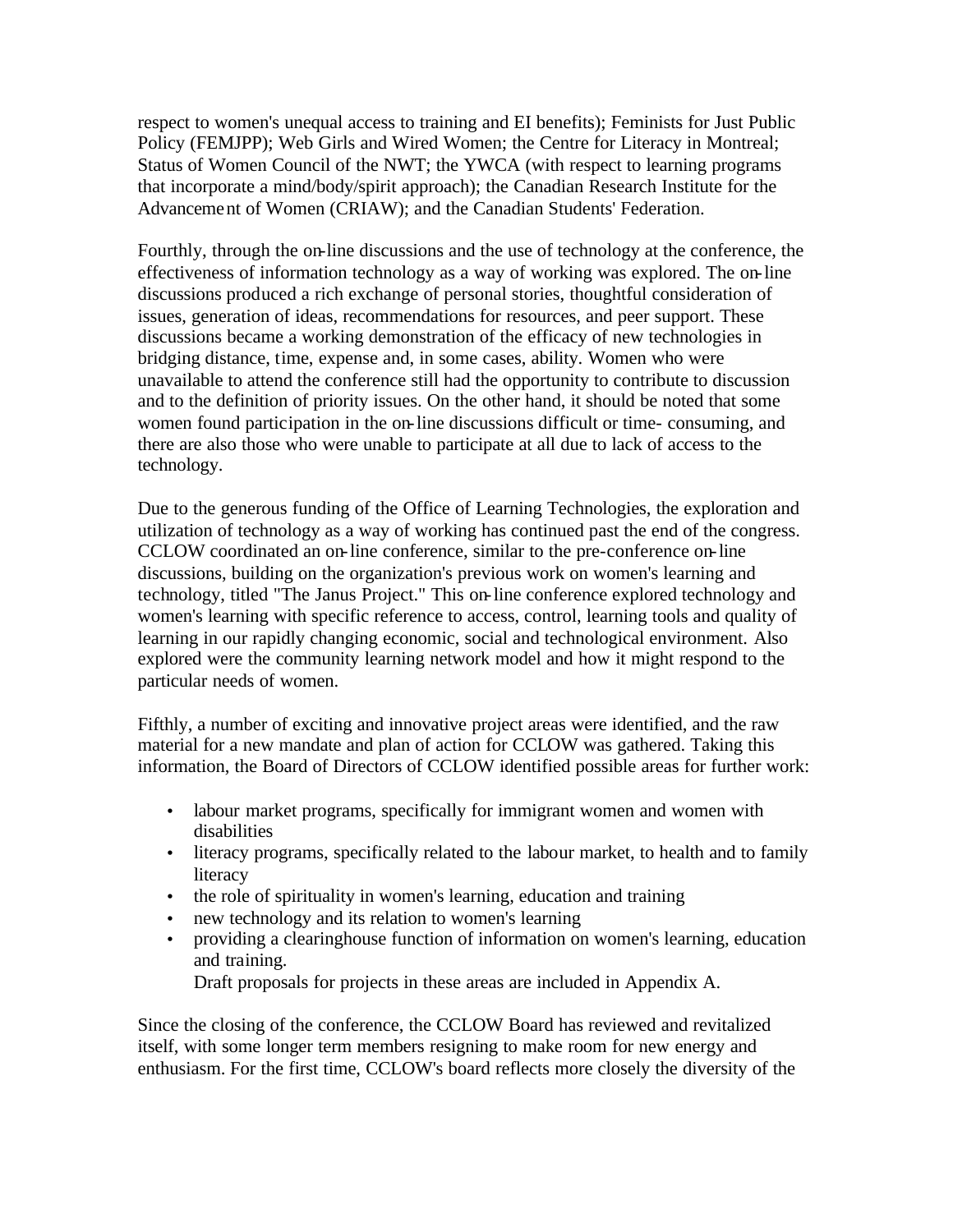<span id="page-35-0"></span>organization's constituency and this achievement is a direct result of the March congress.

These new Board members have worked hard since the March congress to develop a comprehensive three year plan of action for the organization. Once this plan is finalized it will stand as another concrete result of the congress.

Finally, a number of more long term, less tangible goals were also achieved through the medium of the CCLOW/NWRG congress, and these are discussed in the following section, "Evaluation."

# **Evaluation**

As is discussed in the above section, *Designing Our Future: Women's Education and Training in Canada, 2000 and Beyond* achieved a notable number of its objectives and was, overall, a success for the women who attended. Comments on participant evaluation forms are consistently in the nature of, "Very informative", "Very good", and "I learned lots". The conference managed to attract the participation of a significant diversity of women from across Canada and from across Ontario, some of whom, without financial assistance, would not have been able to attend. Being able to offer financial assistance to economically and socially disadvantaged women is fundamental to incorporating the participation of a truly diverse constituency.

An area identified as important for attention but which was inadequately covered by the conference was the educational and learning needs of women with disabilities. In initial planning, a workshop period was allocated to this topic but, due to lack of registration, was cancelled. Support for the resource persons connected to this topic was still provided, and a discussion group on the needs of women with disabilities was convened on Saturday. However, as a minority group within the larger women's movement, it cannot be left to women with disabilities alone to identify needs, act on issues and lobby for public recognition, support, accessibility and inclusion. Rather than a workshop session subject to voluntary registration, an alternative strategy would be to hold a plenary panel discussion in which the experiences and concerns of women with disabilities can be addressed to all conference participants.

The use and exploration of technology through the on-line discussions as well as at the conference raised a number of issues. Though it became evident that technology is a very effective tool to broaden, diversify and facilitate participation, it cannot replace face to face meeting. This is reflected in the comments of many conference participants, but most surprisingly in those of young women, on the whole more familiar and comfortable with information technologies, who voiced a concern for the loss of personal connection. They do not want to be solely and always behind their computers but also in personal contact with those with whom they are working. While many aspects and advantages of information technology have yet to be mined by organizations like CCLOW, it was also a clear conclusion of the conference that traditional (face to face) and newer (technology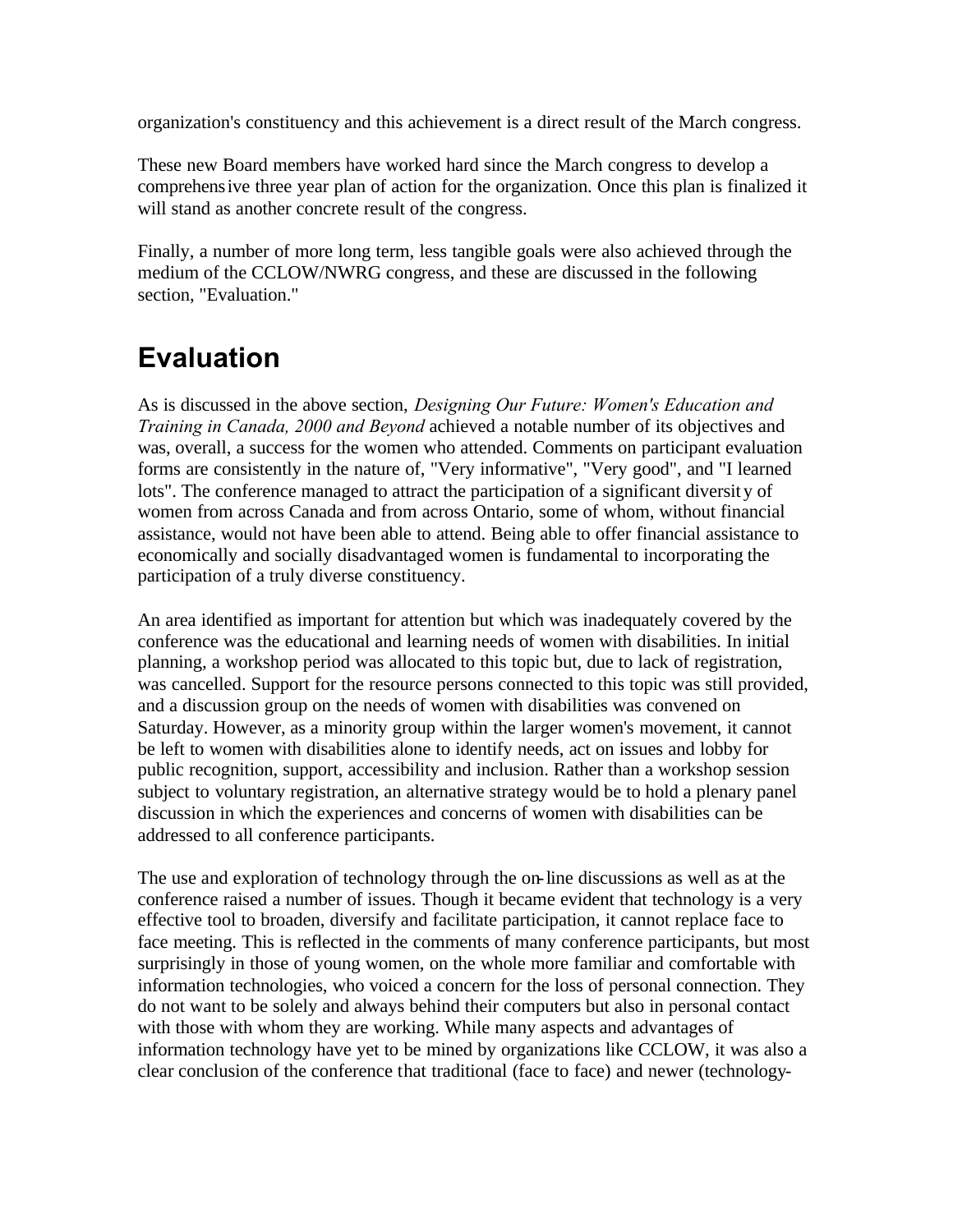based) ways of working need to be combined for the most effective results.

Some of the larger and more detailed objectives of the conference were not achieved within the conference timeframe. This was primarily due to the number and scope of objectives set out rather than to the importance or priority of any of them. That is, the conference was designed to investigate the state of women's learning, education and training in Canada, explore the possible merger of two national organizations, investigate the uses of new technology, identify and develop projects and identify possible funding sources, explore the effectiveness of CCLOW as an organization and/or develop alternative ways to address women's concerns, and map out a three year plan of action for a national women's group addressing learning, education and training. This is an enormous amount to be accomplished in three days, especially by women who may be coming together for the first time.

It is evident that CCLOW organizers were keen to make the most out of time spent in the company of such experienced, innovative, active and thoughtful women. However, a one time conference is no replacement for a stable operating base, permanent staff and regular extensive meetings of a cohesive governing body. In fact, if there is any "negative" comment from participant evaluations, it is that there was "Not enough time" or "Would have liked to discuss more." These comments indicate not only the time pressure of a limited conference, but also that participants attributed a great deal of significance to the issues they were addressing. However, as a result of the limitations, CCLOW organizers did not come away with a three year plan of action in hand for the organiza tion, nor with draft funding proposals for possible projects (though, as discussed in "Results," the basic material to develop these objectives was gathered) . The effectiveness of CCLOW's ways of working was not fully explored (except to note that CCLOW projects and publications have had an enormous and lasting effect in the area of women's education) nor were alternative ways of representing women's concerns and interests. Some of this work needs to be the focus of other conferences dedicated to those topics; some needs to be the work of an active and well-supported Board of Directors; and some needs to be the work of dedicated, stable employees.

However, many far reaching and less tangible objectives were achieved through the networking, information exchange, support and inspiration generated by the coming together of a diverse and dynamic group of women. All of the women who attended the conference are in some way involved in women's educational or learning programs across the country, whether as instructors, facilitators, administrators, learners, academics, writers, activists or policy makers. All of them have taken away ideas, connections, information or motivation to feed into their personal and professional work. Many connections were made that will, in time, improve the economic status of many women, as women's equitable labour market participation is pursued. Much information was shared that will help alleviate systemic violence against women and girls, especially if prototype programs are implemented elsewhere and as practitioners continue to be able to support and collaborate with each other through networking. These and other results of the conference cannot but augment the persistent, though often obstacle-laden, movement to achieve social justice for women of all diversities. It was in the spirit of social justice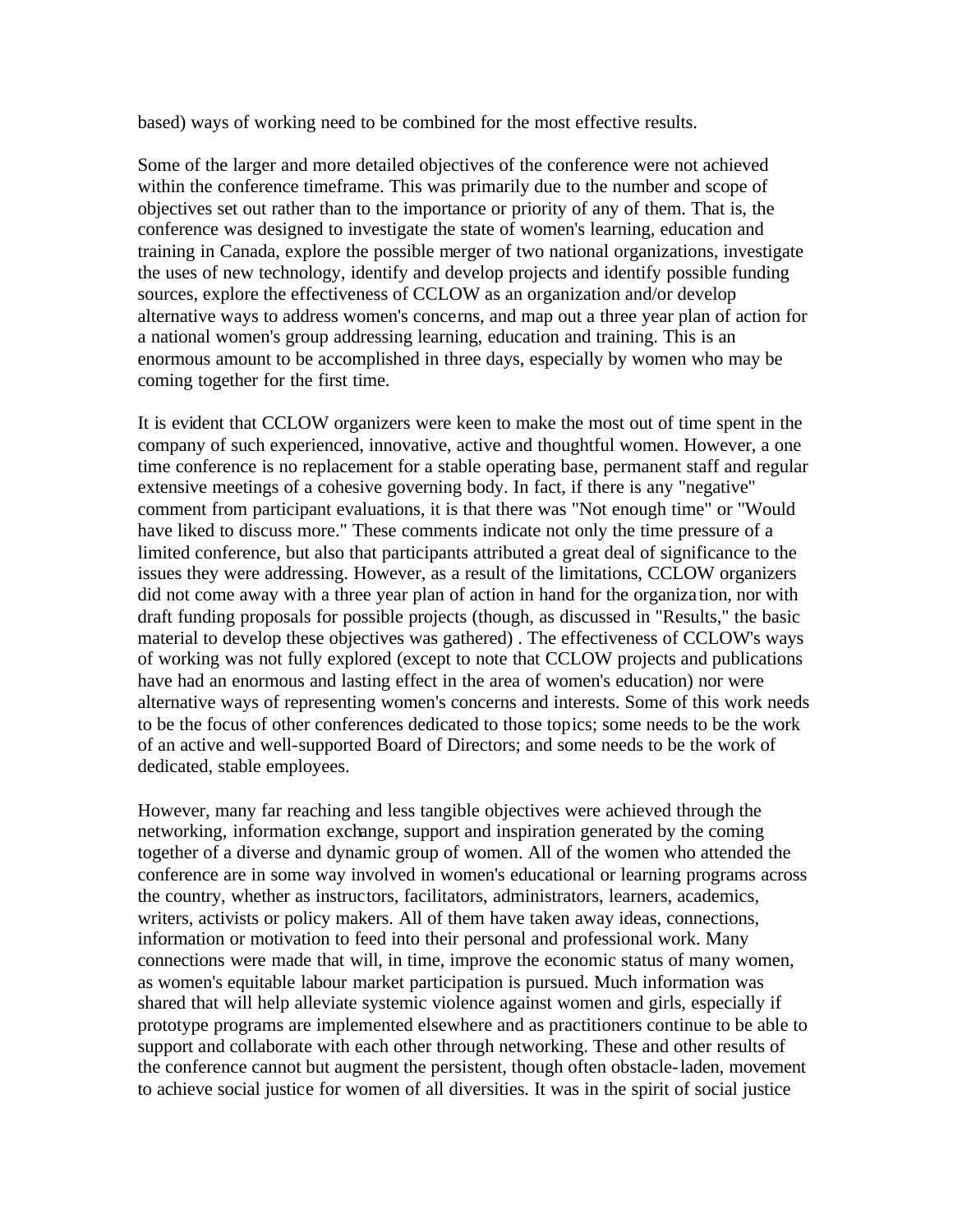<span id="page-37-0"></span>and equality that conference participants came together and it is in this bolstered spirit they returned to their communities to continue their work and learning.

# **Conclusion**

Designing Our Future: Women's Education and Training in Canada, 2000 and Beyond created an important moment in Canadian women's history. It brought together a diversity of women from across Ontario and Canada; women who by no other means would be able to meet, discuss issues at length, learn from each other's experiences and expertise, give and receive personal support or have access to such a wealth of resources over such a short period. In both the on-line discussions and the face to face conference, CCLOW facilitated the networking, collaboration, support, learning, growth and inspiration of some of Canada's most active, experienced, knowledgeable and thoughtful women, and through this work identified numerous critical issues in women's learning, education and training, as well as a significant list of recommendations.

These women also took it into their hands to direct, in part, the future of the women's movement in Canada by mapping out the possibilities for a merger between two national feminist organizations. That this merger will not proceed does not indicate a failure of the process but rather a successful and careful consideration of all relevant questions. Though an important recommendation out of this conference is for groups to collaborate in order to maximize resources and expertise, such collaboration or consolidation cannot take place simply for its own sake, nor at the expense of critical issues and vision that have been the driving force of one or the other organization for the duration of its existence.

Two enormous successes of *Designing Our Future* are the identification of critical issues and the list of recommendations for further action. At minimum, these issues and recommendations indicate the significant amount of work still to be undertaken to achieve equality for women in learning and education. An important point worth highlighting here is the inadequacy of having educational and training systems tied principally to labour market participation. While successful, sufficient and meaningful employment is important for all citizens, including and especially women, education and learning are fundamental to fulfilled and active existence in all aspects of society, beyond employment. This is important to note with respect to the divergent mandates of NWRG and CCLOW and that conference discussion in this area weighed towards the need to distinguish between the two spheres. This is also particularly relevant for women whose participation in the labour market may be limited, such as older women, women with dependents and women with disabilities.

The motivation and scheme for this congress were drawn in part from CCLOW's founding congress in Banff, 1979. At that time, women from across the country gathered to identify important concerns for women's education and learning, and to devise a plan for a national organization that would address them. Twenty years later, much has been achieved. Important resources have been developed; issues previously not linked to education, such as violence and poverty, have begun to be addressed; policy makers in Canada have begun to acknowledge that women's equal access to education and learning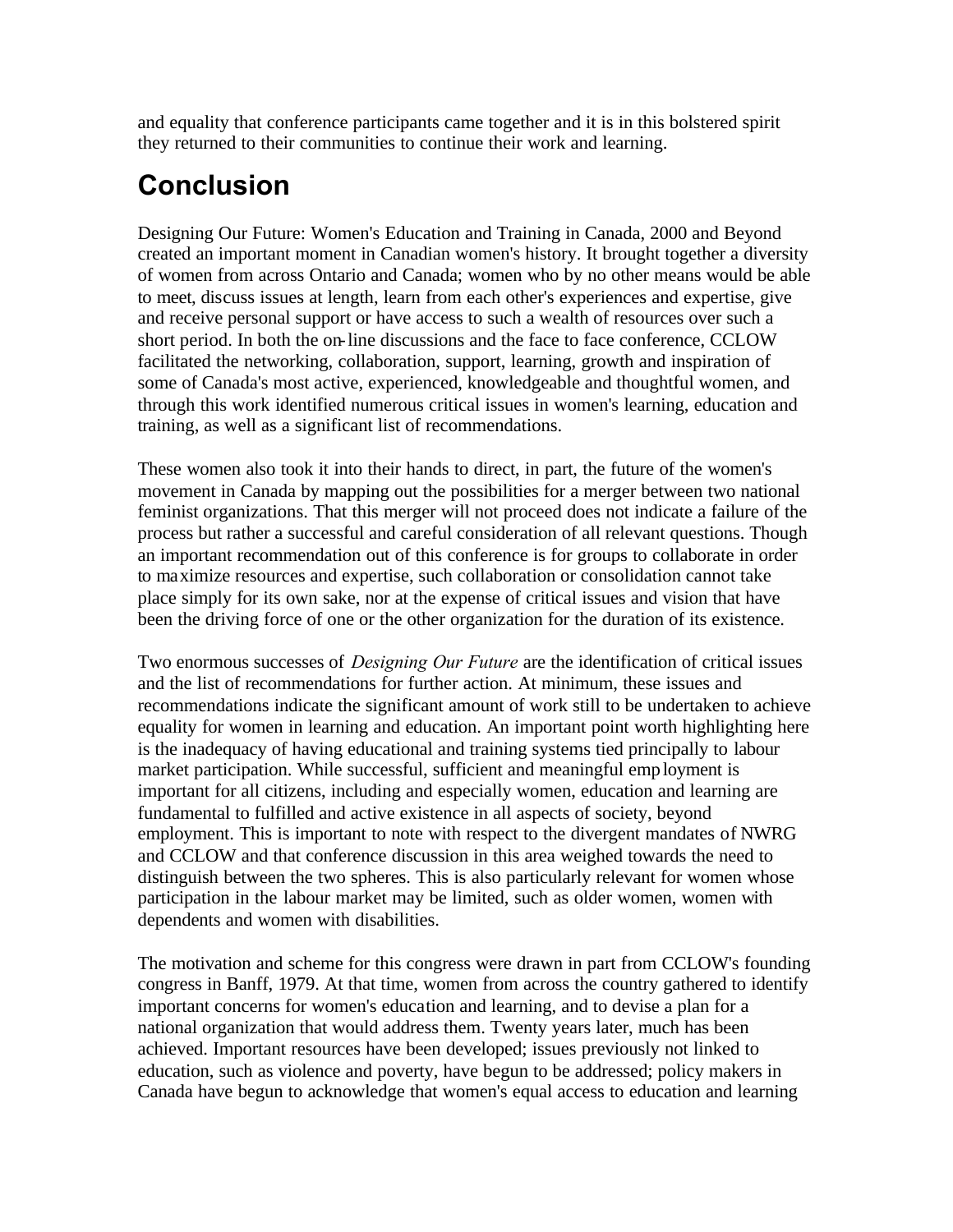means a great deal more than providing them with seats in a classroom; and women themselves have begun to demand educational experiences that are safe, empowering, relevant and useful.

But much work remains to be done. It is imperative that a co-ordinated, national body continue to advocate for equitable learning and education for women. Those who gathered in Toronto in March, 2000, were diverse, dedicated, concerned and committed to the advancement of women's equality in all its manifestations. Through their work and participation they have indeed begun to design the future for women's learning, education and training in this country, and have, in the identification of priority issues and recommendations, created a blueprint for progress.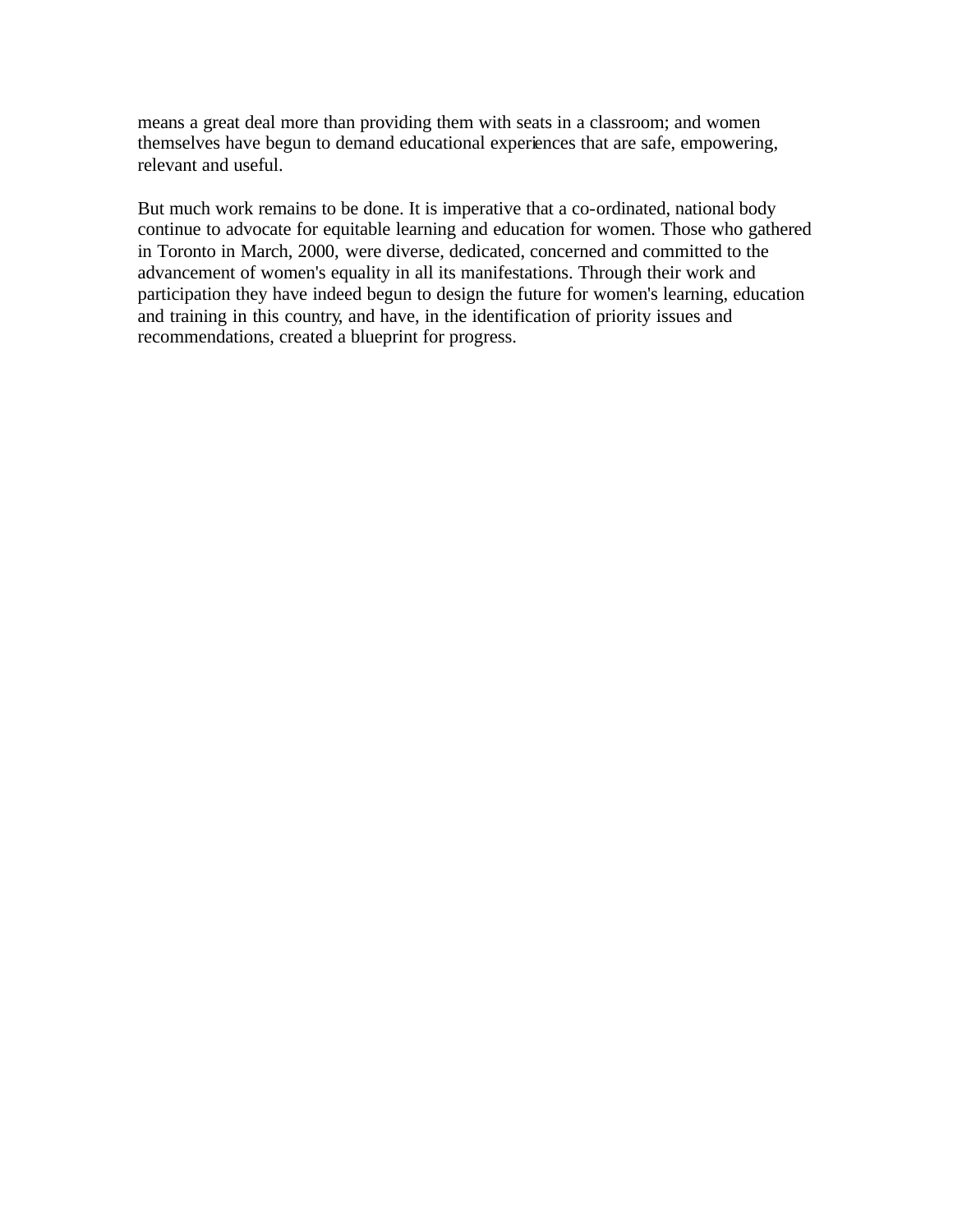**Appendix A** 

<span id="page-39-0"></span>**Preliminary Project Proposals for consideration in CCLOW's strategic planning**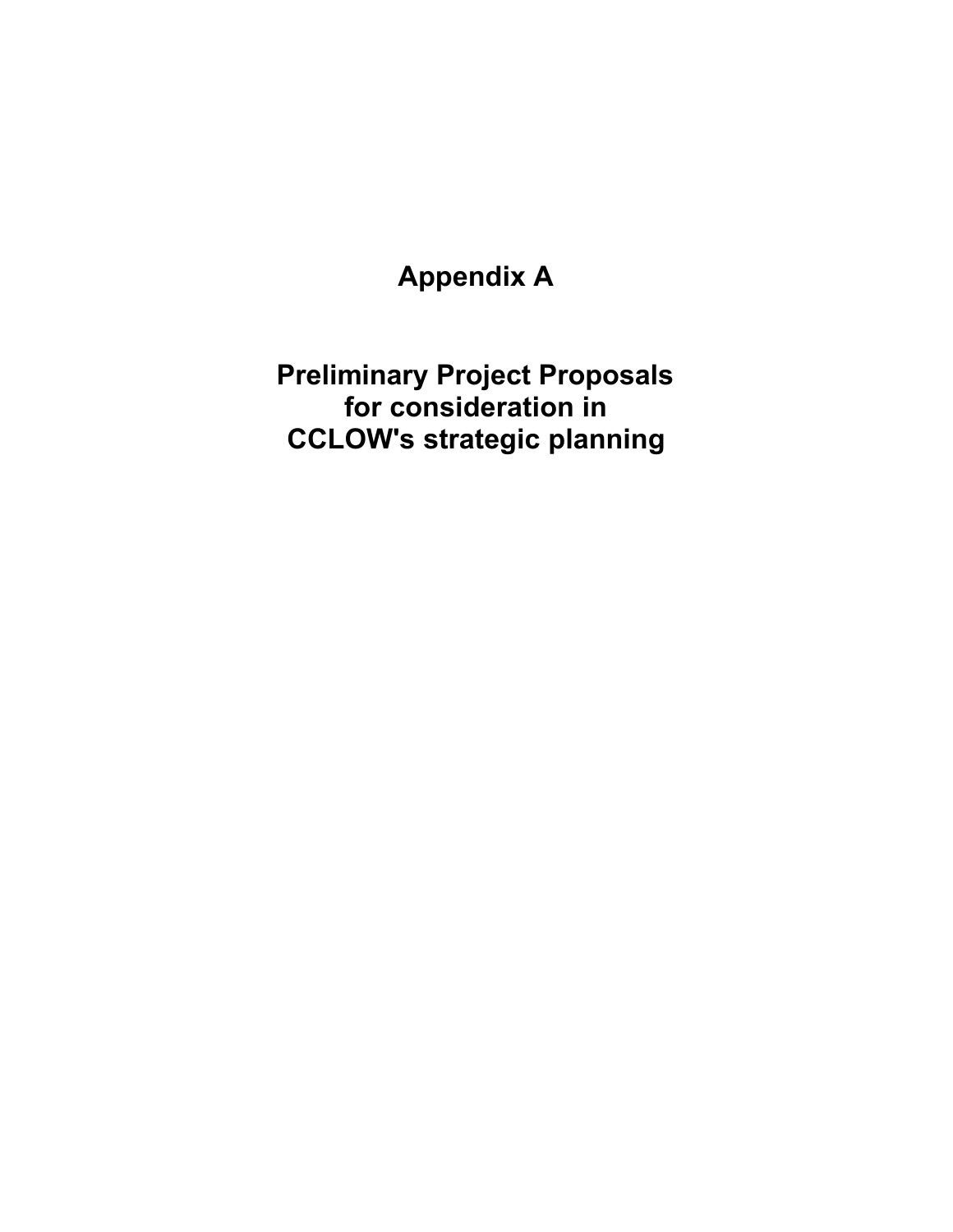# <span id="page-40-0"></span>**Project: Gender Based Analysis**

Prepared by Kate Humpage

### **Description**

To raise awareness and increase understanding among the broader women's community of the role and value of Gender Based Analysis.

### **Issues to be Addressed**

This project concerns gender based analysis (GBA), and provides the opportunity for CCLOW to play a role in helping Status of Women Canada raise awareness and sensitize the women's community and the broader public about the purpose and value of GBA.

# **Project Components**

Phase 1 involves identifying the main concerns and issues with respect to GBA, through an exploratory, outreach process to the women's community, and addressing these concerns with the intention of promoting GBA as a valuable and useful tool in policy development. It is expected that this phase will involve on-line discussion groups (ie Alphacom process), as well as some small workshops. This phase will lead to the production of a number of information sheets concerning GBA.

Phase 2 will focus on outreach and raising awareness of GBA. As part of this process, a number of examples will be developed which demonstrate the way in which GBA can be used in policy and program development.

Phase 3 will involve the development and delivery of training sessions to the broader community and public service sector.

### **Relationship to Other Activities**

CCLOW expertise in public education and engagement, and the organization's capacity to use regional and local networks to support efforts at the national level, are strengths that can be applied in this area. In addition, CCLOW has had extensive experience in developing and delivering learner-focused and learner-appropriate training, which will be very useful in making GBA accessible and understandable to a diverse audience. CCLOW may consider publishing a special GBA edition of Women's Education des femmes to look at the broader issues.

### **Expected Outcomes**

To raise awareness and sensitize the women's community and the broader public about the purpose and value of GBA. This is a very important objective in that, by increasing the level of understanding of GBA and expectation that it will be used in analysis and evaluation, public pressure can be brought to bear on governments to ensure that GBA is an integral element of policy, program and legislative development.

### **Timelines**

It is expected that this initiative would result in a three-phase project spread over three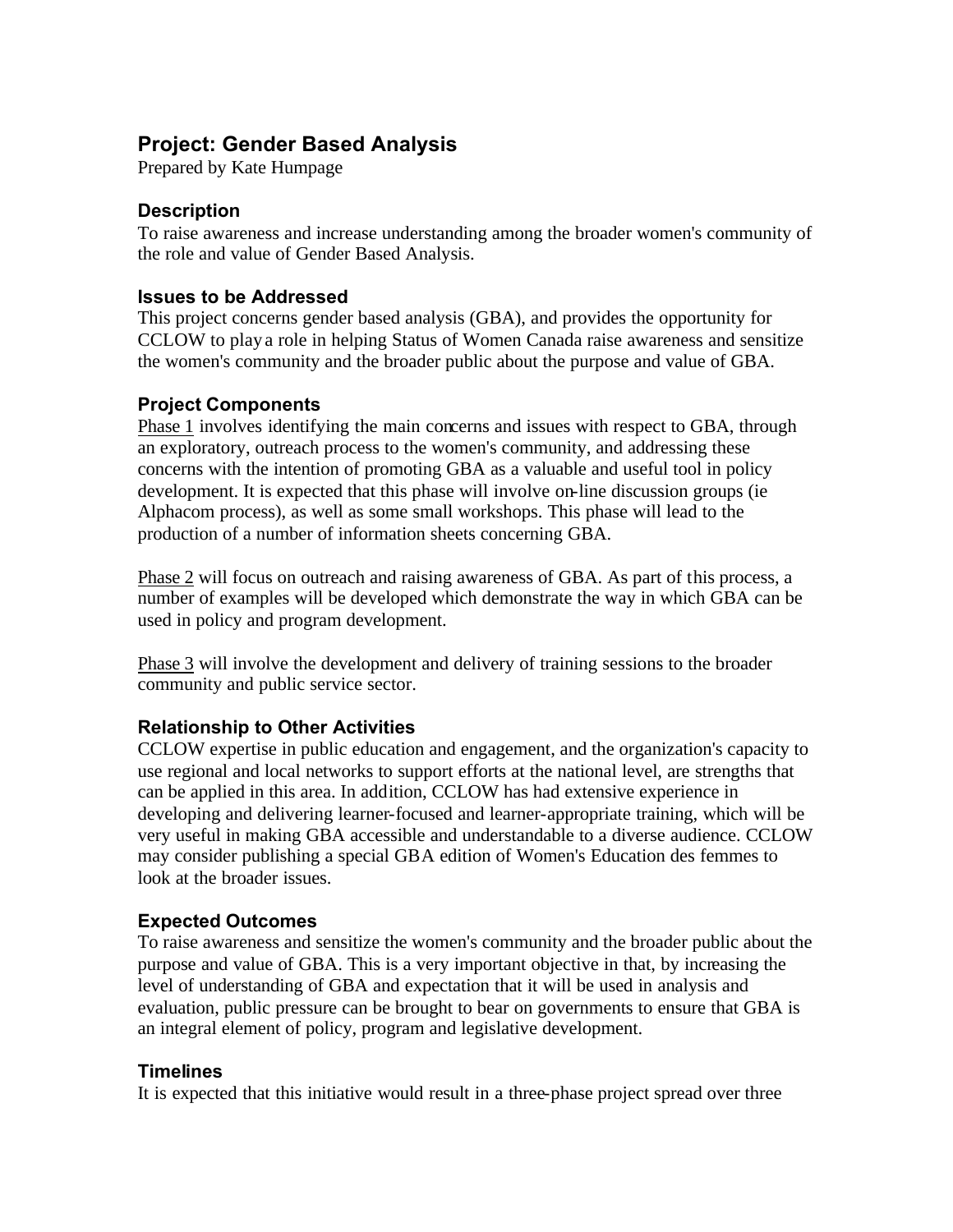<span id="page-41-0"></span>fiscal years: 2000-2001, 2001-02, and 2002-03.

### **Contacts**

Kate Humpage as lead consultant (613) 258-7331 khumpage@magi.com

Board representative and additional CCLOW resources to be determined.

#### **Estimated Budget**

The budget for Phase 1 would be in the order of \$10-20,000. Budgets for the remaining two phases would be determined as the required elements are finalized.

#### **Potential Funders**

Status of Women Canada; Gender Based Analysis Directorate

#### **Potential Partners**

To be determined as required

# **Project: Pro Active Labour Market Policy**

Prepared by Barbara Guy

#### **Description**

This project involves a comprehensive analysis of approaches and strategies to improving women's equitable access to and participation in the labour market.

#### **Issues to be Addressed**

- 1. Detail/define/analyse the strategies necessary to ensure improvements in women's participation.
- 2. Examine barriers to participation and develop proposals for changes to policy and programs in order to meet the diverse and often multiple needs of women. These proposals will be informed by how barriers inter-relate and will embrace a holistic view of women's participation, rather than compartmentalizing their needs.
- 3. Identity critical issues (those that have the most impact when resolved) and locate critical points for lobbying at the provincial/territorial level and federal level.
- 4. Examine the current policy making process and how it might be influenced. For example, there are policy makers whose notion of equality is formal, and see equality as already achieved. In order to get women's equality on the policy agenda, we will have to show what substantive equality would look like, and demonstrate that we are not there.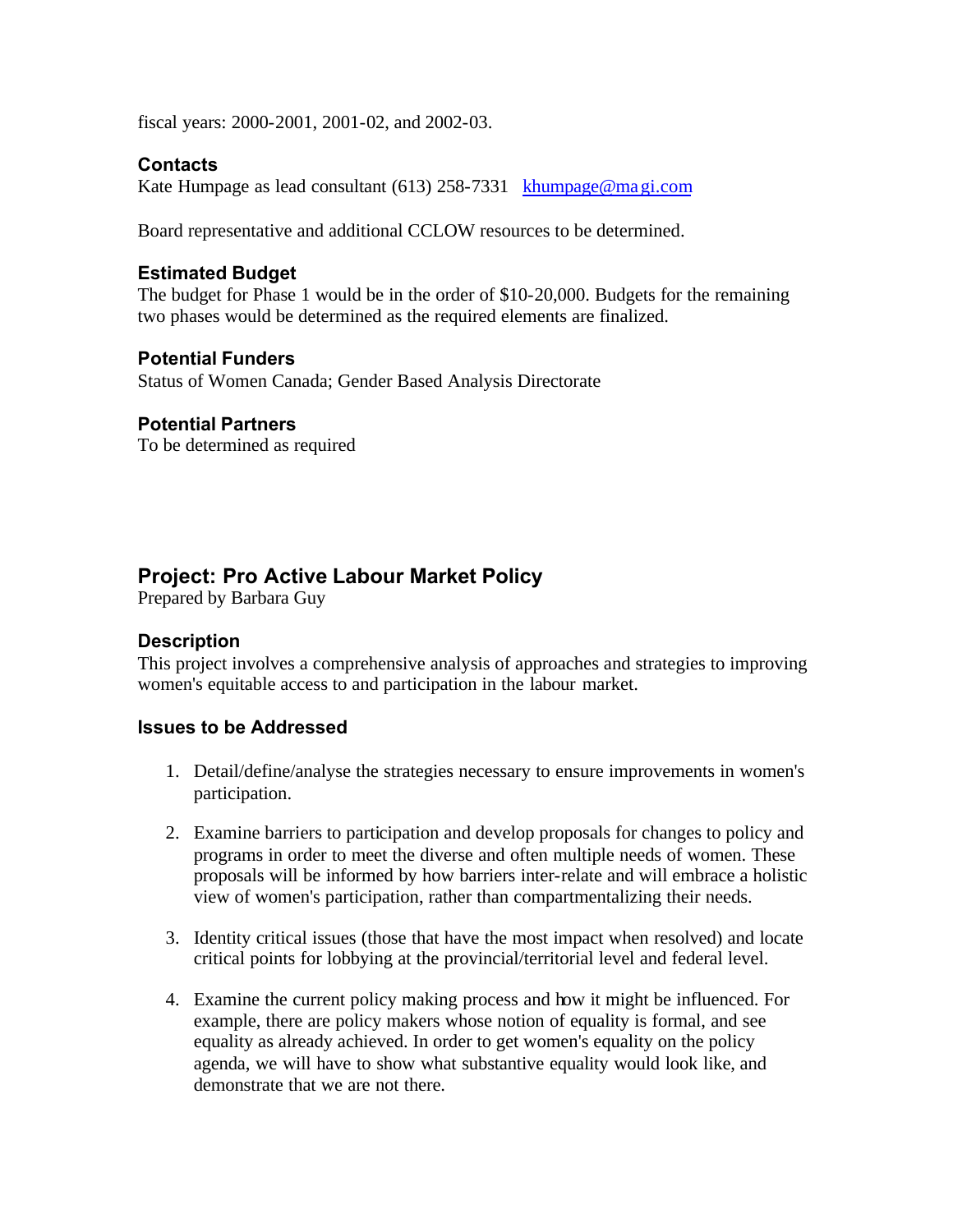# **Advancing the Status of Women Through this Work**

The project will provide:

- 1. a comprehensive examination of barriers by a diverse and large group of women
- 2. holistic (interconnected) solutions for addressing the barriers
- 3. well researched analysis of policy processes and responsibilities
- 4. arguments for putting women's substantive equality on the policy agenda
- 5. an opportunity for dialogue among many types of women's organizations to proactively address the issue of labour market access
- 6. strategic targets for the efforts by women's groups to see these barriers addressed in a comprehensive way.

# **Project Components**

The project has the following components:

- 1. Consultations with women's groups and policy makers
- 2. Research on past and present labour force development initiatives and how they affect women's equality
- 3. Research on the impact (or potential impact) of different policies and programs

Consultations with women's groups will form the qualitative part of the research. The information and recommendations will be used to create a web-like model of women's participation so that all needs are seen together, and not in isolation. This will 'connect the dots' for those who need it, and will avoid the compartmentalization of women's needs.

The baseline data and analysis, the strategies, would come from research and consultations. Strategies and reports could be tailored for groups of women by geography or other characteristics such as ethnicity and age. The research would go back and mine older data, or use existing measures such as women's earnings as a percentage of men's, and come up with some comparisons of how women have progressed over time. This will allow us to show some progress (e.g. in pay, labour market participation rates, access to some occupations like law and medicine as well as the slower progress in engineering), and to include some measures of time use (women's extra work) and a quality of workplace survey. The quality of workplace survey is a ground-breaking idea and would serve as a baseline to measure how women feel at work and what they experience there.

Develop a policy framework for women's labour market equality that can be used in government. The framework would provide a comprehensive tool to policy makers and program designers that could be used to assess the degree to which the policy or program moves women closer to the goal of equitable participation in the labour market.

The largest component is the development of many strategies that together form a comprehensive labour force development strategy for women. Types of possible actions range from valuing women's unpaid work to career , counselling, individual actions such as mentoring, pressuring CMEC (Council of Ministers of Education Canada) to include gender specific indicators in their new research on educational processes and outcomes,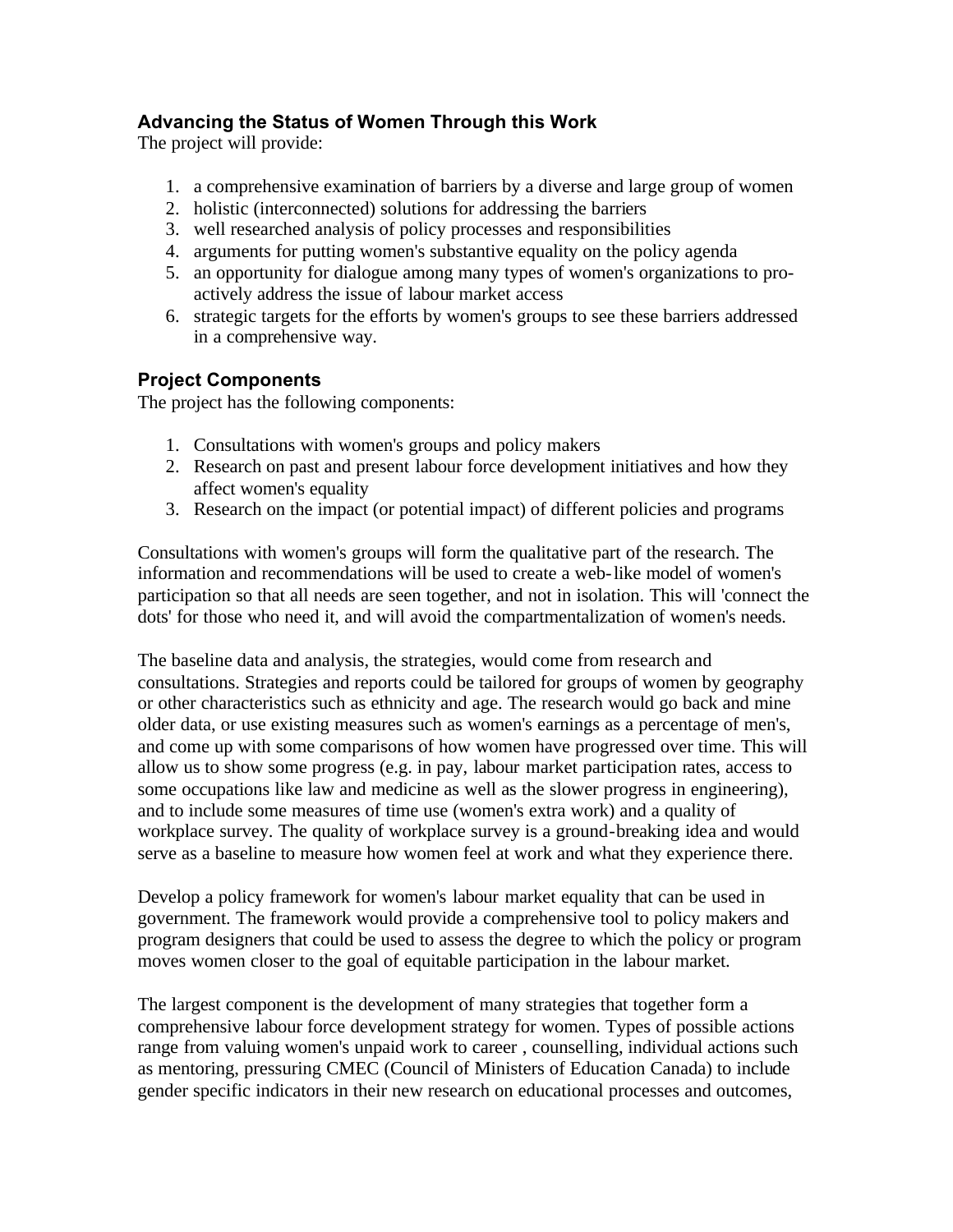the criteria for policy formulation mentioned above, pay equity, child care, increased access to training at all levels, workplace acceptance of women in all roles, safety from violence and harassment, and public education.

A final product may be similar to *Ninety-nine Steps*, the report on violence against women that came out of federal consultations in the early 1990's. It will also be comprehensive in its context setting, its inclusiveness (recognizing that different strategies are necessary for different barriers) and its scope of recommendations for action.

# **Expected Outcomes**

- 1. Increased effectiveness of the lobbying effort by bringing together diverse perspectives on policies and programs that holistically address the barriers that women face
- 2. A workplace quality survey that will promote understanding of the issues that women face and form a benchmark on workplace quality
- 3. A benchmark analysis of women's substantive equality (inequality) in the labour market
- 4. A web-like analysis showing how barriers inter-relate
- 5. Myriad strategies that work positively to address lack of access, lack of participation, lack of equitable outcomes
- 6. An analysis of these strategies demonstrating who the major beneficiaries are and what impact they have on diverse groups of women.
- 7. A set of criteria for policy formulation for women's equality, developed for both federal and provincial territorial governments, according to the policies and programs in F/P/T jurisdictions.

# **Funding**

Funding partners are likely to be SWC, the Women's Bureau at HRDC, and others such as employers, unions, educational organizations, etc., for specific components of the project.

# **Timelines**

2000 - 2001: Phase 1

- Research labour force development initiatives and their impact on women
- perform benchmark analysis of how women participate in the labour market (this requires no primary research)
- Form partnerships for a workplace quality survey
- Analysis of labour force development strategies for a diverse population

2001 - 2002: Phase 2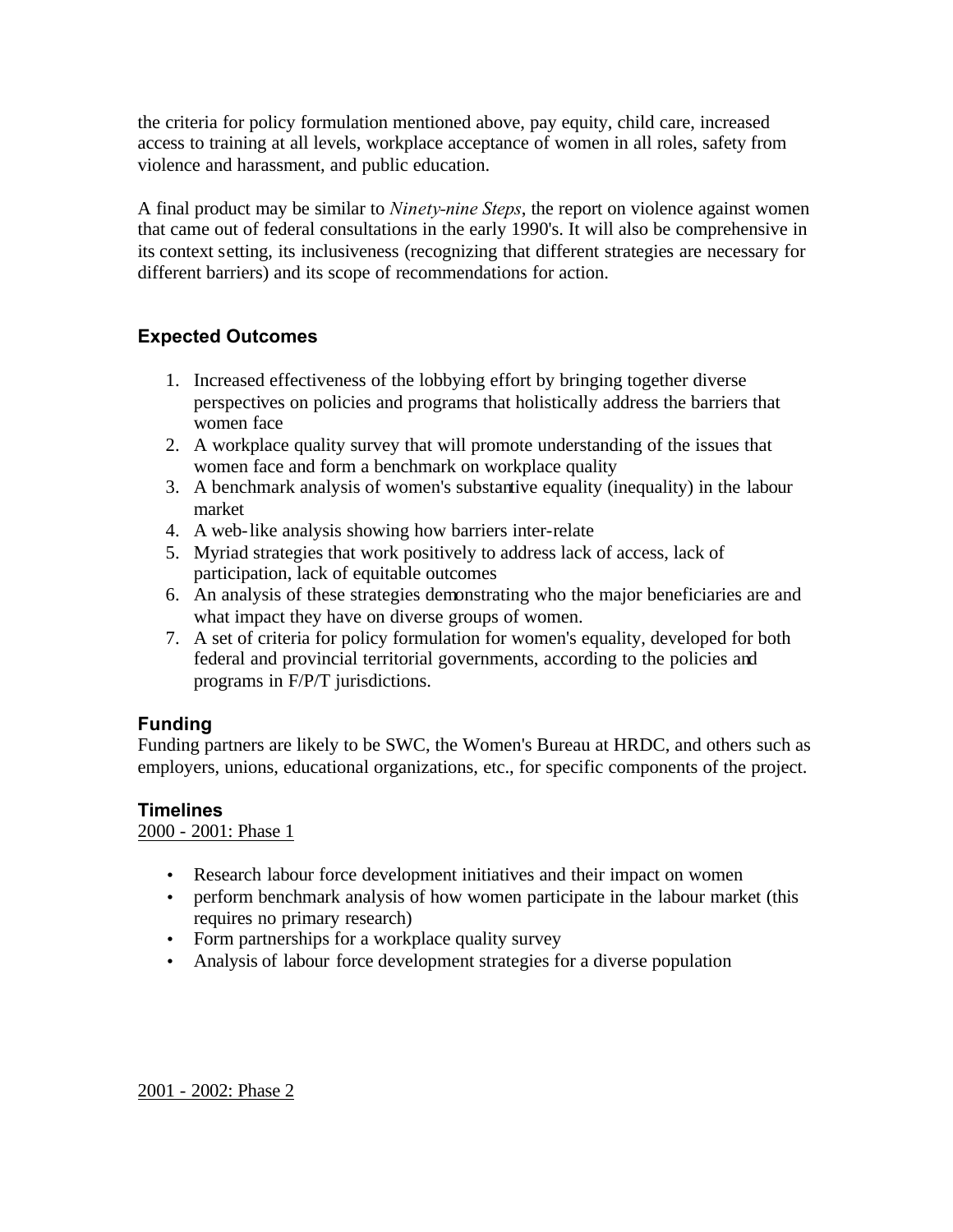- Perform workplace quality survey; present results
- Using results of Phase 1 and a developed equity policy, design a 'supports framework' that demonstrates how barriers inter-relate and what must be in place to support women's access
- Design key labour force development initiatives that would move women closer to equality and detail the many different types of strategies that are needed to achieve equality. This design responds to the needs of a diverse population and details how the initiatives affect diverse groups.
- Design a policy formulation tool for use in government that requires a demonstration of how the policy will improve women's access to and more equal participation in the labour market.
- Work with other women's groups to determine priorities for the NGO sector.

#### 2002 - 2003: Phase 3

- Using the benchmark analysis, the workplace quality survey, the initiatives designed in Phase 2 and the results of the priorities of the NGO community, design a strategy of actions, responsibilities and outcomes that would move women closer to equal participation.
- Quantified results of the strategy developed as a tool to measure potential progress in several key areas.

### **Staffing**

Project Manager (E.D) Lead Researcher - Project Coordinator Content Researchers - specialists (4 to 6) Researcher/Writer to work on development of tools

### **Estimated Budget**

| Activity                    | Time | Cost   | Total |
|-----------------------------|------|--------|-------|
| Year 1                      |      |        |       |
| Project Manager             |      | @\$450 |       |
| <b>Lead Researcher</b>      |      | @\$350 |       |
| Regional Researchers        |      | @\$350 |       |
| Communications and          |      |        |       |
| travel                      |      |        |       |
| Administration              |      | @\$250 |       |
| Year 2                      |      |        |       |
| Project Manager             |      | @\$450 |       |
| Lead Researcher             |      | @\$350 |       |
| <b>Regional Researchers</b> |      | @\$350 |       |
| Communications and          |      |        |       |
| travel                      |      |        |       |
| Writing/editing             |      | @\$350 |       |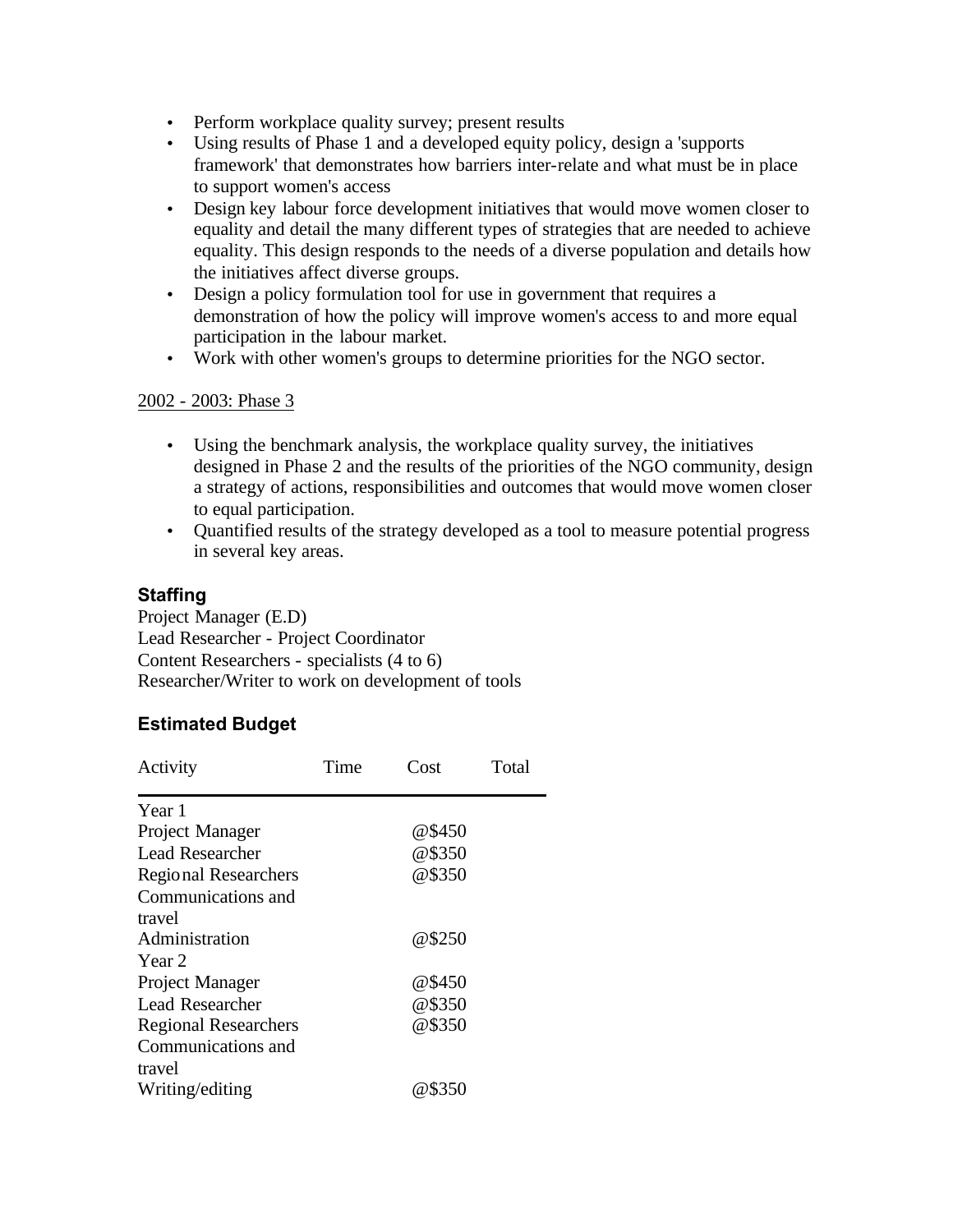<span id="page-45-0"></span>Administration @\$250

#### **Potential Partners**

The National Women's Reference Group is a potential partner in this initiative. Also, provincial Women's Advisory Councils.

# **Project: Women, Learning, and Disabilities**

Prepared by Jane Larimer

#### **Women with Physical Disabilities**

At CCLOW's conference, Penny Leclair was very articulate in describing her dilemma. As a woman with disabilities, she is expected to be either as outstanding as Helen Keller or to live her life quietly, without education or expectation. She faces many barriers in her desire to be an educated woman. Many of these are as a result of systemic discrimination in education and training policies and practices. There is a tremendous need for policy analysis and advocacy in this area and CCLOW's mandate would allow it to address these issues. For example, it would be useful to pull together previously developed recommendations for changes within these systems, and to advocate for their implementation.

#### **Women with Learning Disabilities**

Women with learning disabilities, similarly, face tremendous barriers to receiving an education. Working with Learning Disabilities Associations across Canada, CCLOW may have the opportunity to promote findings and advocate for improved practice in the field. Again, this work clearly falls under the organization's mandate.

# **Recommendation**

## **CCLOW should:**

**Analyze government education and training policies and practices and their impact on women with disabilities. This analysis should highlight how these policies leave many women with disabilities without the most basic education. Based on the analysis, the CCLOW should advocate for improved policies and practices.** 

#### **Related work includes:**

- Establishing a clearinghouse of information related to women's education and training issues, which would include information on women with disabilities.
- Articulating best practice models in a women-positive context, and
- Providing a forum for discussion and analysis of issues

### **Conclusion**

There was significant interest among the conference participants in ensuring that this specific work was undertaken. It appears that much of the primary research (e.g., issue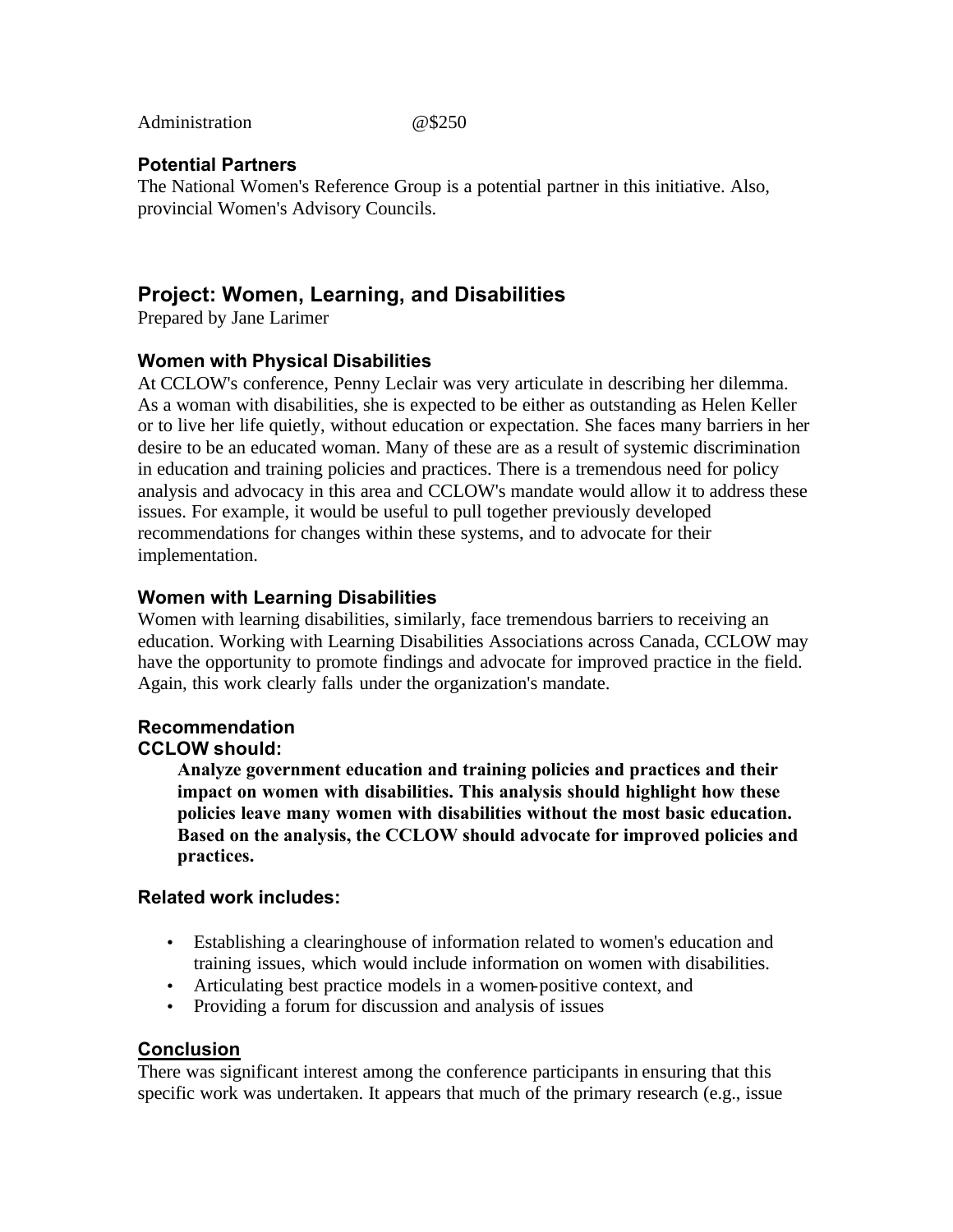<span id="page-46-0"></span>identification, data gathering, issue formulation, recommendation development) has already been done. What is now required is that the voices of women with disabilities be heard, rather than ignored. CCLOW was seen as a potential advocate for this work.

#### **Contacts**

| Penny Leclair                       | $(613)$ 834-4669 | leclairp@magma     |
|-------------------------------------|------------------|--------------------|
| Sue McKay<br>Neil Squire Foundation | $(613)$ 723-3575 | suem@neilsquire.ca |

# **Project: The Role of Emotional/Spiritual Growth**

Prepared by Priscilla George

### **Description**

Emotional and spiritual growth are the foundation for life in general and literacy in particular. Women in literacy and education programs are asking for assistance in dealing with issues in their lives that impact on their learning. In the recent past, various researchers and writers have established that, not only do people learn in a variety of ways, but life incidents, especially those related to trauma, create blocks to learning (Howard Gardner, Daniel Goleman, Diane Hill, Doc Childre, Morris Keaton). Anecdotal and empirical data from literacy practitioners have established that, when learners are taught how to recognize their own unique learning style (including a spiritual or an emotional-relational learning style), or how to process their traumatic experiences in a way so as to see the "teaching", they make progress that was heretofore thought improbable.

This project proposes:

- 1. a literature review, compiling and summarizing pertinent educational and medical research/findings and recommendations, including but not limited to, Multiple Intelligences, Optimal Learning Environments, Heart Math, Emotional Intelligence, Prior Learning Assessment, and Accelerated Learning
- 2. an audit of workshops/seminars related to the above
- 3. a holistic vision statement for literacy programs-drafted, shared with practitioners and revised as needed
- 4. contact with literacy/education/training practitioners already incorporating some of the above into their work with learners
- 5. development of a list of resources and methodologies found to be effective with women students, backing same with educational and scientific research, adapting the resources and methodologies as appropriate
- 6. the design, development and piloting of a train-the-trainer model, incorporating the above
- 7. evaluation of same, and revision as appropriate, then delivery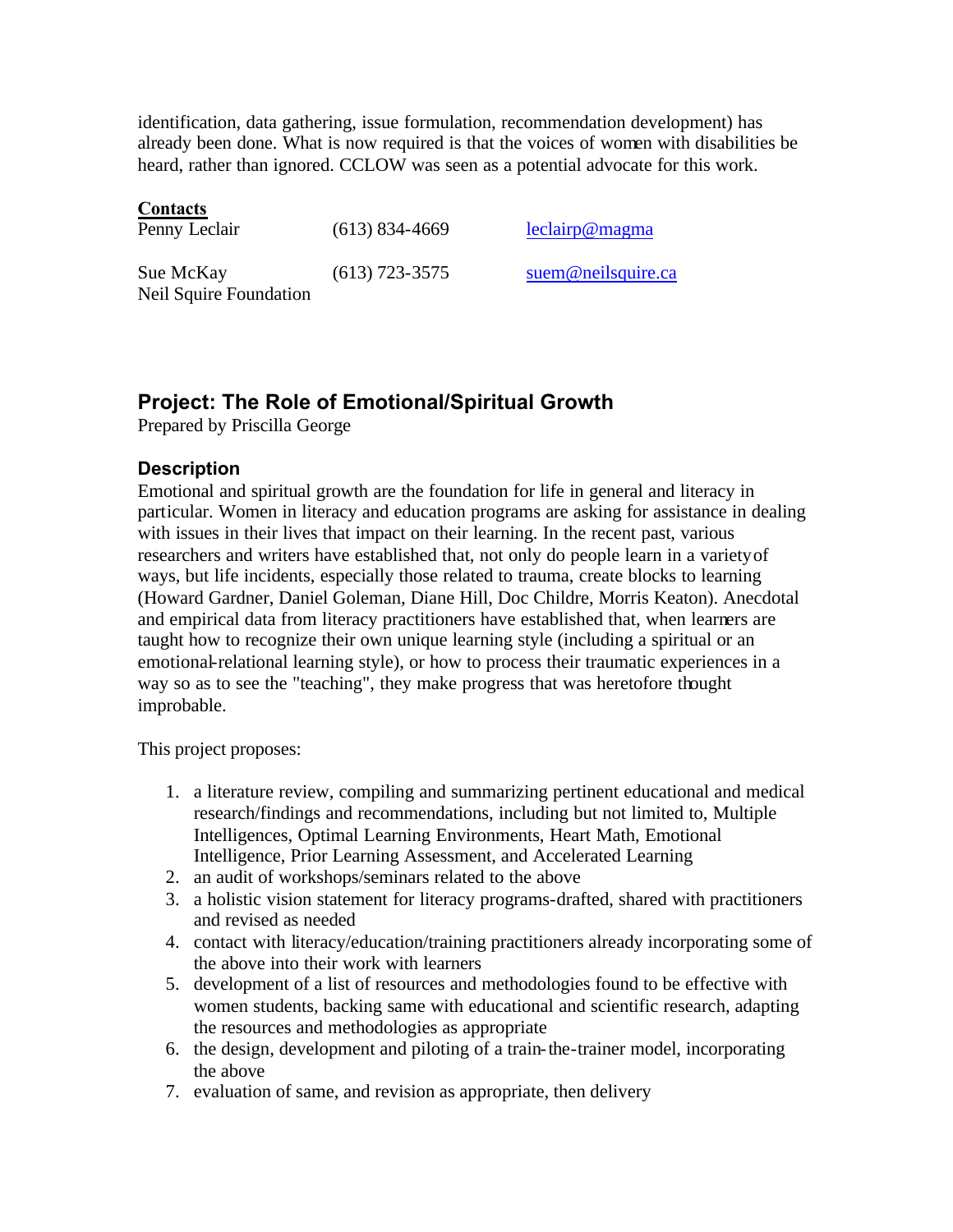- 8. ongoing contact with literacy/education/training practitioners
- 9. a showcase of learners to become role models for each other

#### **Issues to be Addressed**

The quality of our lives is a direct outcome of the quality of our learning and our thinking. We actually have three brains in one, each part with its own function:

- a. reptilian (basic functions including breathing, heart rate, and instincts such as the fight-or-flight response);
- b. limbic system/mammalian (controls emotions and hormones, maintains homeostasis and is an important part of long-term memory; when you deliberately involve the limbic system in learning and teaching, i.e., deliberately involve the emotions, you harness powerful forces that make learning more effective);
- c. neocortex / thinking (handles seeing, hearing, creating, thinking with specialist parts for speech, hearing, vision and touch. If we want to create a strong memory, we should store the information using all of the senses; similarly, working with the memory to reframe experiences uses all of the senses.)

The body remembers. Experiences are stored in our cellular memories and can create an "emotional hijacking". The method of comparison is associative: when a key element of a present situation is similar to the past, we can react in ways imprinted long ago, with thoughts, emotions, reactions learned in response to events that may be only dimly similar. Literacy practitioners have had to recognize and deal with such "triggers," often finding themselves in such situations with no warning or preparation whatsoever.

The brain is in the body; the body is in the brain; there is no split (the basis of psychoneuroimmunology). There are literacy-based and literacy-related means of catharsis: stories, art, dream-sharing and interpretation, reframing the event with a different outcome, etc. Practitioners need support to use these methods, because many are already dealing with the situation anyway, doing the best that they can, but very much wanting and needing the training, resources and methodologies.

### **Project Components**

Research (Action and Literature Review) Design Training/Develop and/or Adapt Materials Deliver Training and Provide Hands-on/Telephone/E-mail Support

### **Relationship to other Activities**

This project builds on the well-received work begun by Dr. Jenny Horsman through the Violence and Literacy project which culminated in the book, *Too Scared to Learn*. It will also incorporate and revise some activities in the *Making Connections* curriculum.

### **Expected Outcomes**

Women's literacy/education/training practitioners will: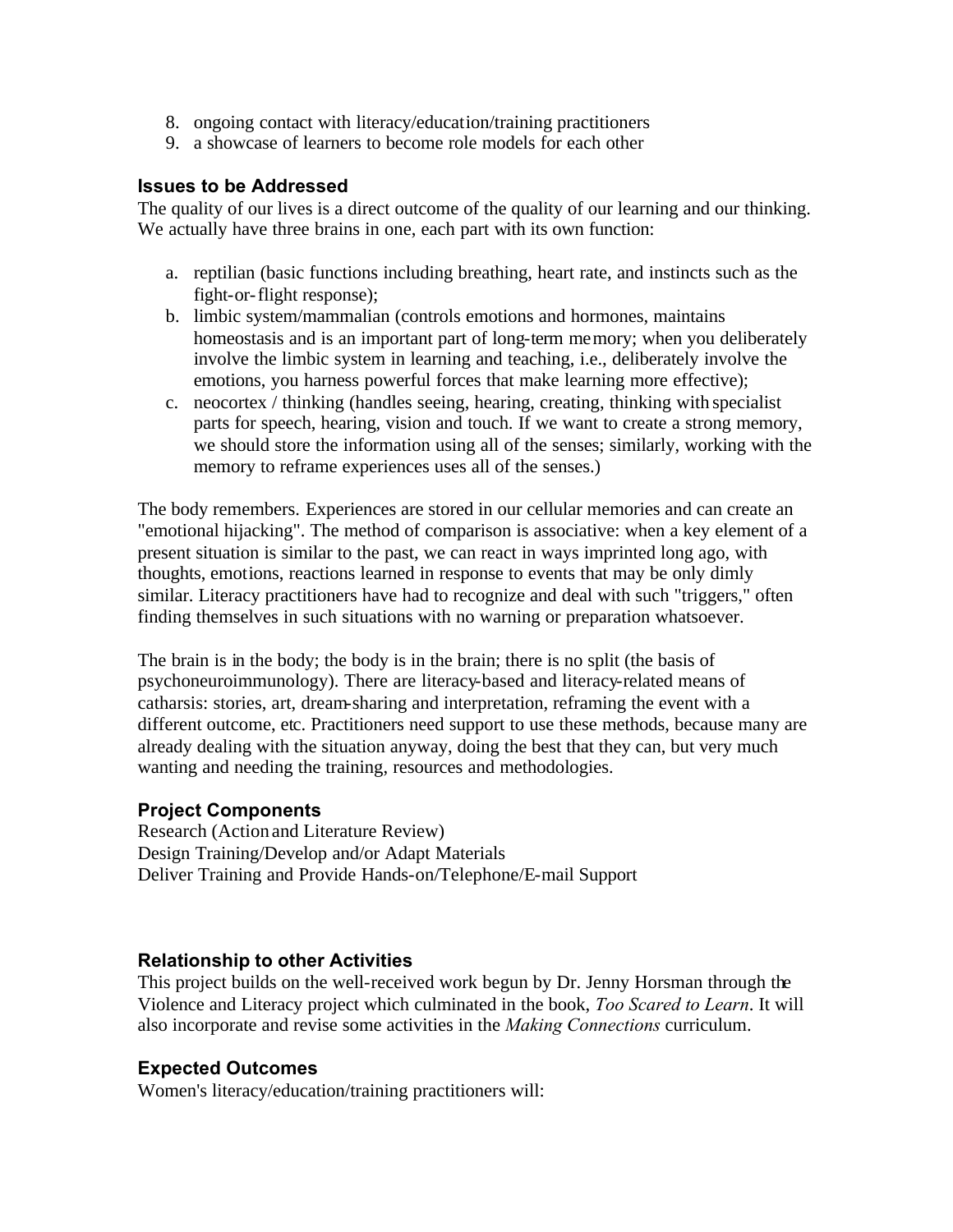- have ready access to educational medical research, findings and recommendations related to the impacts of trauma on learning and program participation, as well as the role of emotional / spiritual growth in same
- share resources and methodologies found to be effective in their work with students, and these will be posted on the electronic discussion and/or summarized into a book.
- participate in professional development opportunities that give them the tools to manage situations with their students with which they are already dealing, and to affirm and/or expand upon their own understandings

### **Timelines**

- Year 1 Research existing work; audit pertinent workshops; compile resources and methodologies; continue the dialogue (through AlphaCom, or a listserv); create a holistic vision statement through consultation with practitioners.
- Year 2 Continue to compile resources and methodologies and to develop book; continue the dialogue; design, develop and pilot train-the-trainer workshops and create a draft manual; develop draft emotional and spiritual learning outcomes; share with practitioners.
- Year 3 Deliver train-the-trainer workshops; revise manual; evaluate; showcase learners/programs; revise and finalize emotional and spiritual learning outcomes.

# **Staffing**

1 researcher/writer 1 Administrative assistant

#### **Estimated Budget**   $V_{\alpha\alpha r}$  1

| I CALI                                                        |             |
|---------------------------------------------------------------|-------------|
| Researcher (150 days $@$ \$300)                               | \$45,000.00 |
| Admin. Asst. (20 days @ \$140)                                | \$2,800.00  |
| Travel (accomm., workshop reg.) $(12 \text{ mo. } @$ \$1,250) | \$15,000.00 |
| Honoraria                                                     | \$1,000.00  |
| Other (phone, fax., mail) $(12 \text{ mo.} \& 125)$           | \$1,500.00  |
| Admin.                                                        | \$9.700.00  |
| Total                                                         | \$75,000.00 |
| Year 2                                                        |             |
| Researcher (130 days $@$ \$300)                               | \$39,000.00 |
| Admin. Asst. $(25 \text{ days } x \text{ $140})$              | \$3,500.00  |
| Travel $(12 \text{ mo. } @$ \$1,000)                          | \$12,000.00 |
| Honoraria                                                     | \$1,000.00  |
| Other (phone, fax, mail) $(\$12 \text{ mo.} \ @ \$100)$       | \$1,200.00  |
| Draft manual                                                  | \$1,300.00  |
|                                                               |             |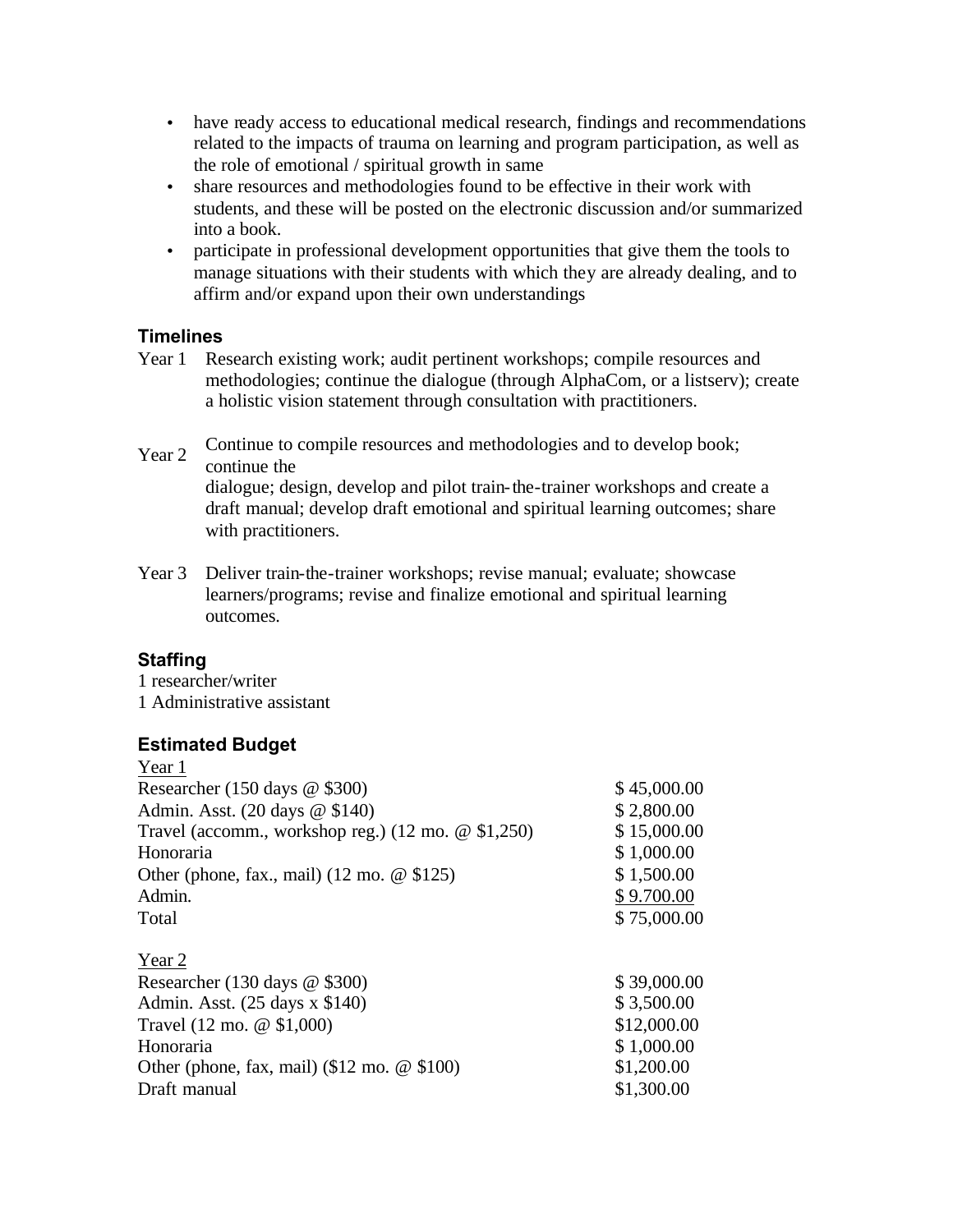<span id="page-49-0"></span>

| Admin.<br>Total                                    | \$8.700.00<br>\$66,700.00 |
|----------------------------------------------------|---------------------------|
| Year 3                                             |                           |
| Researcher (110 days $\omega$ \$300)               | \$33,000.00               |
| Admin. Asst. (15 days @ \$140)                     | \$2,100.00                |
| Travel (12 mo. @ \$750)                            | \$9,000.00                |
| Honoraria                                          | \$1,000.00                |
| Other (phone, fax, mail) $(12 \text{ mo.} \& 575)$ | \$900.00                  |
| Finalize & distribute manual                       | \$5,700.00                |
| Admin.                                             | \$6.600.00                |
| Total                                              | \$58,100.00               |

### **Potential Funders**

National Literacy Secretariat Health & Welfare Canada Private foundations (through Canadian Centre for Philanthropy)

#### **Potential Partners**

Movement for Canadian Literacy; MCL may also be able to provide names of programs and practitioners doing related work.

\* \* \* \* \* \* \* \* \* \* \* \* \* \* \* \* \* \* \* \* \* \* \* \* \* \* \* \* \* \* \* \* \*

#### **Project: Overarching Roles for CCLOW**

Prepared by Jane Larimer

### **Recommendations**

**CCLOW should work to:** 

- **1. Establish a clearinghouse of information related to women's education and training issues.**
- **2. Articulate best practice models in a women-positive context**
- **3. Provide a forum for discussion and analysis of issues**

#### **Establish A Clearing House of Related Information**

Educators, activists and administrators all want current information but have very little time to devote to finding, reading and analyzing such information. An undercurrent throughout the pre-conference and conference discussions was the desire for CCLOW to compile and disseminate information which already exists but has not been widely distributed or promoted. Though no ideas were generated about how this activity could be funded, it was seen as a tremendous service that CCLOW could provide its members.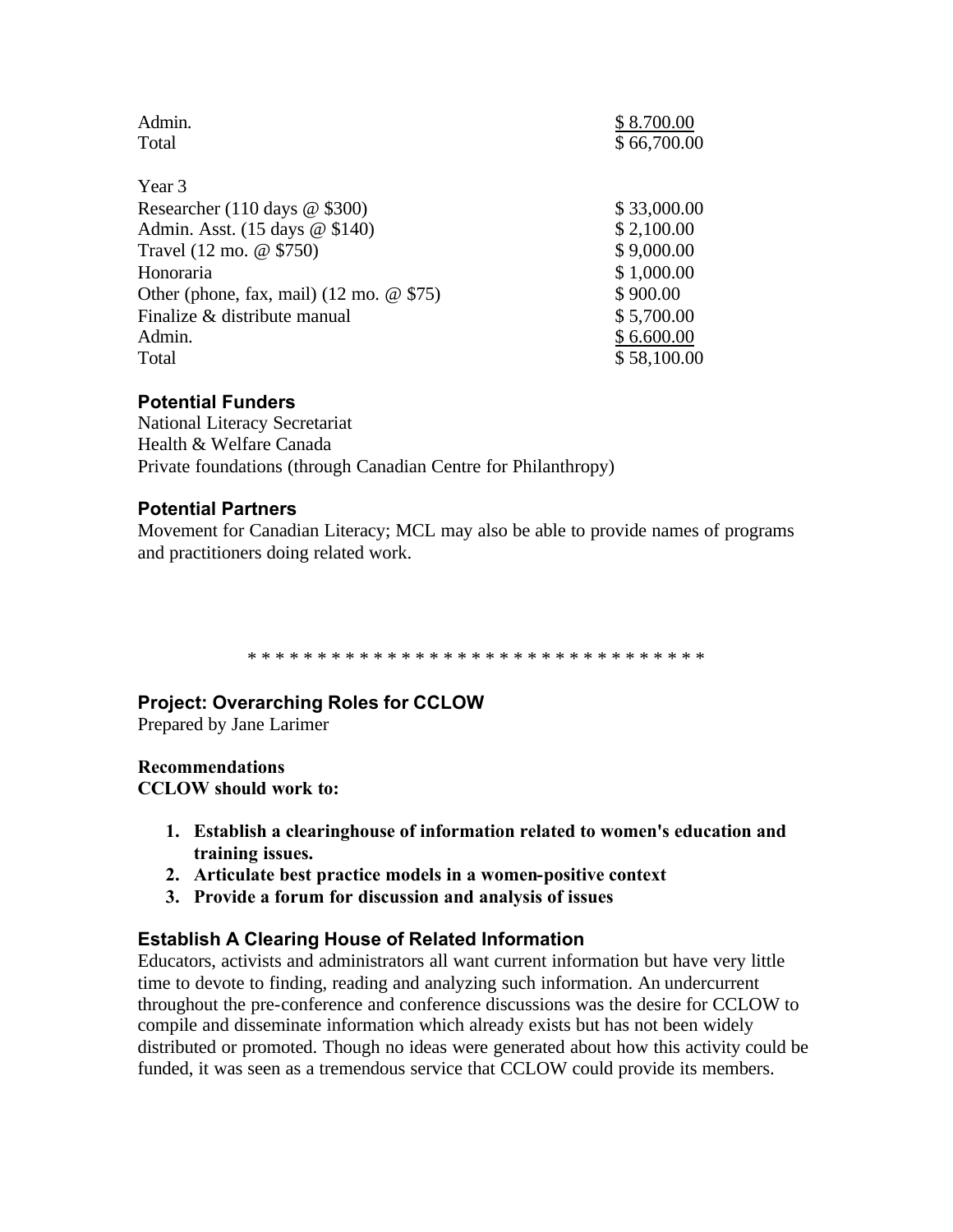### **Articulate Best Practice Models in a Women-Positive Context**

There were many calls for CCLOW to articulate women-positive "best practice" models (e.g., in Family Learning and in Workplace Education). Depending on the needs of the learners, these models can be inclusive of men or other family members- are often enhanced by their presence-but their distinguishing feature is that the needs of women are primary.

### **Provide a Forum for Discussion and Analysis of Issues**

A related activity is the continued need for women to have a forum for discussion and analysis on issues central to CCLOW's mandate. It is not possible for each woman to read and digest all the material in a topic area; only by sharing knowledge with each other can collective wisdom grow. Vehicles for this ongoing dialogue were called for at the conference, though there was no clear means of communication preferred. Various electronic methods (such as list serves and the AlphaPlus AlphaCom) are used by conference participants, and none is problem free. Through the process of re-establishing itself, CCLOW may be better able to respond to this call from conference participants.

## **Curriculum Development**

Participants in pre-conference discussion strongly indicated that delivery works best when curriculum is individualized. A single curriculum, though developed from a feminist perspective, is not as valuable as a variety of woman-positive, feminist materials. For this reason, rather than a demand for new curriculum, the focus is on development of a range of materials that have a feminist or women-positive perspective.

### **Conclusion**

Conference participants spoke about the difficulty in absorbing and analyzing vast quantities of information required to remain current in their field of work. There is a need for some organization, perhaps CCLOW, to take on the role of collecting, summarizing and making available new information in the field.

The articulation of best practice models, which create safe and supportive environments for women to learn (with or without other family members), would be a welcome contribution to the field. These models, grounded in theory and developed by practitioners, would need to be promoted across the country. The network of women connected to CCLOW may provide a good base for the dissemination of this work.

In conjunction with these activities, there is a desire among the conference participants to remain connected to each other, and to carry on the ongoing dialogue and analysis of issues that has been a part of CCLOW's history. CCLOW was encouraged to continue with this work.

### **Contacts**

Jane Larimer (416) 654-9094 jlarimer@interlog.com \* \* \* \* \* \* \* \* \* \* \* \* \* \* \* \* \* \* \* \* \* \* \* \* \* \* \* \* \* \* \* \* \*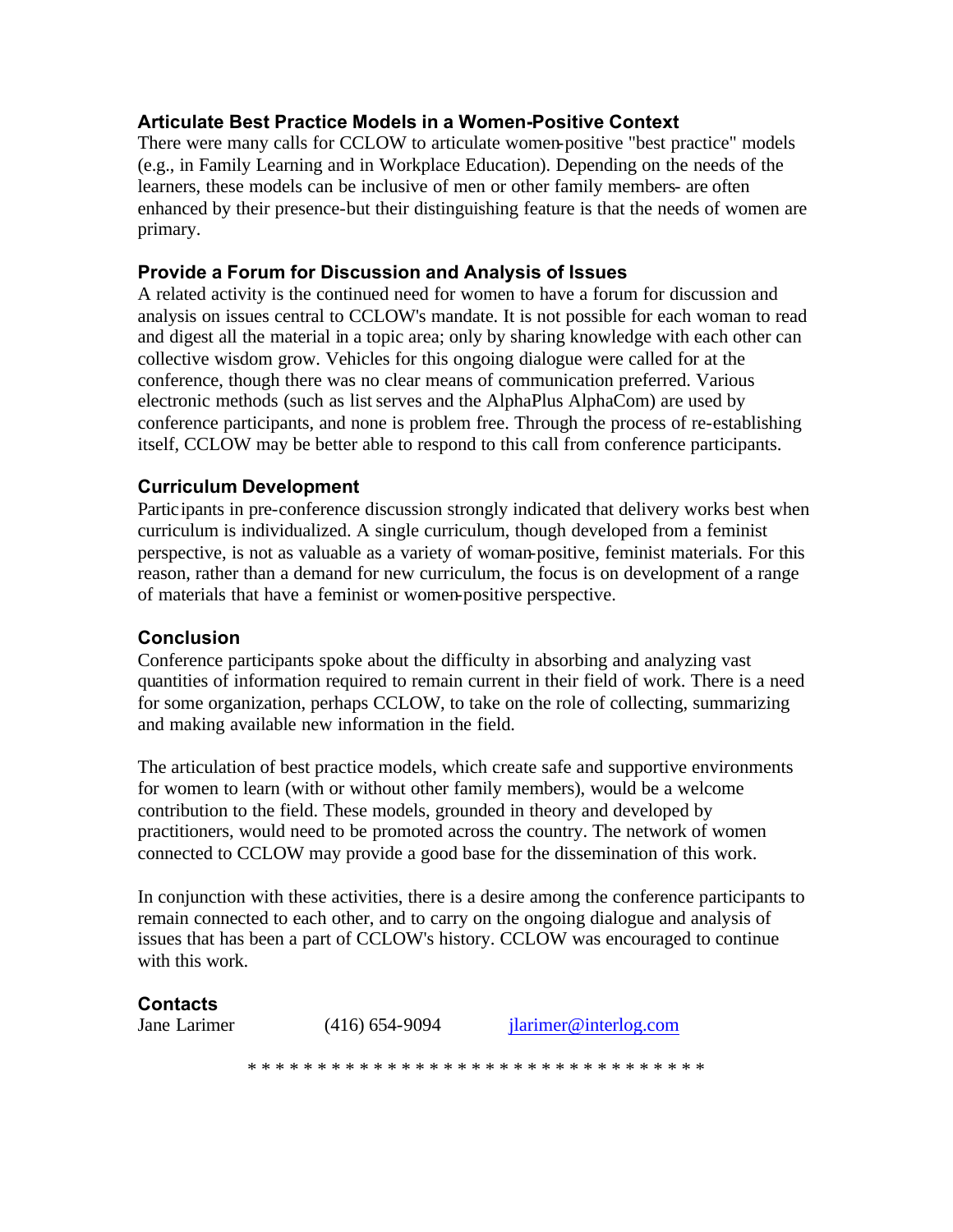# <span id="page-51-0"></span>**Project: Family Learning and Literacy**

Prepared by Jane Larimer

## **Description**

Many literacy and education providers see family literacy and learning as an "add on" rather than as a core program delivery method. In contrast, many students in family learning programs believe this is the best delivery method for them and consider it their best chance for learning. Providers and funders, therefore, need to recognize the value of this delivery method, ensure greater access to family learning programs, and fund accordingly.

There is a wide range of quality and quantity (hours of delivery in a program) in the "family literacy" field. Some programs provide an integrated learning environment for families; others provide a two-hour a week drop-in. The two-hour a week family learning programs do not provide much apparent benefit for their students, and so neither the program staff nor the students are encouraged to pursue things further. This may explain why many providers do not more actively adopt this delivery method. However, opportunity exists for a best practice model to be developed and promoted thus encouraging providers and funders to increase access to family learning opportunities.

The work is therefore twofold. First, the theory behind the practice needs to be substantiated. This will allow for family literacy practitioners and advocates to develop a broad base of support. Second, best practice models need to be articulated and promoted. This promotion may be done in conjunction with the development of a broad support base, or it may be done as a second stage of outreach.

### **Research and Promotion of Delivery Method**

CCLOW's initial work in this area may be to network with provincial and local literacy providers (particularly those groups actively working in family literacy and learning) to determine their needs in advocating for this delivery method within their jurisdiction. This networking will also give CCLOW an understanding of the knowledge in the field of the theory behind the practice. With this information, CCLOW can undertake meaningful and focused research for use by delivery and advocacy agencies.

The development of the theory may include research into such topics as:

- 1. the impact of family learning for both children and adults
- 2. the value of the family learning model to educational development of children, and
- 3. the strengths of family learning compared to other literacy delivery methods for parents (mostly women) of young children.

As much of this research has already been done, a survey of findings may be more appropriate than beginning a new round of primary research. The survey findings could then be widely promoted within both the literacy and funding communities. This research can be expected to be less time consuming and less costly than primary research.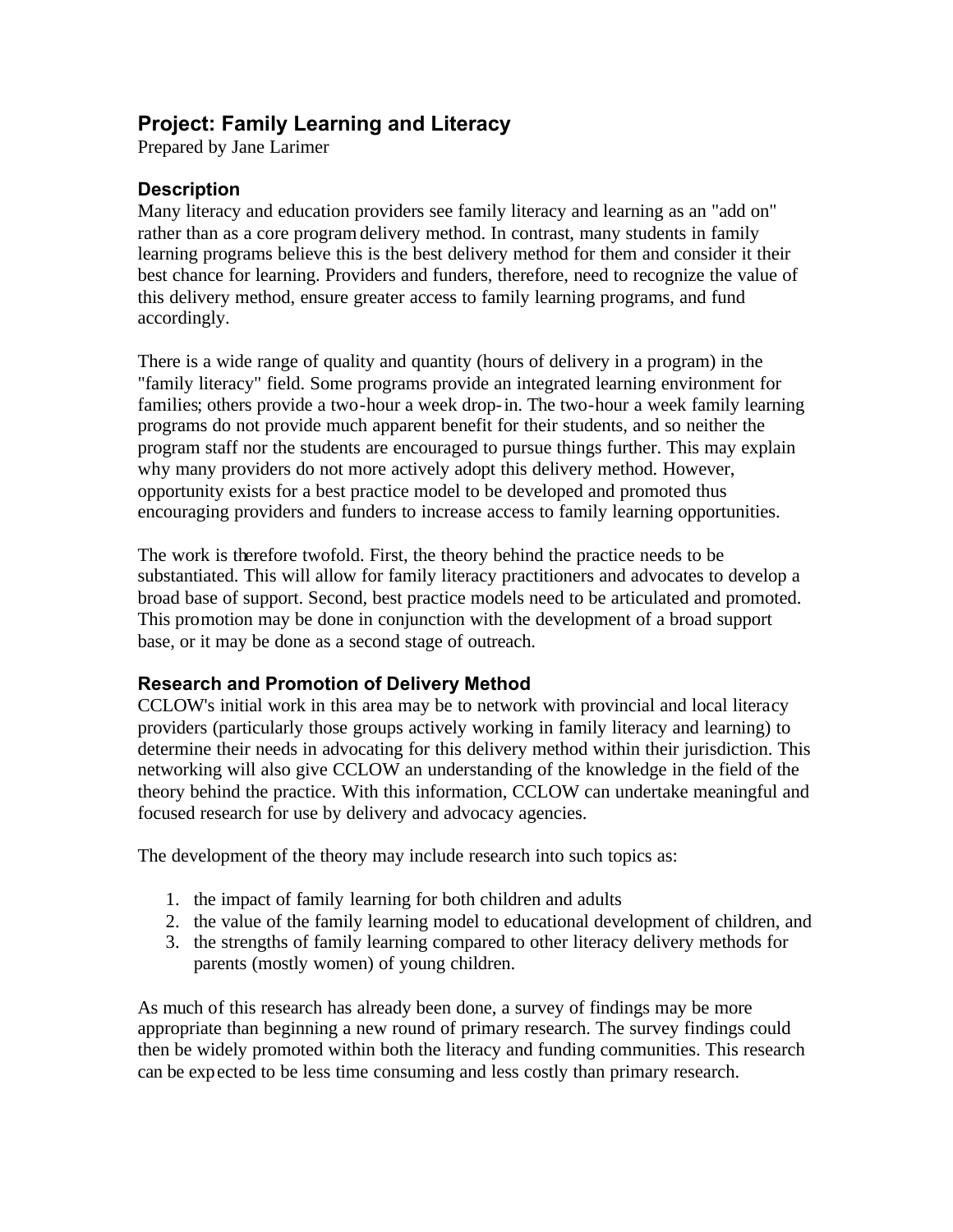# **Research and Promotion of Best Practice**

Based on research findings as outlined above and on original research with literacy deliverers, a best practice model could be developed and promoted. Once again, this should be undertaken in partnership with existing practitioners.

## **Policy Analysis**

The provincial policies supporting this method of delivery vary widely in their approach and level of funding. For example, in Ontario this method is not supported within the funding framework while in British Columbia there is government funding available. An analysis of these policies and their impact on literacy delivery would be of value in showing the results of the family learning model.

## **Partners**

There are a number of people and agencies working in this area across Canada. Jean Rasmussen and Janet Shivley were at the March conference and could be consulted for recommendations. CCLOW may wish to approach these women to undertake contracts in this area.

Sue McCormack, president of the Family Resource Centers across Canada and working in the literacy field, should be consulted about further partnerships between CCLOW and family learning projects. She would also be good source as a contract person for such a project. There are also provincial and local literacy organizations working in this area. Literacy BC and Saskatchewan Literacy are examples of provincial coalitions with a body of work in this area. CCLOW board members should approach their provincial organizations to determine the level of work and interest within their province. This information can be pooled to create an initial contact list.

# **Funding Sources**

The National Literacy Secretariat has supported work in this area in the past and seems a likely funding source for future work. SSHRC grants may also be available to support this work, particularly its research aspects. Provincial ministries are also likely funding sources, though this will vary from province to province.

Private foundations could be approached, particularly if the work is described as Family Learning rather than Family Literacy-which may tie it directly to government responsibilities.

# **Project Components**

1. **Determine the need for a paper outlining the theory and benefits of family learning and literacy , programs. Undertake secondary research and promote findings, as necessary.**

Initial conversations between CCLOW and partners should begin. A draft list of contacts can be developed from provincial and local organizations. Individuals named above can further refine this list. These conversations should be focused on determining the need for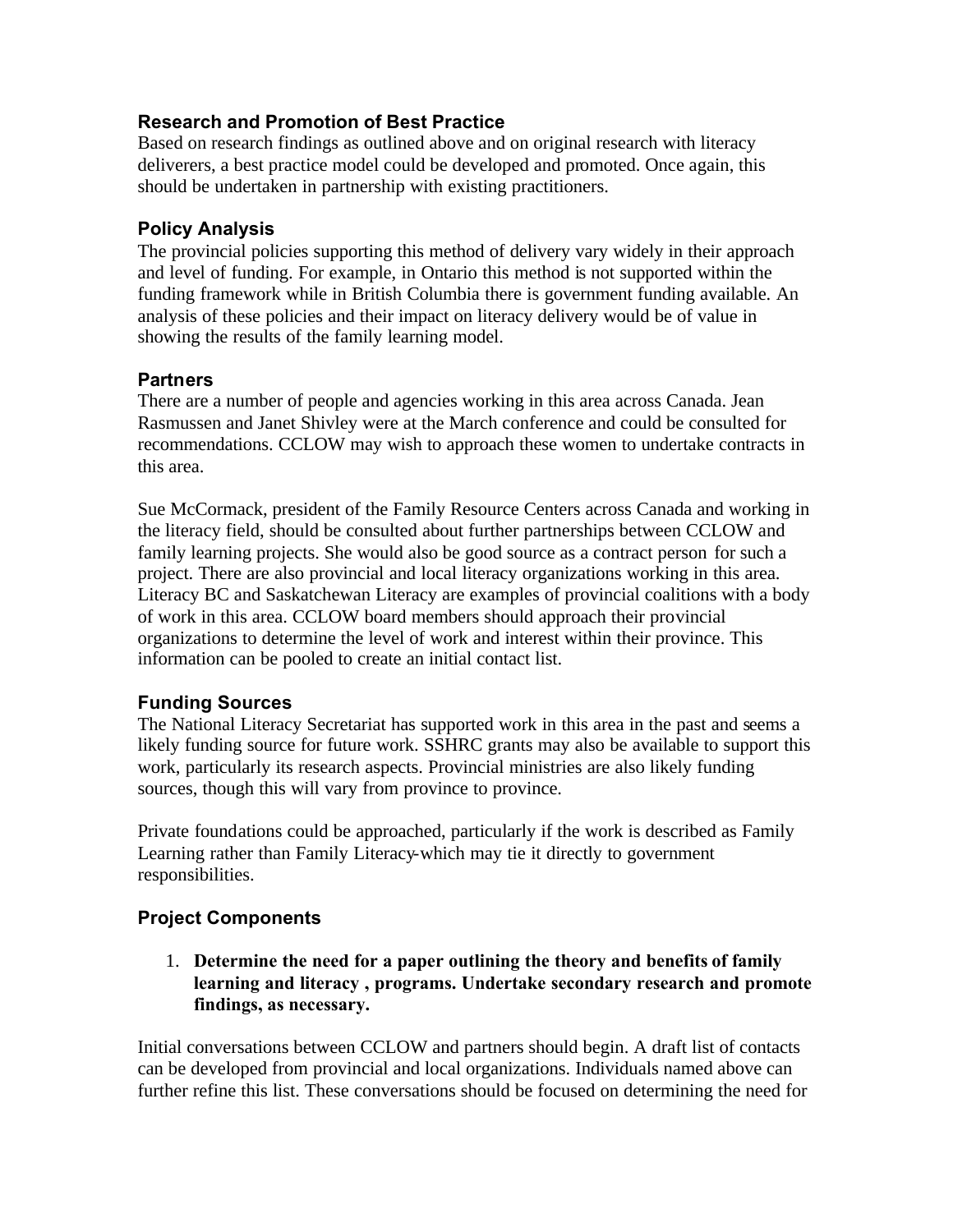<span id="page-53-0"></span>research and promotion of findings and, therefore, serves as the basis for a project in this area.

#### 2. **Develop and promote best practice models.**

Based on the findings from Recommendation 1, CCLOW should work with delivery partners in articulating and promoting a best practice model. Quantitative research may be required to provide a base on which to develop this model.

### **Conclusion**

Some indications from the conference were that the articulation of best practice models, which create safe and supportive environments for women to learn (with or without other family members), would be a welcome contribution to the field. These models, grounded in theory and developed by practitioners, need to be promoted across the country. The network of women connected to CCLOW may provide a good base for the dissemination of this work.

CCLOW will need to determine what its particular contribution to this area of work can be. While there is a great deal of work to be accomplished in research and promotion of the delivery method, as well as articulation and promotion of a delivery model, much of this work is now being undertaken by individuals and provincial organizations. CCLOW may act most effectively as a national "home" for this work, thus broadening the impact of the work now being done. A national conference was held this spring, and the proceedings of this conference may assist CCLOW in further clarifying how it can best contribute.

### **Contacts**

Family Literacy Dvlp, Literacy B.C.

Janet Shively (902) 485-1635 meadow@north.nsis.com Family Literacy Association of Nova Scotia

Jean Rasmussen (604) 684-0624 Jrasmussen@TheHub.capcollege.bc.ca

Sue McCormack (905) 812-3533 phdaln@interlog.com Peel Halton Dufferin Adult Learning Network

# **Project: Women, Literacy and Employment**

Prepared by Jane Larimer

In the area of Women, Literacy, and Employment CCLOW should:

1. Determine the need for a paper outlining the theory and benefits of workplace/workforce learning and literacy programs. Undertake secondary research and promote findings, as necessary.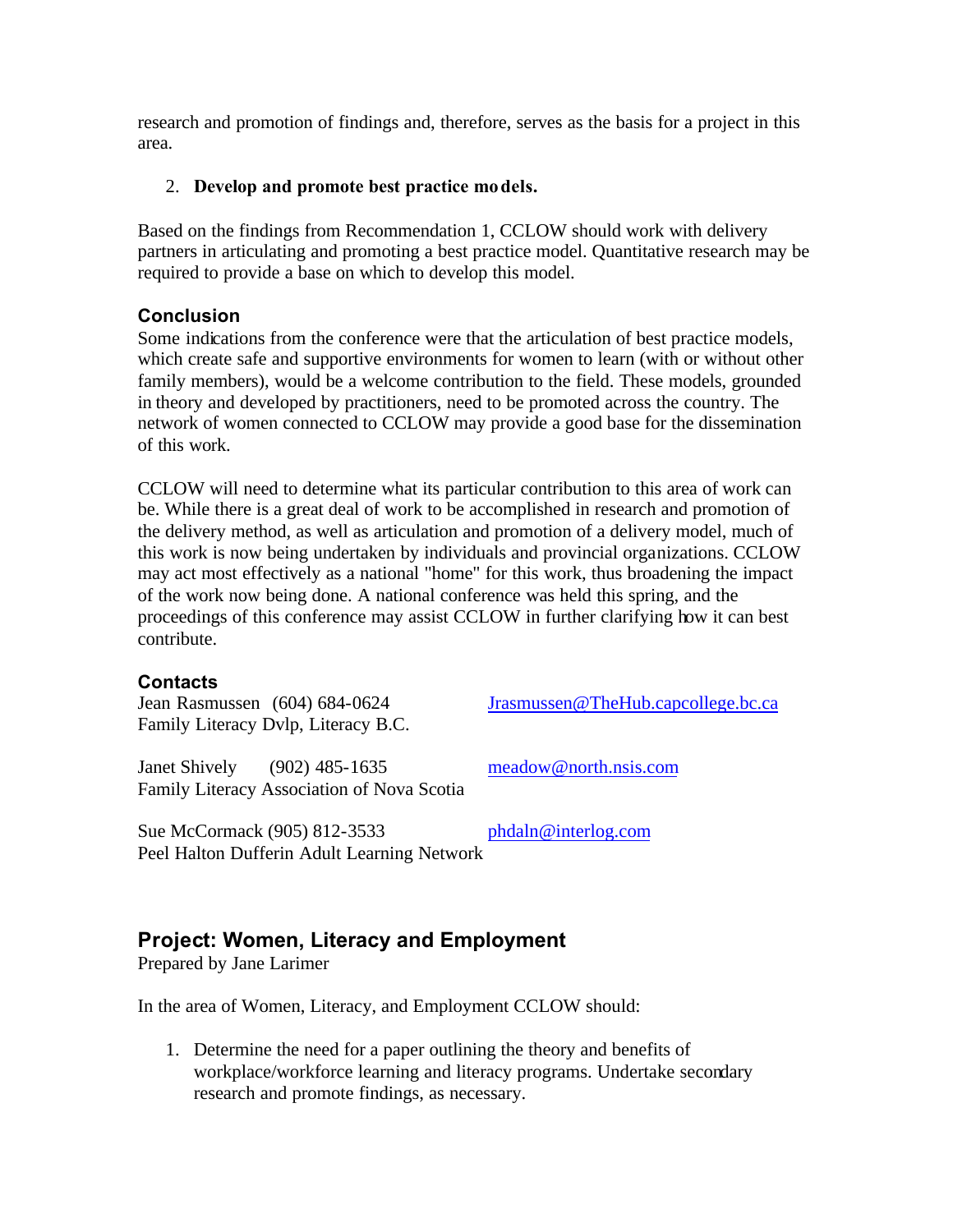- 2. Articulate and promote best practice models.
- 3. Analyze government education and training policies and their impact on women with low literacy skills.

### **Research and Promotion of Delivery Method**

As a delivery method, Workforce and Workplace Literacy Programs receive varying levels of support from governments across Canada; many delivery agencies are working with private sector firms and unions in this area. There is value in articulating the theory behind such programs and in promoting the value of the delivery method to providers and government funders. CCLOW's mandate indicates the organization has a role to play in this area, particularly as an advocate for women's access to education.

# **Research and Promotion of Best Practice**

Developed from the discussion about the theory and value of literacy and basic skills education for people in the workforce, best practice models can be articulated and promoted. CCLOW's contribution may be to articulate these models within the context of creating women-positive learning environments. Karen Geraci, Judith Bond, and others attending the March conference could be approached as reference people for such a project.

# **Policy Analysis**

Women at the March conference were very interested in labour market analysis, and how employment regulations such as E.I. impacted on the working lives of women. There are numerous topics where further research and analysis can contribute to a better understanding of how well (or poorly) our education and training system is serving women. A new report by the National Council of Welfare provides an analysis of the impact of the justice system on Canada's poor and will be a power advocacy tool for years to come. A report by the CCLOW on how the employment and training/education systems impact disadvantaged women and their families could similarly be both an advocacy and education tool for women active in these fields.

### **Materials Development and Promotion**

A great deal of material has been and is now being developed for use in workplace environments. The clearinghouse role may be the major contribution of CCLOW to this work, though funding for this activity may be difficult to acquire.

### **Partners**

Many partnerships are possible in this work, such as ACTEW, the National Women's Reference Group, and consultants working in the literacy and employment field. Other organizations such as the National Action Committee on the Status of Women, the Canadian Labour Congress, and Women in Trades and Technology are also possible partners in this work.

# **Funding**

Materials development may be funded through the National Literacy Secretariat or provincial governments. Policy analysis may be funded as research work through private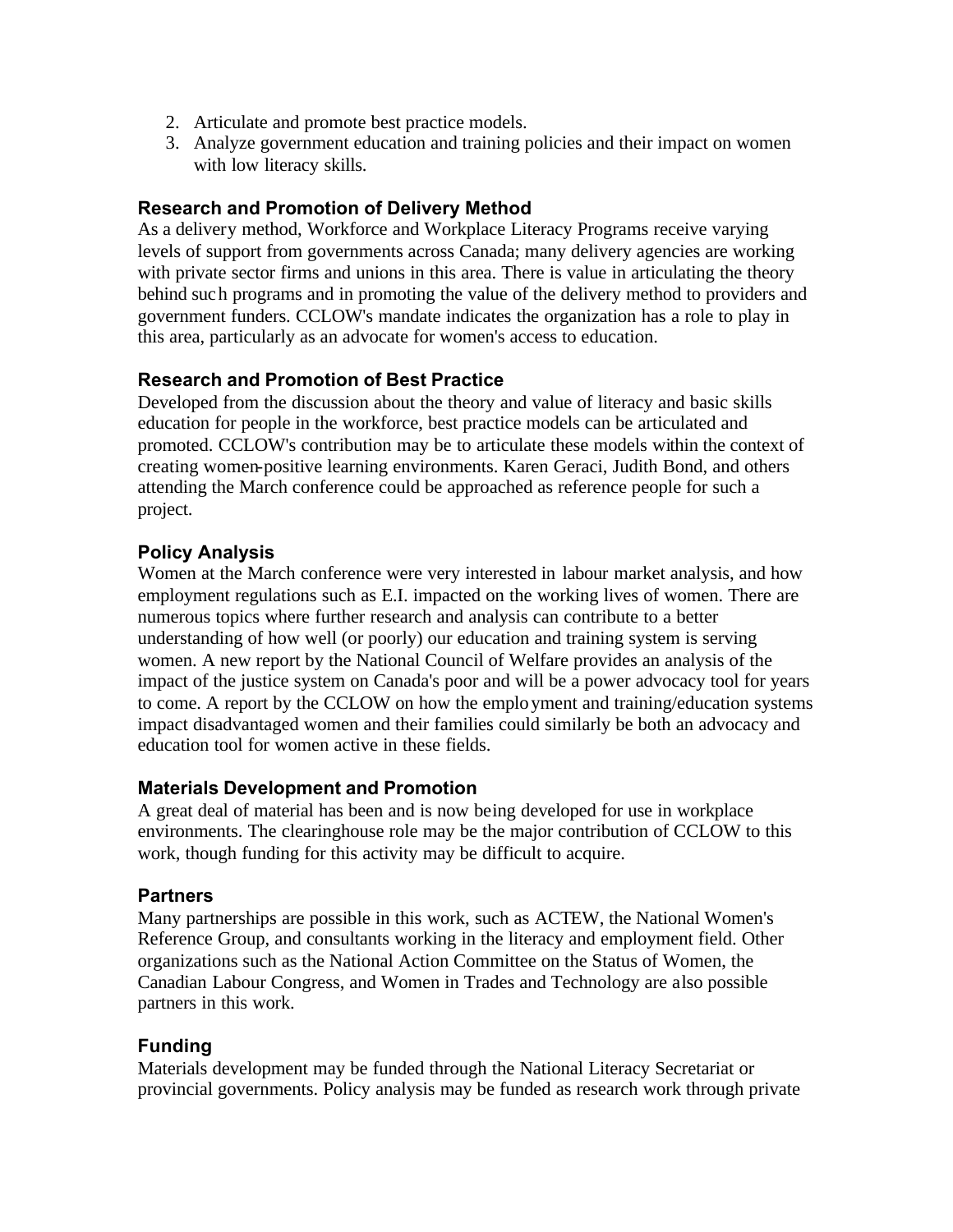foundations. It may be possible to recover some of the costs of this work through subscription fees to newsletters, digests, and journals that are developed to distribute information. Further research may be funded through SSHRC grants or through provincial ministries.

### **Recommendations**

#### 1. **Determine the need for a paper outlining the theory and benefits of workplace/workforce learning and literacy programs. Undertake secondary research and promote findings, as necessary.**

Preliminary work in this topic area should be networking with people active in workforce and workplace basic skills delivery. The goal of this work is to provide an education and advocacy tool for practitioners.

#### 2. **Articulate and promote best practice models.**

CCLOW may be able to best articulate how to make this delivery model most effective for women students.

#### 3. **Analyze government education and training policies and their impact on women with low literacy skills.**

A comprehensive analysis of employment policy and its impact on women could be both a strong advocacy tool for better policy and a strong promotional tool for CCLOW as a national organization. It could also generate media interest.

### **Conclusion**

The articulation of best practice models, which create safe and supportive environments for women to learn (with or without other family members), would be a welcome contribution to the field. These models, grounded in theory and developed by practitioners, should be promoted across the country. The network of women connected to CCLOW may provide a good base for the dissemination of this work.

There is a need for a national group to advocate on behalf of women's learning in the context of employment. Though other national advocacy groups exist, CCLOW should explore the opportunity to take on this role.

| <b>Contacts</b><br>Karen Lior<br><b>ACTEW</b>          | $(416)$ 599-3590                     | actew@web.ca                             |
|--------------------------------------------------------|--------------------------------------|------------------------------------------|
| Ursule Critoph                                         |                                      | ucritoph@istar.ca                        |
| Karen Geraci<br>Judith Bond<br>Workplace Training $\&$ | $(416)$ 465-0827<br>$(416)$ 927-1885 | kgeraci@interlog.com<br>jbond22@home.com |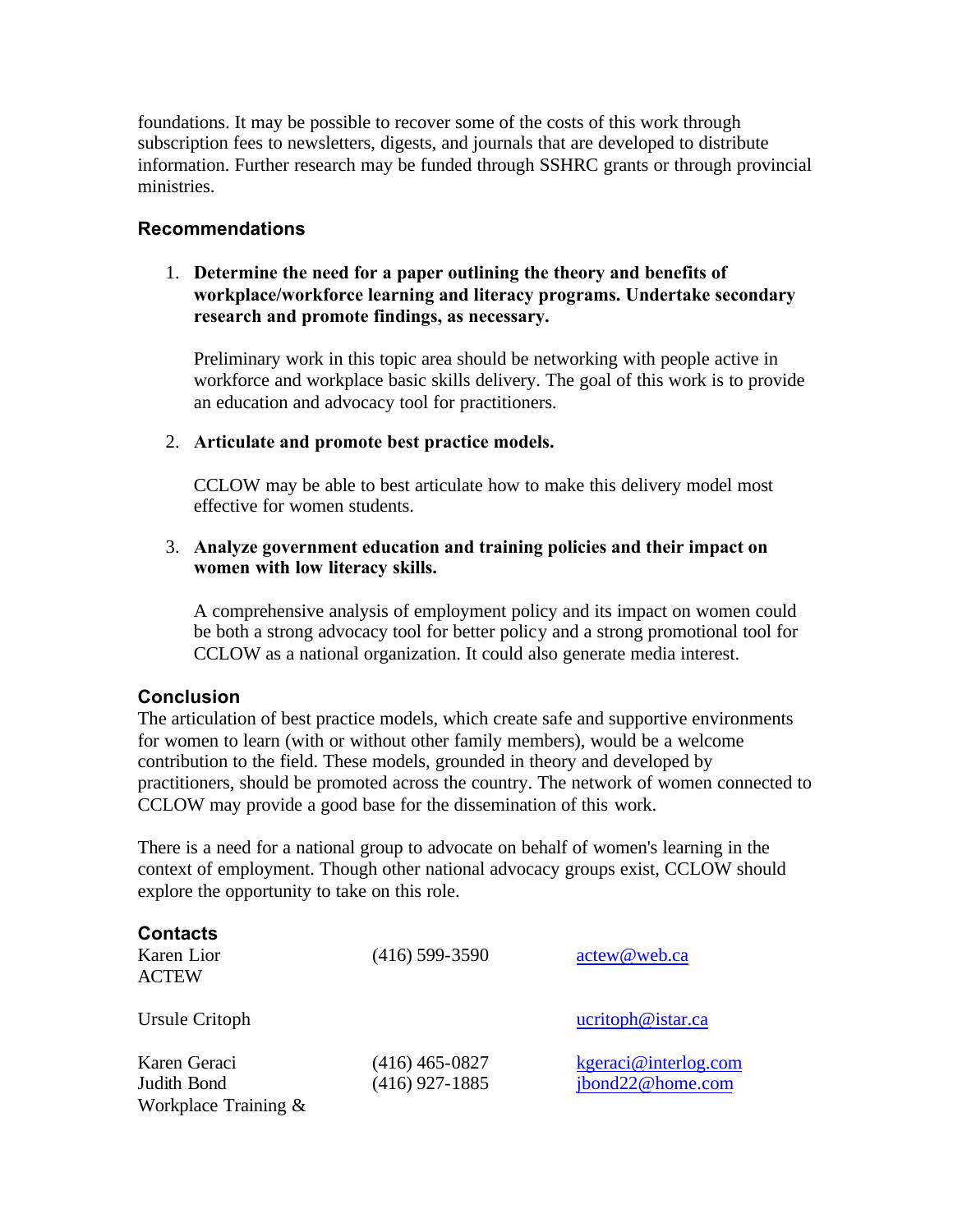<span id="page-56-0"></span>**Services** 

Jane Larimer (416) 654-9094 jlarimer@interlog.com

## **Project: Women, Literacy, and Health**

Prepared by Jane Larimer

This topic is crystalline, in that there are many facets that connect and reflect each other, yet are distinct within themselves. Several key areas are presented here.

## **Recommendations**

CCLOW should:

- 1. Develop health literacy materials.
- 2. Develop literacy materials for women with low literacy skills.
- 3. Develop a curriculum for use in various learning environments.
- 4. Promote new and existing materials created for use by women with low literacy skills.

### **Research and Materials Development**

Perhaps the first facet is for CCLOW to explore "health literacy". This is similar to "computer literacy" in that each is an area of growing knowledge that has great impact on the general population. As this body of knowledge grows, an ever larger number of people have outdated understanding of issues, appropriate practices or treatments, and expected outcomes.

Coupled with increased demands on the health care system, the results of this situation mean that people are more frequently expected to do their own health research. An article in the May 2, 2000 edition of *The Globe and Mail* reads:

For his part, Mr. Singer has obtained more information about the [medical] test from the Internet than from his family doctor. That's not necessarily a bad thing. As Dr. Bunting points out, "For doctors to really go through something like this would take at least half an hour, and they don't even get a fee for counselling patients."

Instead, doctors can refer patients to websites aimed at helping [patients] decide whether they want to have the test. (Schuman, "The Ins and Outs of Checking on Prostate Cancer," Globe and Mail, 2/5/00, R13.)

Thus, even literate people must acquire a new "literacy," that of understanding medical information and applying it to themselves, often making critical decisions without the support of experienced practitioners.

This creates the opportunity for the development of a vast body of material containing, at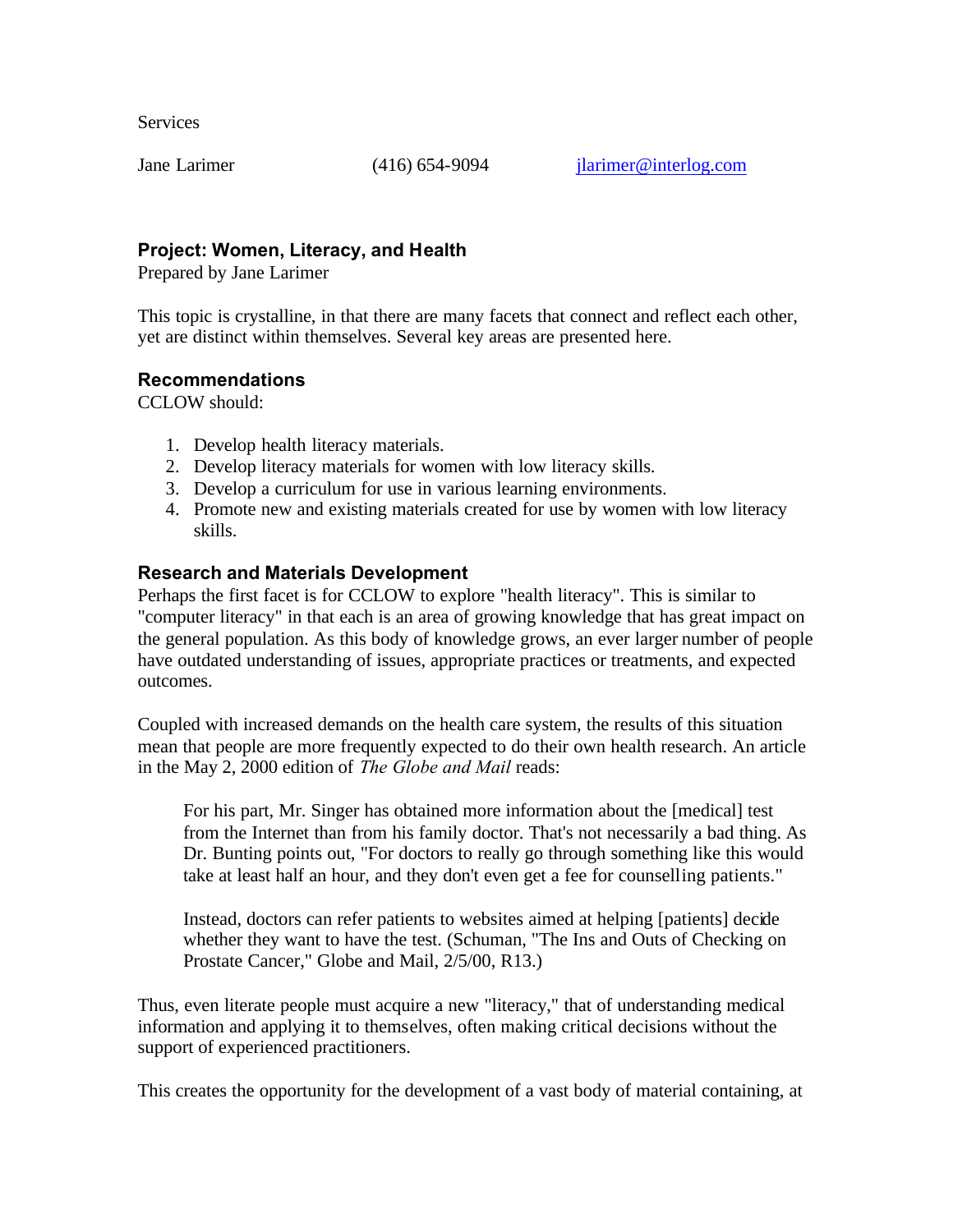least, general background information and, at most, very specific information on health care issues. This information can prepare women to dialogue with their health care professionals, for example, or can direct women to sources of more detailed information to assist them with health care decisions. Topics covered can include information about children and pediatric medicine, in addition to women's health issues.

#### **Research and Materials Development, Curriculum Development**

A second facet of this work is to focus on the health care needs of women with low levels of literacy. Some very good work has been done in this area; however, there are still gaps and as the overall body of knowledge grows, so do these gaps.

Further, using new or existing materials, CCLOW could develop "health curriculums" for use in programs throughout the country. Modules on various topics can be developed for delivery in various venues (such as workplace programs, family literacy programs, and community centres).

## **Policy Analysis**

Health policy analysis is a related facet of this topic. Primary research can be undertaken by CCLOW, or findings' from other groups already doing this work can be supported and promoted, and perhaps adapted for use by a wider group of women. For example, Pat Armstrong is working on an analysis of the impact of health policy (and in particular, privatization) on women. A recent paper of Ms Armstrong is available through the Centre of Excellence for Women's Health. An article in the May 1,2000 issue of the *Toronto Star*  reports that a "male bias [has been] found in researchers' health studies" in the US. We can expect similar findings in Canada. Though taking on this research may be outside the CCLOW mandate, the process of analysis and promotion of these findings may provide an important part of a "health literacy" curriculum.

### **Materials Promotion**

A clear message from the conference and pre-conference discussions was that many women are unaware of available information. Rather than a research/development role, CCLOW could take on a clearing house role and improve the distribution of and access to existing information. By moving beyond promotion of materials in the literacy field into promotion of materials in the health and social services sectors, an increased number of women would receive valuable information, funding options for this work would increase, and CCLOW would gain increased recognition of their work.

### **Partners**

Mary J. Breen has done extensive work (research and writing) in literacy and health. Recently she worked with Lindsay Hall on a project for Lawrence Heights Community Health Centre on women's health in mid-life. This book was written for working women with some level of literacy skills, but needing a reliable source of information on health issues. The work covered menopause, depression and relationships. Mary would be interested in further work, though is busy at the moment. She recommended CCLOW contact Lindsay Hall, who is ending a current contract at Lawrence Heights.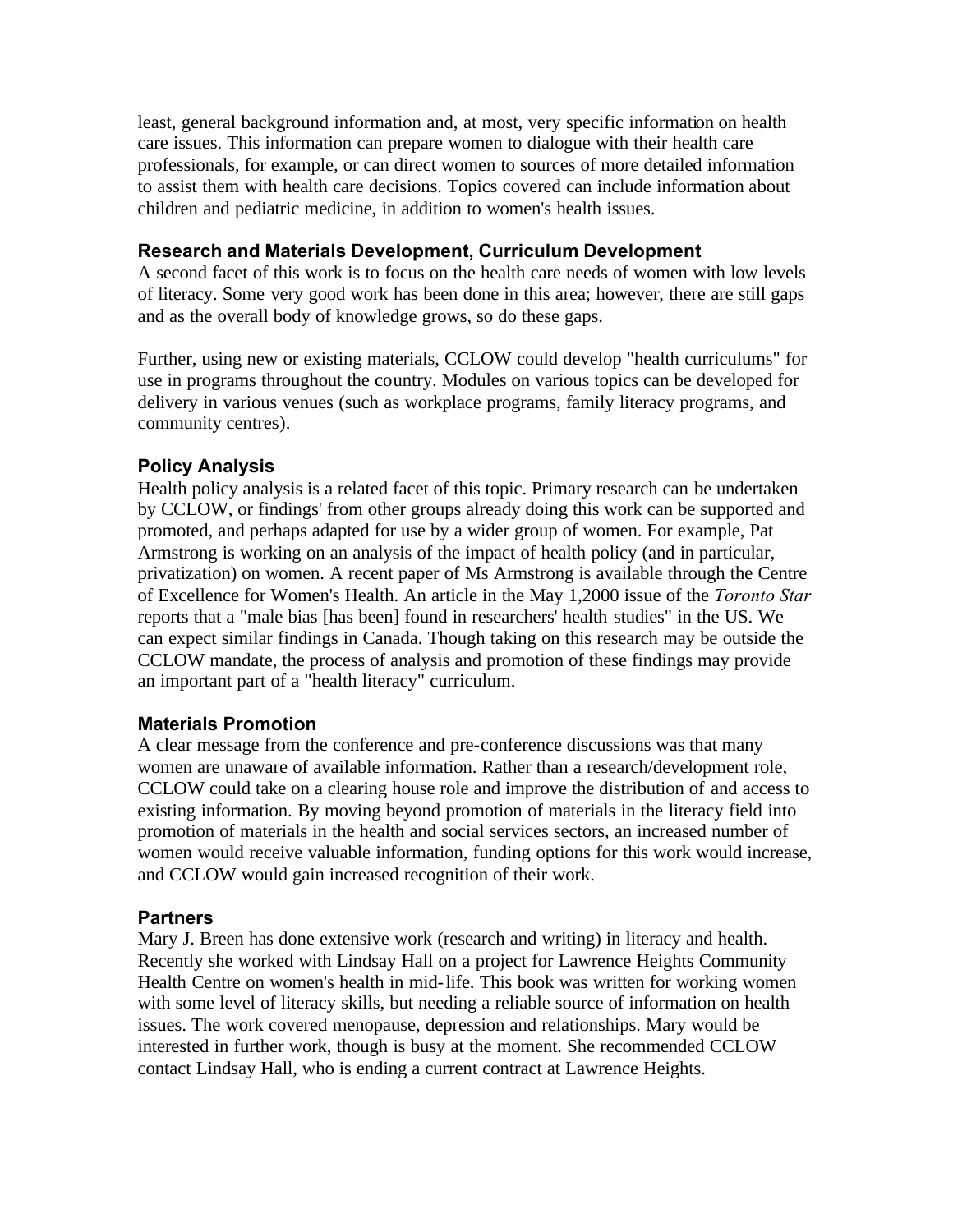Pat Armstrong is currently working in this area though she is unable to take on new project work at this time. However, she may be able to suggest contacts and connections. Ms. Armstrong offered to review any proposals that CCLOW drafts for work in this area. She recommended her recent paper, available through the Centre of Excellence for Women's Health, as preliminary reading on the subject.

The Centre for Literacy in Montreal is currently doing work in this area and Linda Shohet has expressed a great deal of interest in pursuing this topic further.

## **Potential Funders**

Possible funding sources for this work include pharmaceutical companies, national health foundations and associations, and provincial and federal health funders as well as community and municipal funders. The broader the target constituency, the more likely private sector firms would be to fund the work, or to provide matching dollars. Some firms may be interested in reaching this "market" of literacy learners, and so could assist in the literacy materials development aspect of this work as well.

## **Recommendations**

1. **Develop health literacy materials**

Substantial funding in this area could allow CCLOW to undertake important and long term work needed by women, support core operations and administrative work, and promote itself and its other projects through broad distribution of the results of the health literacy work.

- 2. **Develop literacy materials for women with low literacy skills.**
- 3. **Develop a curriculum for use in various learning environments.**

### 4. **Promote new and existing materials created for women with low literacy skills.**

Funding through government agencies such as the National Literacy Secretariat should be available to CCLOW for additional literacy and health projects. This work can build on current work, and promotion of new and existing materials could be part of this project. This work would be of great value to women with low levels of literacy.

### **Conclusion**

This is an area that can provide information to the public as well as to women in learning environments. There appears to be both a range of topic options to pursue as well as numerous funding opportunities.

| <b>Contacts</b> |                  |
|-----------------|------------------|
| Mary J. Breen   | $(705)$ 740-2350 |
| Lindsey Hall    | $(416)$ 787-1661 |